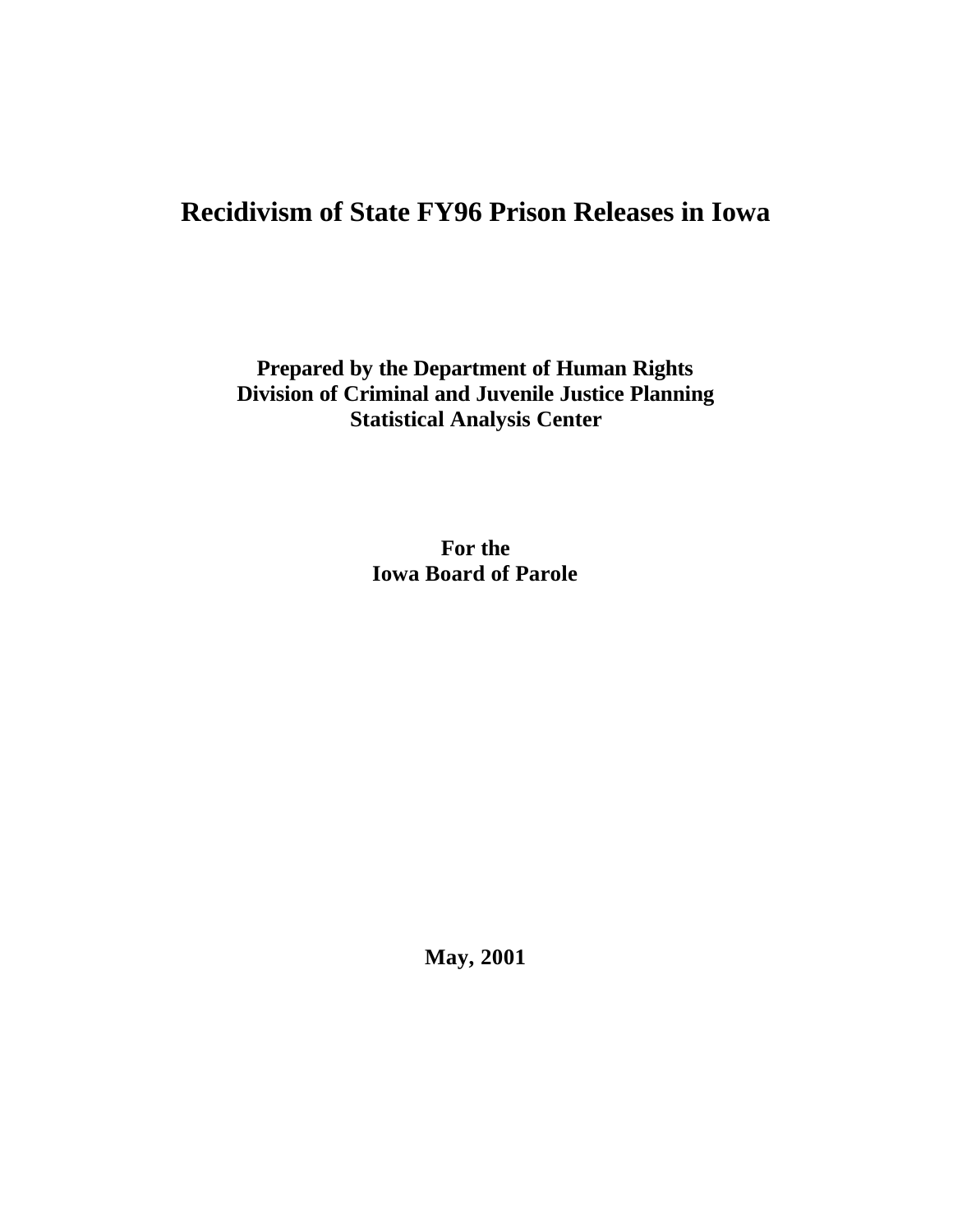## **Recidivism of State FY96 Prison Releases in Iowa**

## **Prepared by the Department of Human Rights Division of Criminal and Juvenile Justice Planning Statistical Analysis Center**

Richard G. Moore, Administrator Paul Stageberg, Ph.D., Principal Author Bonnie Wilson, technical support Erin Thorpe, technical support Amber Watson, technical support Brooke Wenck, technical support

May, 2001

This report has been supported by grant # 99C2-1951 from the Governor's Office of Drug Control Policy (ODCP). Findings here do not necessarily represent the official policies of ODCP or the U.S. Department of Justice.

This report may be found on the Web at www.state.ia.us/dhr/cjjp/recpub.html

Department of Human Rights Division of Criminal and Juvenile Justice Planning 515-242-5823 (fax:515-242-6119)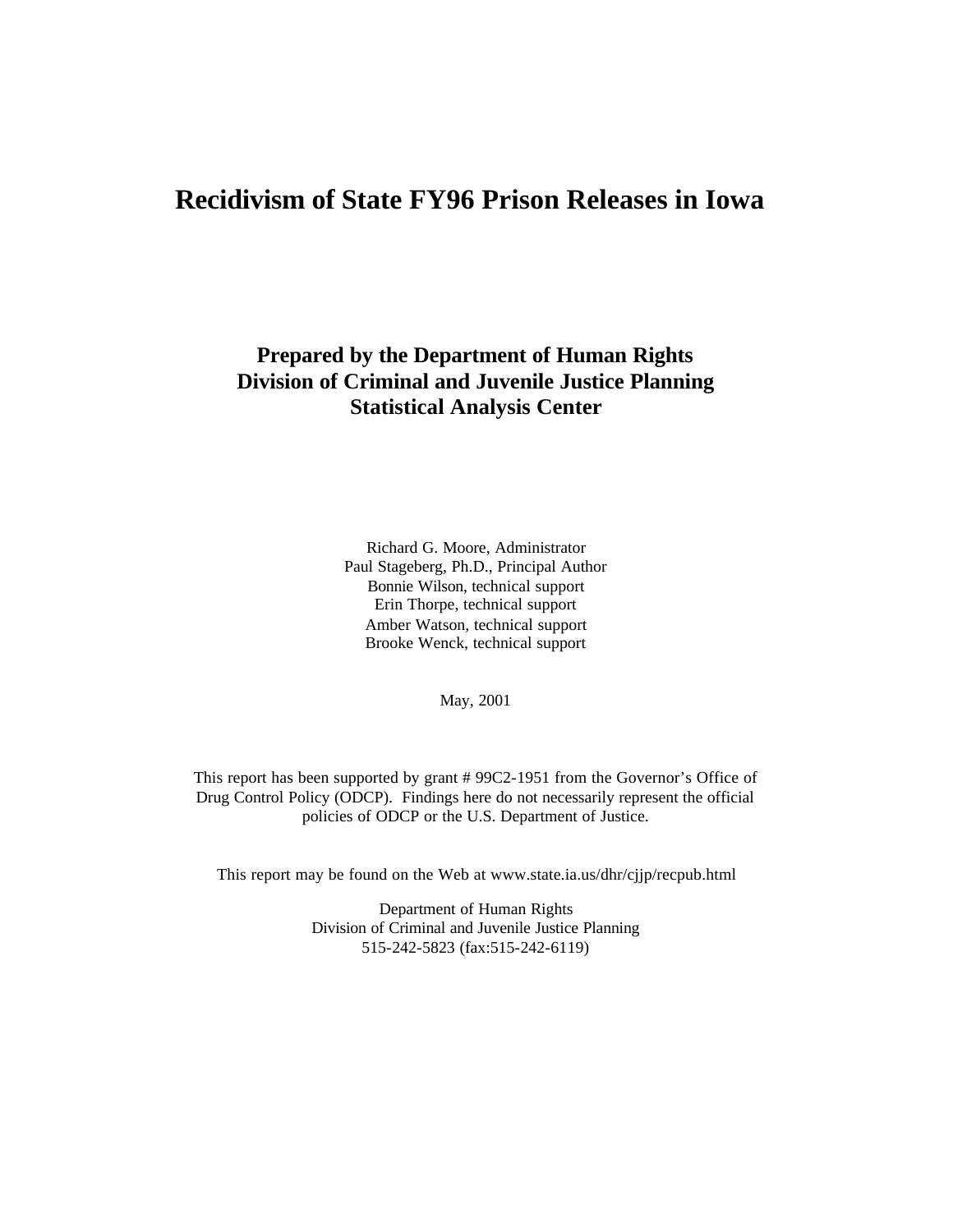| Table 1. Recidivism of FY96 Parolees and Expirations, by Offense Level and Type                                                                     |  |
|-----------------------------------------------------------------------------------------------------------------------------------------------------|--|
|                                                                                                                                                     |  |
| Table 2. Revocations and Returns to prison of FY96 Parolees and Expirations, by                                                                     |  |
|                                                                                                                                                     |  |
| Table 3. New Prison Commitments of FY96 Releases, by Release Type 10                                                                                |  |
| Table 4. Most Serious New Conviction, by Release Type, FY96 Releases10                                                                              |  |
| Table 5. Most Serious New Conviction, by Release Offense Level and Type, FY96                                                                       |  |
|                                                                                                                                                     |  |
| Table 6. Returns to Prison and Revocations, by Offense Level and Type, FY96                                                                         |  |
|                                                                                                                                                     |  |
|                                                                                                                                                     |  |
|                                                                                                                                                     |  |
| Table 8. Returns to Prison and Parole Revocations, by Release Offense Class and                                                                     |  |
|                                                                                                                                                     |  |
|                                                                                                                                                     |  |
| Table 10. Most Serious New Arrest, by Release Offense Class and Sex, FY96                                                                           |  |
| Table 11. Most Serious New Conviction, by Release Offense Class and Sex, FY96                                                                       |  |
|                                                                                                                                                     |  |
|                                                                                                                                                     |  |
|                                                                                                                                                     |  |
|                                                                                                                                                     |  |
|                                                                                                                                                     |  |
|                                                                                                                                                     |  |
| Table 16. Recidivism of FY96 Releases, by Race and Type of Lead Commitment                                                                          |  |
|                                                                                                                                                     |  |
|                                                                                                                                                     |  |
| Table 17. Most Serious New Iowa Arrest, by Age at Release, FY96 Releases24                                                                          |  |
| Table 18. Most Serious New Arrest, by Age at Release, FY96 Releases25                                                                               |  |
| Table 19. Most Serious New Iowa Conviction, by Age at Release, FY96 Releases26                                                                      |  |
| Table 20. Most Serious New Conviction, by Age at Release, FY96 Releases26                                                                           |  |
| Table 21. Returns to Prison and Revocations, by Age at Release, FY96 Releases.27                                                                    |  |
| Table 22. Most Serious New Conviction, by Release Offense Type, by Age at                                                                           |  |
|                                                                                                                                                     |  |
|                                                                                                                                                     |  |
| Table 23. Type of Most Serious New Conviction, by Type of Release Offense,                                                                          |  |
|                                                                                                                                                     |  |
|                                                                                                                                                     |  |
|                                                                                                                                                     |  |
|                                                                                                                                                     |  |
| Appendix II. Recidivism of FY96 Releases from Prison, by Release Offense33<br>Appendix III. Recidivism of FY96 Releases, by Release Offense Level38 |  |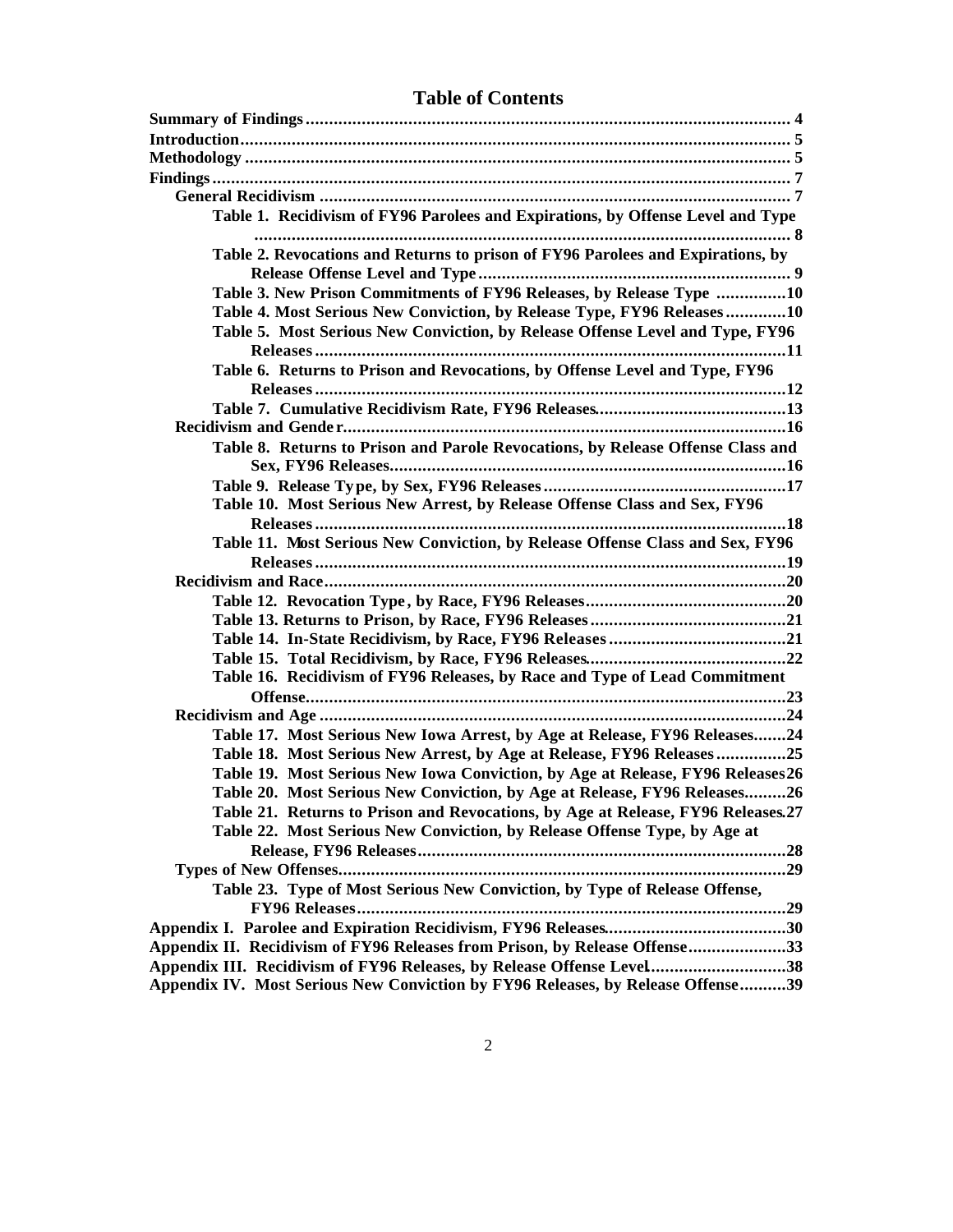**Appendix V. New Convictions, by Release Offense Level and Type, FY2000 ....................45**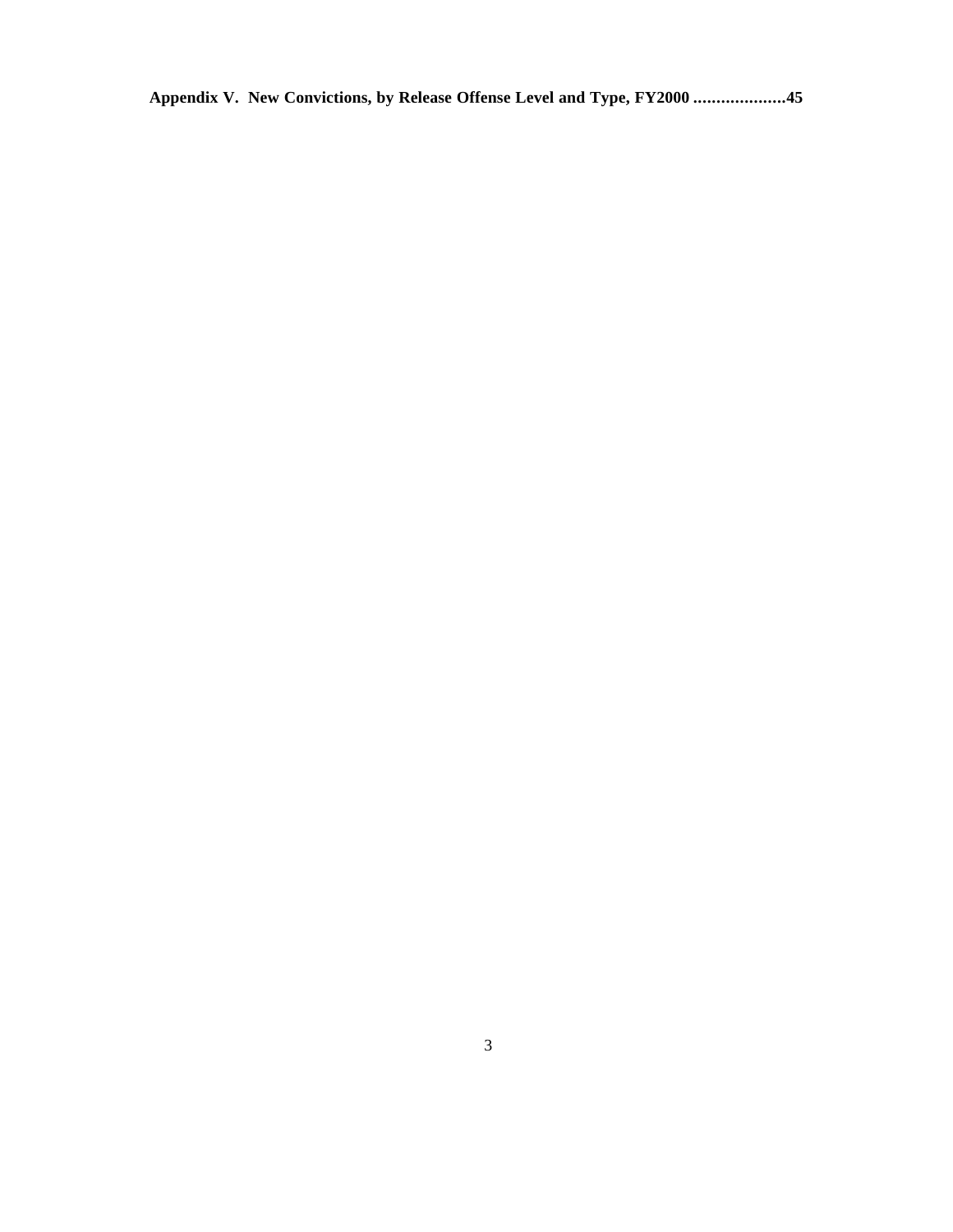#### **Summary of Findings**

j

- Parolees released in FY96 showed a felony re-conviction rate of 31.7 percent after a fiveyear follow-up, compared to 35.2 percent among prisoners who expired their sentences. Parolees also showed lower rates of new misdemeanor re-convictions than expirations.
- Released felons were most likely to be convicted of new felonies, although misdemeanor expirations also showed high rates of new felonies. Overall, misdemeanants showed higher re-conviction rates than felons.
- Most new convictions occurred within Iowa. Only about ten percent of the release cohort showed new convictions out-of-state, although this finding is compromised by the apparent incompleteness of out-of-state records on the Interstate Identification Index (III).
- Parolees returned to prison more frequently than expirations, although many parolees were returned due to parole revocation, which frequently involves only a short incarceration.<sup>1</sup>
- Felons showed higher rates of return to prison than misdemeanants, but many of the felon returns to prison were due to revocation on technical violations rather than arrests for new crimes. Very few misdemeanants were returned to prison due to revocation, presumably due to short periods on parole.
- Persons released on non-persons (non-violent) offenses showed higher recidivism rates than those released on persons (violent) offenses. Sex offenders showed lower total recidivism rates than other persons offenders
- Despite generally lower recidivism rates than other offender groups, sex offenders tended to be reconvicted of sex offenses more often than other offenders. They also tended to be convicted of other new offenses against persons more often than either drug offenders or non-persons offenders.
- Of the 66.7 percent of releases who were convicted of new offenses, half were re-arrested within one year of release. Three-quarters of the new arrests took place in the first two years.
- Men showed higher recidivism rates than women, although the latter were more frequently revoked from parole. Few women expire their sentences, however, so a higher percentage of them have the **opportunity** to be revoked.
- Native Americans showed higher total recidivism than other racial groups, with Hispanics showing the lowest rates. Blacks showed higher rates than whites, apparently because blacks released on crimes against persons have higher rates of recidivism than other persons offenders.
- Younger offenders tended to show higher rates of reconviction than older offenders, but high rates of reconviction persisted through the mid-40's. Felony reconviction rates tended to remain high through the late-40's, with the lower total recidivism among those 45-49 due to lower rates of new misdemeanors. Offenders under age 21 at release who had been committed for crimes against persons showed by far the highest rates of reconviction.

<sup>&</sup>lt;sup>1</sup> Inmates who expire sentences are generally not subject to post-release supervision in Iowa, and as such are not subject to revocation. New convictions typically result in longer lengths-of-stay than parole revocations.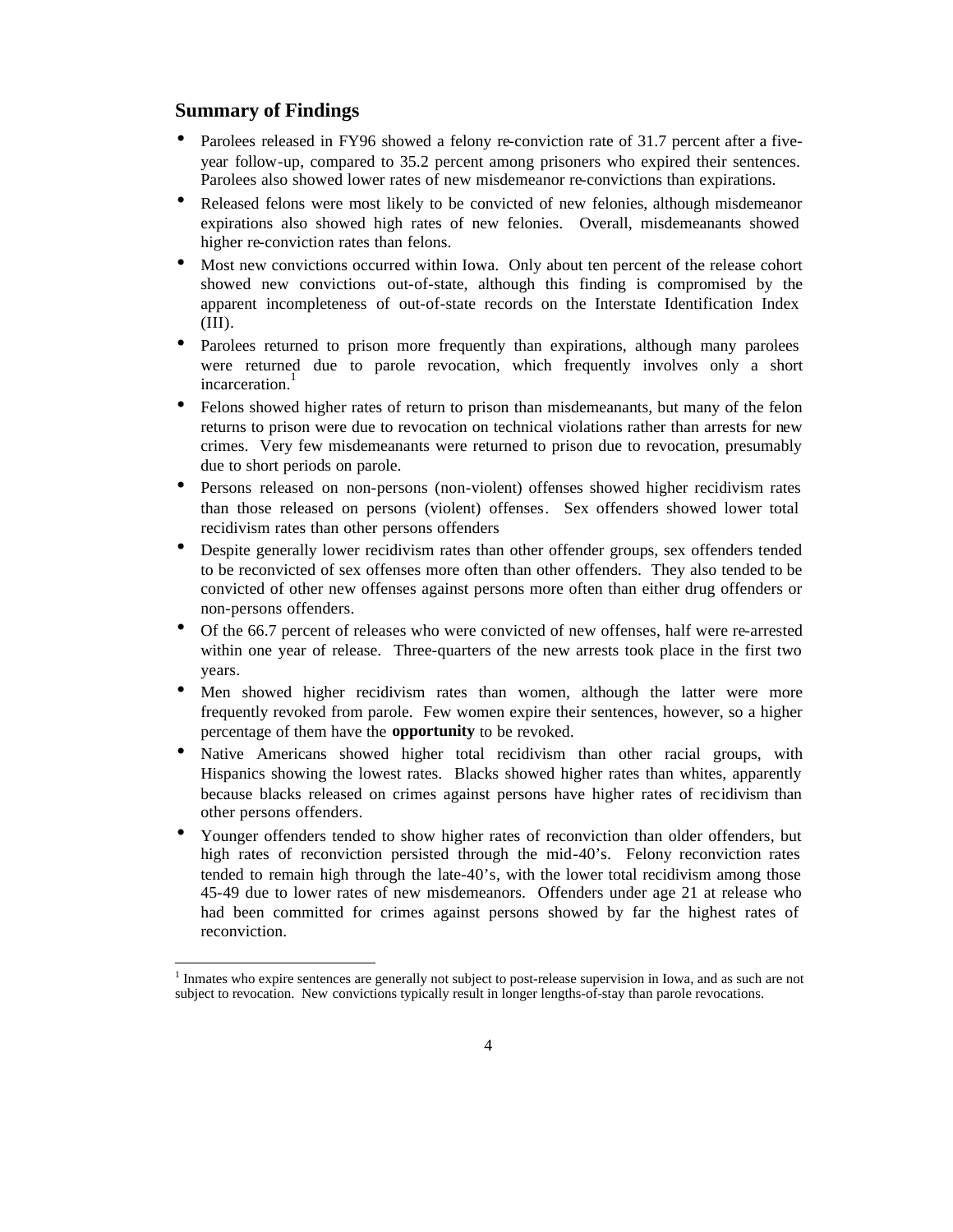## **Introduction**

Expanding on research first presented in the Iowa Board of Parole FY99 Annual Report, this report presents recidivism data on offenders released from Iowa prisons during State FY1996 (July 1, 1995 – June 30, 1996).

The figures presented here differ from those included in last year's report due to four changes in the study. First, this year's research includes data on those released from work release facilities, who were inadvertently omitted last year. In addition, the current figures include **an additional year of tracking**, as a second round of "rapsheets" was obtained to detect recidivism occurring within the last year.<sup>2</sup> Also enhancing this year's report is the availability of **national recidivism data** through the Interstate Identification Index (III). Further, while last year's data looked only at the first new offense following release, this year's study examines the **most serious new conviction**, resulting in higher felony recidivism rates.

One note of caution should be voiced concerning the use of out-of-state records. A review of these records suggests very incomplete disposition reporting in III from some other states. In examining these records, it was not unusual to find a string of serious arrests with no dispositions noted. It was tempting in these situations to conclude that there must have been a conviction at some point, but we have resisted that urge when presenting figures on new convictions.

This report is not intended to be an all-encompassing review of recidivism. Rather, it is meant to provide an illustration of the types of recidivism data available on prison releases in Iowa. Readers interested in other analyses of the data are urged to contact CJJP with suggestions and requests.

### **Methodology**

This recidivism research began October of 1999, when lists of parolees and inmates expiring sentences in Iowa during FY1996 were generated and rapsheets were obtained on all of them. These lists were taken from the Adult Corrections Information System (ACIS), the information system maintained for Iowa's prison system; 1,370 parolees and 359 expirations were tracked after release, excluding five offenders in the original cohort who were immediately incarcerated on other charges and had had no time at risk. Recidivism data were extracted from the Division of Criminal Investigation's computerized criminal history system and later the Interstate Identification Index (III).

Another 657 offenders released from work release facilities were added for this year's update, yielding a total release cohort of 2,385. Ten of these offenders had no time at risk due to immediate incarceration elsewhere, and they are not included in any reconviction figures, although they **are** included in figures on revocations and returns to prison.

<sup>&</sup>lt;sup>2</sup> Recidivism data for this report were collected in December, 2000.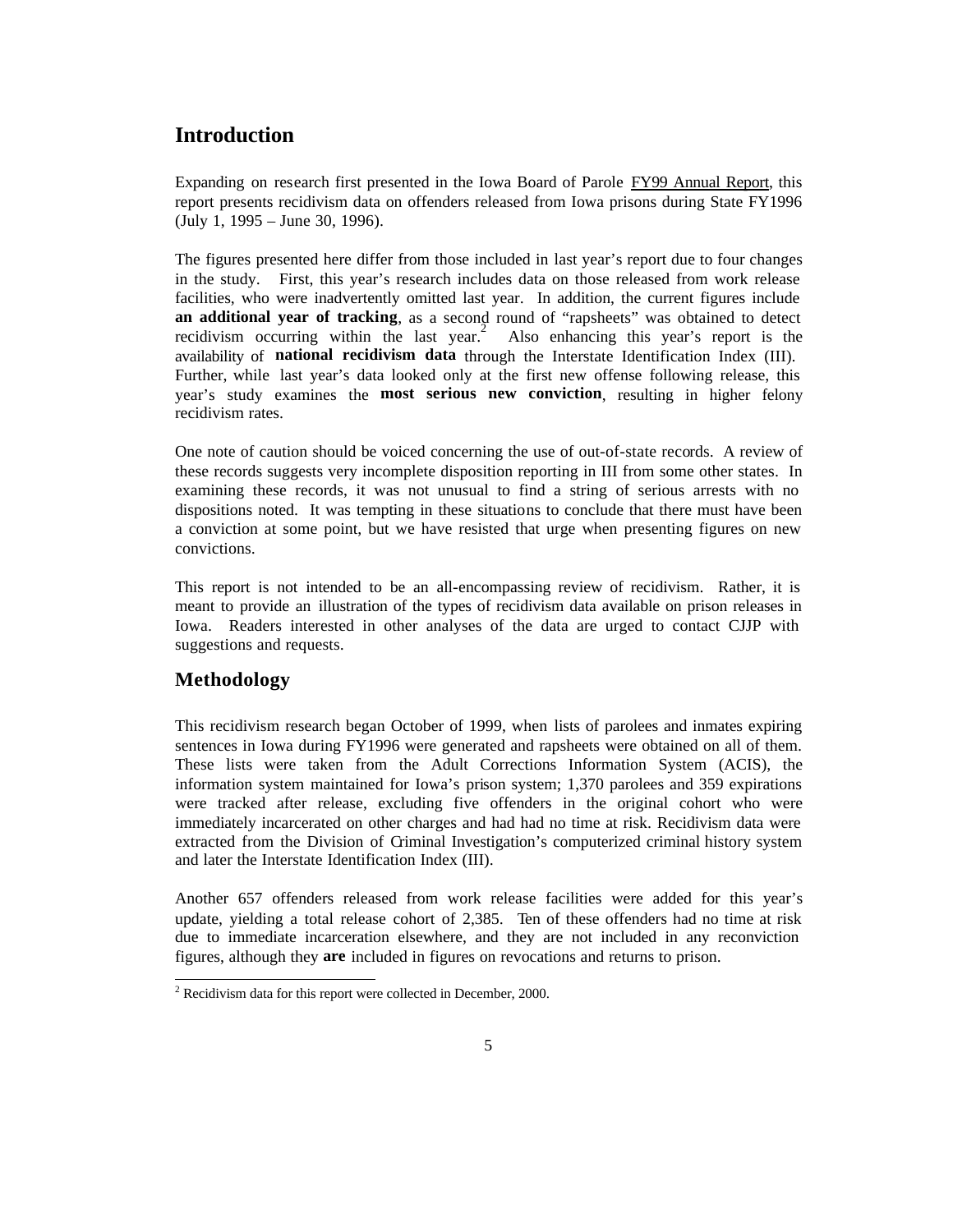Adult criminal histories were obtained for all cohort members. When offenders had been arrested as juveniles and placed in a state training school this information was also noted.<sup>3</sup> For each conviction, data were collected on the date of the arrest, the arresting charge, and the seriousness (offense class) of the charge. Conviction data included the date of conviction and the conviction offense and its seriousness. Because Iowa records include only information on **convictions** and **pending charges**, data on arrests **not** leading to conviction are available only for a limited time before they are expunged. Conviction data in this report will therefore be more complete than arrest data.

Other data taken from rapsheets and other official sources included prior arrests and convictions and jail and prison terms. Data have also been collected on treatment received (or refused) in Iowa's prison system, and plans are being made to add drug abuse data. While some of the information collected for the study was undoubtedly incomplete, it was decided to make use of whatever (apparently reliable) information was available in the research. Not all of this information is used in the current analyses, but future studies, particularly a validation of Iowa's risk assessment system, will tap all available data.

The maximum amount of time "at risk" for parolees in this study was 2,004 days; the minimum period for parolees was 1,617 days, excepting any offenders incarcerated following their FY96 release. The maximum time at risk for end-of-sentence releases was 1,979 days; the minimum was 1,622 days, excepting those whose new incarceration was not due to a new post-release conviction.<sup>4</sup> The mean follow-up period for parolees was 944 days and for expirations was 783 days. The difference in these means appears due to the higher recidivism of the end-of-sentence releases, as the means for those not re-arrested were similar. Four expirations and three parolees were listed as having been arrested the same day they were released. The shortest time from release to new conviction was three days for parolees and 25 days for those expiring their sentences.

For the purposes of this study, recidivism was defined as any new felony or misdemeanor **conviction** stemming from behavior occurring after release from Iowa's prison system. This definition does not include traffic *violations* such as speeding, although simple and serious misdemeanor traffic convictions were counted. A small number of releases (29 parolees and five end-of sentence releases) had pending charges and no other convictions when the recidivism data were collected, but these were not counted in assessing recidivism. There were also a few others who had been convicted of recidivist crimes who also had **pending** charges more serious than the new offenses for which they had already been convicted. For the purposes of determining the seriousness of new offenses, these pending charges were ignored.

 3 Until recently, data on juvenile convictions have been unavailable on state rapsheets unless a commitment to a state training school resulted. Older records on training school commitments also frequently listed "delinquency" as the committing offense rather than including a specific charge, and in these situations the arrest was not included in the criminal history.

<sup>&</sup>lt;sup>4</sup> There was one end-of-sentence release who was immediately incarcerated after release due to a new offense committed while incarcerated. His follow-up period after release was 315 days.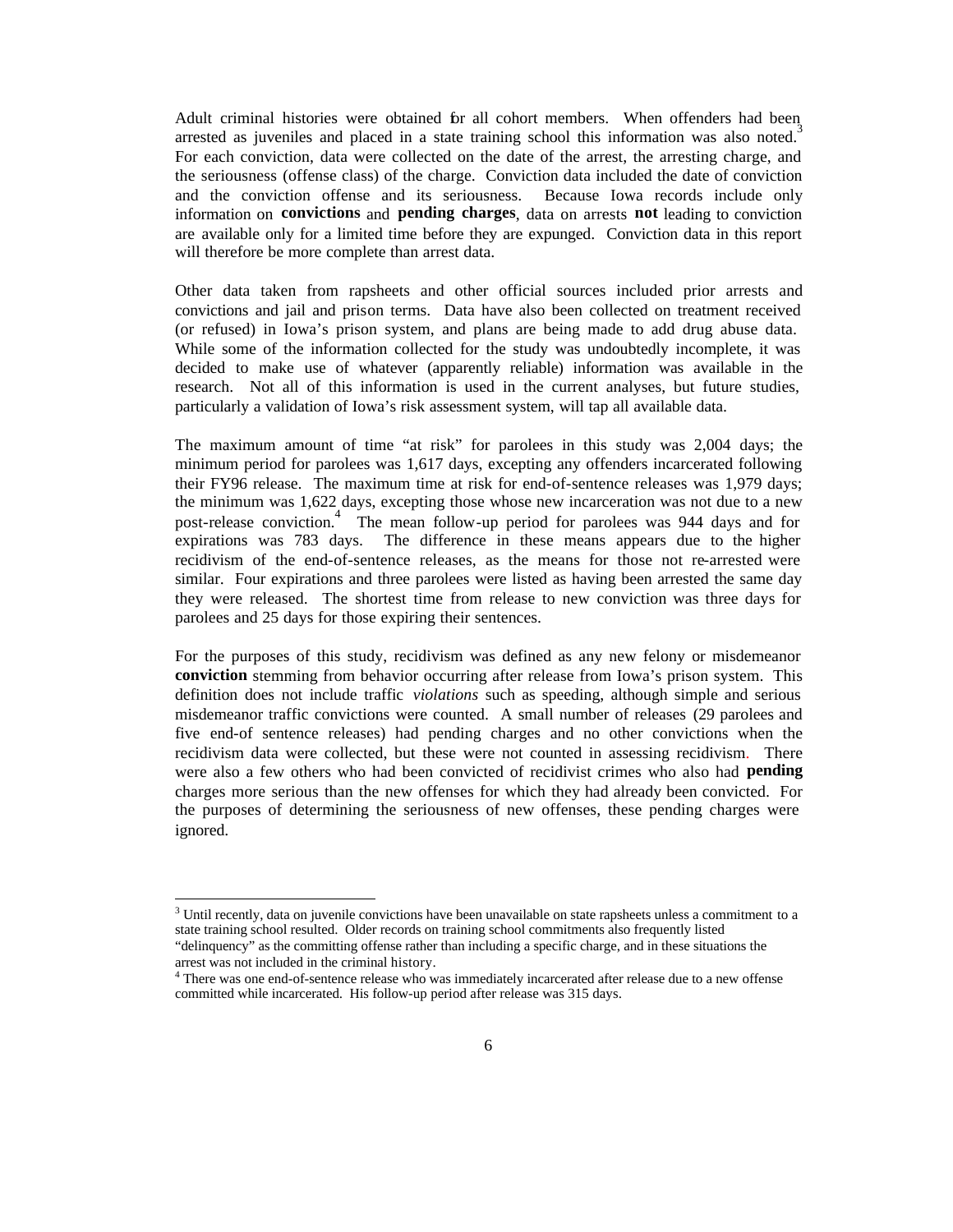### **Findings**

#### **GENERAL RECIDIVISM**

Table 1 presents felony and misdemeanor recidivism rates for parolees and expirations released during FY96. The table presents data by crime classification, breaking out persons and non-persons offenses. In general, felony recidivism rates were highest for those expiring Class C and Class D felony sentences for non-persons crimes. Overall, parolees showed slightly lower felony recidivism rates than expirations (31.7 percent vs. 35.2 percent), although there were three classes of parole releases with higher felony recidivism than expirations (Class B, Class D, and Other Felonies against persons). Felony parolees showed higher felony re-conviction rates than misdemeanor parolees, but there was little difference between felony and misdemeanor expirations.

Total misdemeanor recidivism rates for the entire population were also higher for those expiring sentences (33.7 percent for parolees and 37.3 percent for expirations), although misdemeanor parolees showed a higher rate than misdemeanor expirations. The highest misdemeanor recidivism rates tended to be found among those who had been paroled on misdemeanor sentences, although there were also high rates among some released felons. Because of the generally higher rates of new misdemeanors for misdemeanants, their total recidivism rates were also higher than was true for felons.

A further breakdown of recidivism results is contained in Appendix I. Offense classes there are broken down into offenses against persons, non-persons offenses, and sex offenses. The table shows the lowest recidivism rates among Class C and Class D sex offenders.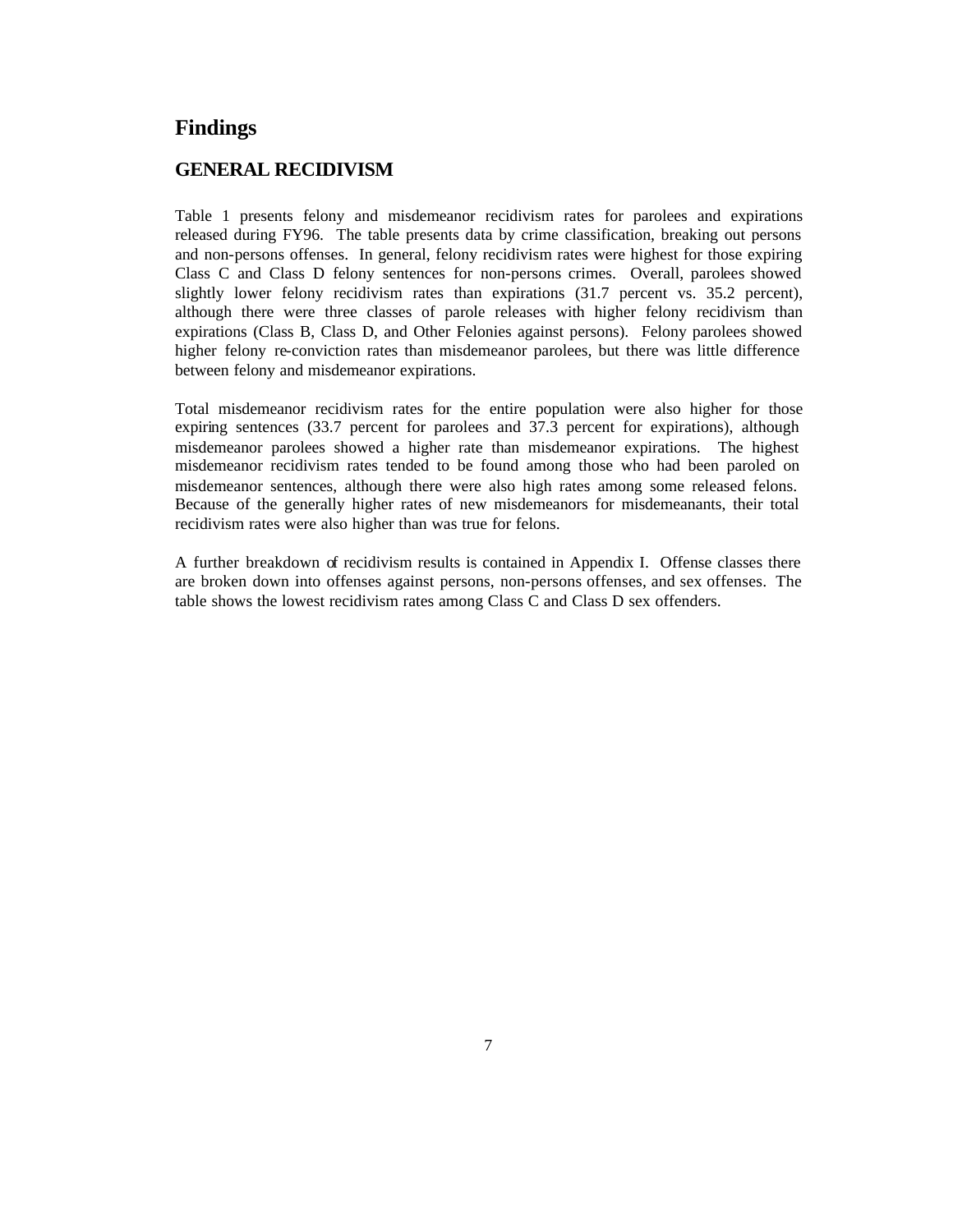|                                |                   |                 |                  | <b>New Conviction Seriousness</b> |                |               |                         |                    |                |               |
|--------------------------------|-------------------|-----------------|------------------|-----------------------------------|----------------|---------------|-------------------------|--------------------|----------------|---------------|
| <b>Release</b>                 | <b>Rel. Crime</b> | <b>Total</b>    |                  | <b>None</b>                       |                | <b>Felony</b> |                         | <b>Misdemeanor</b> |                | <b>Total</b>  |
| <b>Type</b>                    | <b>Type</b>       | $\mathbb N$     | $\mathbf N$      | $\frac{0}{0}$                     | ${\bf N}$      | $\frac{0}{0}$ | ${\bf N}$               | $\frac{0}{0}$      | $\mathbf N$    | $\frac{0}{0}$ |
| Parole                         | <b>BFPP</b>       | 5               | 3                | 60.0%                             | $\mathbf{0}$   | $0.0\%$       | $\overline{c}$          | 40.0%              | $\overline{c}$ | 40.0%         |
| Parole                         | <b>BFPS</b>       | $\overline{55}$ | $\overline{31}$  | 56.4%                             | 13             | 23.6%         | 11                      | 20.0%              | 24             | 43.6%         |
| Expiration                     | <b>BFPS</b>       | $\,8\,$         | $\mathfrak s$    | 62.5%                             | 1              | 12.5%         | $\overline{c}$          | 25.0%              | 3              | 37.5%         |
| Parole                         | <b>CFPP</b>       | 565             | 184              | 32.6%                             | 193            | 34.2%         | 188                     | 33.3%              | 381            | 67.4%         |
| Expiration                     | <b>CFPP</b>       | 68              | 15               | 22.1%                             | 29             | 42.6%         | 24                      | 35.3%              | 53             | 77.9%         |
| Parole                         | <b>CFPS</b>       | 132             | 69               | 52.3%                             | 23             | 17.4%         | 40                      | 30.3%              | 63             | 47.7%         |
| Expiration                     | <b>CFPS</b>       | 37              | 15               | 40.5%                             | 10             | 27.0%         | 12                      | 32.4%              | 22             | 59.5%         |
| Parole                         | Compact           | $\mathbf{1}$    | $\boldsymbol{0}$ | 0.0%                              | 1              | 100.0%        | $\overline{0}$          | 0.0%               | $\mathbf{1}$   | 100.0%        |
| Parole                         | <b>DFPP</b>       | 795             | 254              | 31.9%                             | 277            | 34.8%         | 264                     | 33.2%              | 541            | 68.1%         |
| Expiration                     | <b>DFPP</b>       | 108             | 22               | 20.4%                             | 43             | 39.8%         | 43                      | 39.8%              | 86             | 79.6%         |
| Parole                         | DFPS              | 74              | 29               | 39.2%                             | 21             | 28.4%         | 24                      | 32.4%              | 45             | 60.8%         |
| Expiration                     | <b>DFPS</b>       | 58              | 26               | 44.8%                             | 15             | 25.9%         | 17                      | 29.3%              | 32             | 55.2%         |
| Parole                         | <b>OFPP</b>       | 33              | 12               | 36.4%                             | 11             | 33.3%         | 10                      | 30.3%              | 21             | 63.6%         |
| Expiration                     | <b>OFPP</b>       | $\mathbf{1}$    | $\boldsymbol{0}$ | $0.0\%$                           | $\overline{0}$ | 0.0%          | $\mathbf{1}$            | 100.0%             | $\mathbf{1}$   | 100.0%        |
| Parole                         | <b>OFPS</b>       | $\,8\,$         | $\overline{2}$   | 25.0%                             | 3              | 37.5%         | 3                       | 37.5%              | 6              | 75.0%         |
| Expiration                     | <b>OFPS</b>       | $\overline{3}$  | $\overline{c}$   | 66.7%                             | $\mathbf{1}$   | 33.3%         | $\overline{0}$          | $0.0\%$            | $\mathbf{1}$   | 33.3%         |
| <b>Felony parole total</b>     |                   | 1,668           | 584              | 35.0%                             | 542            | 32.5%         | 542                     | 32.5%              | 1,084          | 65.0%         |
| <b>Felony expiration total</b> |                   | 283             | 85               | 30.0%                             | 99             | 35.0%         | 99                      | 35.0%              | 198            | $70.0\%$      |
| Parole                         | <b>AGPP</b>       | 196             | 66               | 33.7%                             | 52             | 26.5%         | 78                      | 39.8%              | 130            | 66.3%         |
| Expiration                     | AGPP              | 79              | 16               | 20.3%                             | 30             | 38.0%         | 33                      | 41.8%              | 63             | 79.7%         |
| Parole                         | AGPS              | 58              | 18               | 31.0%                             | 14             | 24.1%         | 26                      | 44.8%              | 40             | 69.0%         |
| Expiration                     | <b>AGPS</b>       | 60              | 17               | 28.3%                             | 21             | 35.0%         | 22                      | 36.7%              | 43             | 71.7%         |
| Parole                         | <b>SEPP</b>       | 6               | $\boldsymbol{0}$ | 0.0%                              | 3              | 50.0%         | 3                       | 50.0%              | 6              | 100.0%        |
| Expiration                     | <b>SEPP</b>       | 9               | $\overline{c}$   | 22.2%                             | $\overline{c}$ | 22.2%         | 5                       | 55.6%              | $\tau$         | 77.8%         |
| Parole                         | <b>SEPS</b>       | $\overline{7}$  | $\mathbf 1$      | 14.3%                             | $\overline{2}$ | 28.6%         | $\overline{\mathbf{4}}$ | 57.1%              | 6              | 85.7%         |
| Expiration                     | <b>SEPS</b>       | 9               | $\mathbf{1}$     | 11.1%                             | $\overline{3}$ | 33.3%         | 5                       | 55.6%              | 8              | 88.9%         |
| <b>Misdemeanor parole</b>      |                   | 267             | 85               | 31.8%                             | 71             | 26.6%         | 111                     | 41.6%              | 182            | 68.2%         |
| <b>Misdemeanor expiration</b>  |                   | 157             | 36               | 22.9%                             | 56             | 35.7%         | 65                      | 41.4%              | 121            | 77.1%         |
| <b>Total parole</b>            |                   | 1,935           | 669              | 34.6%                             | 613            | 31.7%         | 653                     | 33.7%              | 1,266          | $65.4\%$      |
| <b>Total expiration</b>        |                   | 440             | 121              | 27.5%                             | 155            | 35.2%         | 164                     | 37.3%              | 319            | 72.5%         |

**Table 1. Recidivism of FY96 Parolees and Expirations, by Offense Level and Type**

Key: PP=non-persons; PS=persons; BF=Class B felony; CF=Class C felony; DF=Class D felony; OF=Other felony; AG=Aggravated misdemeanor; SE=Serious misdemeanor Table excludes ten offenders with no time at risk.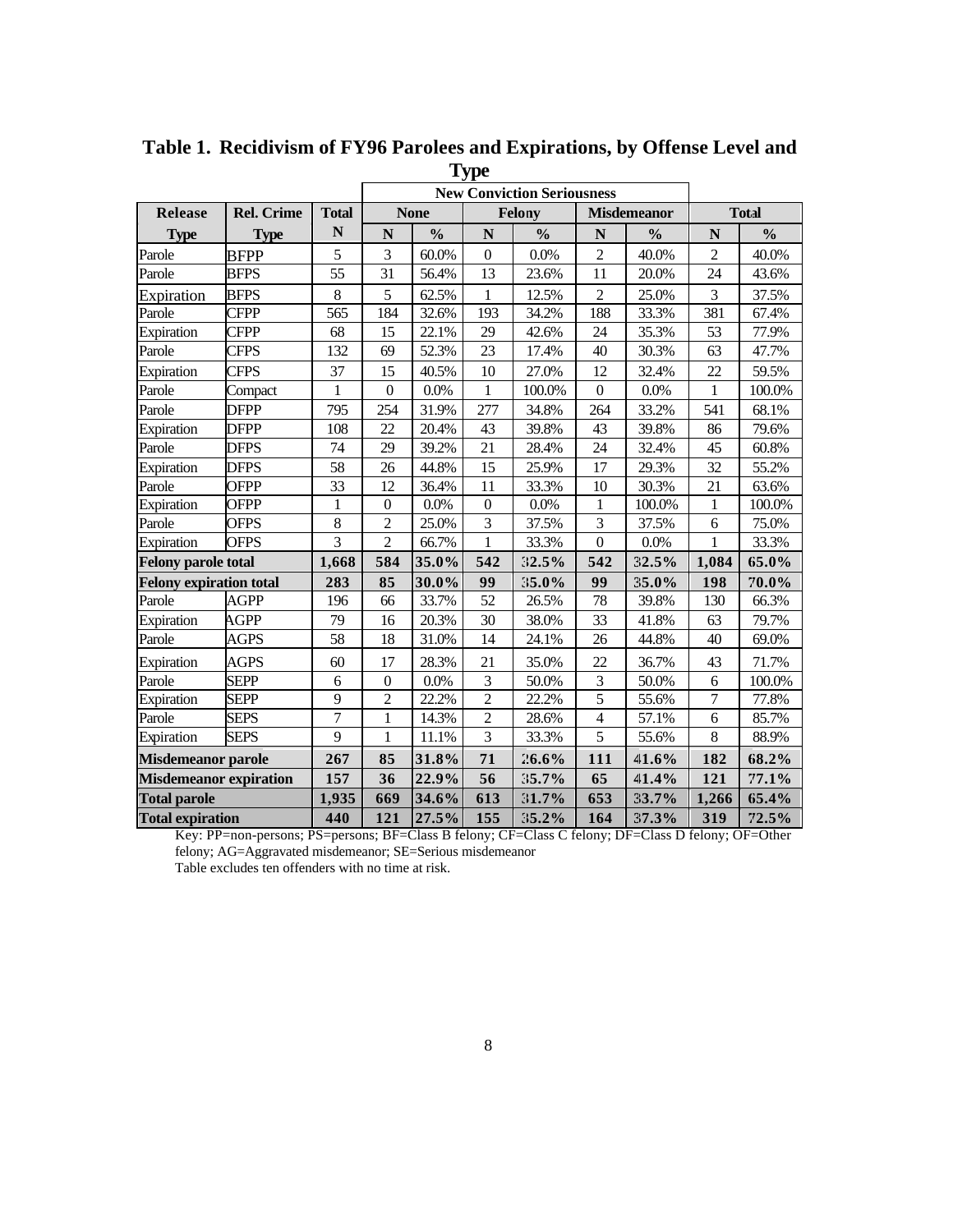Table 2 shows similar information pertaining to revocations of parole and returns to prison. It shows slightly higher return-to-prison rates for parolees than expirations (46.6% to 42.3%), although some of the parolee returns were due to revocations rather than re-convictions Surprisingly, there is little difference in the return rates of felons and misdemeanants. Note that, while felony parolees have higher return-to-prison rates than felony expirations, the opposite is true for misdemeanant releases. The misdemeanant expirations, in fact, show a higher return-to prison rate than the felons.

| <b>Release</b>             | <b>Crime</b>                  |                |                  | Prison        |                  | <b>Revocation</b> |
|----------------------------|-------------------------------|----------------|------------------|---------------|------------------|-------------------|
| <b>Type</b>                | <b>Type</b>                   | Total N        | $\mathbf N$      | $\frac{0}{0}$ | $\mathbf N$      | $\frac{0}{0}$     |
| Parole                     | <b>B</b> Felony PP            | 5              | $\mathbf{1}$     | 20.0%         | $\mathbf{1}$     | 20.0%             |
| Parole                     | <b>B</b> Felony PS            | 55             | 25               | 45.5%         | 20               | 36.4%             |
| Expiration                 | <b>B</b> Felony PS            | $8\,$          | 1                | 12.5%         | $\boldsymbol{0}$ | $0.0\%$           |
| Parole                     | C Felony PP                   | 571            | 308              | 53.9%         | 170              | 30.1%             |
| Expiration                 | C Felony PP                   | 68             | 32               | 47.1%         | $\boldsymbol{0}$ | $0.0\%$           |
| Parole                     | C Felony PS                   | 133            | 46               | 34.6%         | 18               | 13.6%             |
| Expiration                 | C Felony PS                   | 37             | 11               | 29.7%         | $\boldsymbol{0}$ | 0.0%              |
| Parole                     | <b>COMPACT</b>                | $\mathbf{1}$   | $\boldsymbol{0}$ | 0.0%          | $\boldsymbol{0}$ | $0.0\%$           |
| Parole                     | D Felony PP                   | 797            | 374              | 46.9%         | 172              | 21.6%             |
| Expiration                 | D Felony PP                   | 108            | 50               | 46.3%         | $\boldsymbol{0}$ | 0.0%              |
| Parole                     | D Felony PS                   | 74             | 30               | 40.5%         | 8                | 10.8%             |
| Expiration                 | D Felony PS                   | 58             | 22               | 37.9%         | $\boldsymbol{0}$ | 0.0%              |
| Parole                     | O Felony PP                   | 33             | 23               | 69.7%         | 21               | 63.6%             |
| Expiration                 | O Felony PP                   | $\mathbf{1}$   | $\boldsymbol{0}$ | 0.0%          | $\boldsymbol{0}$ | 0.0%              |
| Parole                     | O Felony PS                   | 8              | $\overline{4}$   | 50.0%         | $\overline{0}$   | $0.0\%$           |
| Expiration                 | O Felony PS                   | $\overline{3}$ | $\mathbf{1}$     | 33.3%         | $\boldsymbol{0}$ | $0.0\%$           |
| <b>Felony parole</b>       |                               | 1,677          | 811              | 48.4%         | 410              | 24.4%             |
| <b>Felony expiration</b>   |                               | 283            | 117              | 41.3%         | $\bf{0}$         | $0.0\%$           |
| Parole                     | Agg. Misd. PP                 | 196            | 75               | 38.3%         | 8                | 4.1%              |
| Expiration                 | Agg. Misd. PP                 | 79             | 40               | 50.6%         |                  | 0.0%              |
| Parole                     | Agg. Misd. PS                 | 59             | 17               | 28.8%         | $\overline{c}$   | 3.4%              |
| Expiration                 | Agg. Misd. PS                 | 60             | 22               | 36.7%         |                  | 0.0%              |
| Parole                     | Ser. Misd. PP                 | 6              | $\overline{c}$   | 33.3%         | $\boldsymbol{0}$ | 0.0%              |
| Expiration                 | Ser. Misd. PP                 | 9              | $\overline{4}$   | 44.4%         |                  | 0.0%              |
| Parole                     | Ser. Misd. PS                 | $\overline{7}$ | $\overline{2}$   | 28.6%         | $\boldsymbol{0}$ | 0.0%              |
| Expiration                 | Ser. Misd. PS                 | 9              | $\overline{3}$   | 33.3%         |                  | 0.0%              |
| <b>Misdemeanor parole</b>  |                               | 268            | 96               | 35.8%         | 10               | 3.7%              |
|                            | <b>Misdemeanor expiration</b> | 157            | 69               | 43.9%         | $\bf{0}$         | $0.0\%$           |
| <b>Total parole</b>        |                               | 1,945          | 907              | 46.6%         | 420              | 21.6%             |
| <b>Total expiration</b>    |                               | 440            | 186              | 42.3%         | $\bf{0}$         | $0.0\%$           |
| <b>Total All Offenders</b> |                               | 2,385          | 1,093            | 45.8%         | 420              | 17.6%             |

**Table 2. Revocations and Returns to prison of FY96 Parolees and Expirations, by Release Offense Level and Type**

Table includes ten offenders with no time at risk who went directly to new incarceration.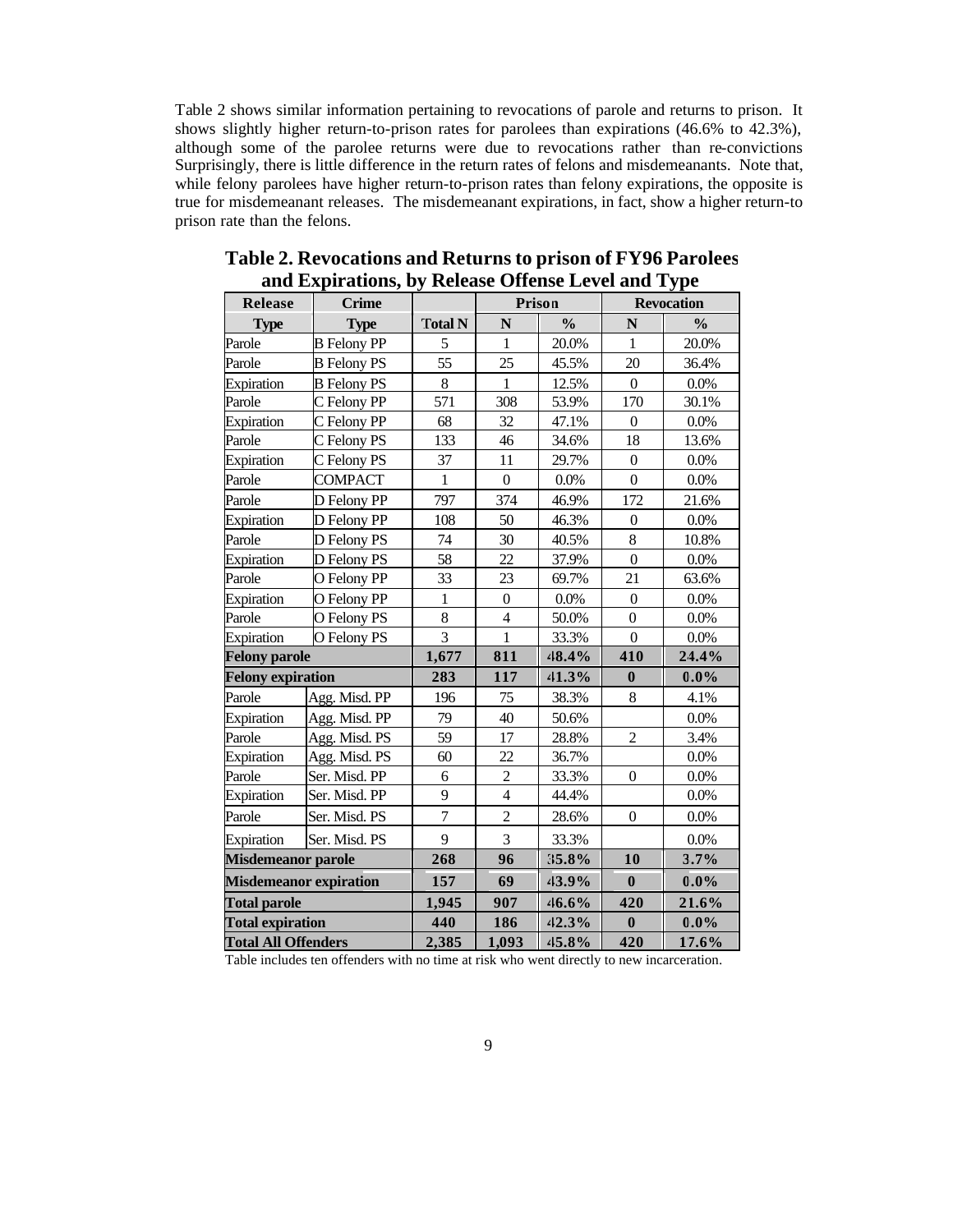A further examination of recidivism by release type is shown in Tables 3 and 4, each showing a facet of recidivism by release types more precise than just parole or expiration. The first of these tables shows that, among the larger groups, offenders most likely to return to prison are those who are paroled to a detainer or who have been paroled after having earlier been returned to the violator program from parole. The lowest return rate is shown for those who are paroled via interstate compact, although one is tempted to regard this low figure with some skepticism given the questionable completeness of some out-of-state records.

|                                |                | N <sub>0</sub> |               | Yes   |               |
|--------------------------------|----------------|----------------|---------------|-------|---------------|
| <b>Release Type</b>            | <b>Total N</b> | N              | $\frac{0}{0}$ | N     | $\frac{0}{0}$ |
| Parole to supervision          | 1,166          | 604            | 51.8%         | 562   | 48.2%         |
| Parole to detainer             | 98             | 45             | 45.9%         | 53    | 54.1%         |
| Return to parole after hearing | 3              | $\Omega$       | $0.0\%$       | 3     | 100.0%        |
| Interstate compact             | 132            | 96             | 72.7%         | 36    | 27.3%         |
| Discharge                      | 440            | 254            | 57.7%         | 186   | 42.3%         |
| Parole to discharge            | 366            | 211            | 57.7%         | 155   | 42.3%         |
| Violator return to parole      | 180            | 82             | 45.6%         | 98    | 54.4%         |
| <b>TOTAL</b>                   | 2,385          | 1,292          | 54.2%         | 1,093 | $4.5.8\%$     |

**Table 3. New Prison Commitments of FY96 Releases, by Release Type**

 Table 4 shows a somewhat different pattern, with the highest rates of new felonies found among those who were either paroled to discharge or discharged directly. One similarity in the table is a low rate of new felonies and misdemeanors among those paroled to interstate compact.

|                             |       | <b>None</b> |               | <b>Felony</b> |               | <b>Misdemeanor</b> |               | <b>Total</b> |               |
|-----------------------------|-------|-------------|---------------|---------------|---------------|--------------------|---------------|--------------|---------------|
| <b>Release Type</b>         | N     | N           | $\frac{6}{6}$ | N             | $\frac{6}{6}$ | N                  | $\frac{6}{6}$ | N            | $\frac{6}{6}$ |
| Parole to supervision 1,166 |       | 390         | 33.4%         | 374           | 32.1%         | 402                | 34.5%         | 776          | 66.6%         |
| Par to detainer             | 89    | 45          | 50.6%         | 28            | 31.5%         | 16                 | 18.0%         | 44           | 49.4%         |
| Ret to par after hearing    | 3     | $\Omega$    | $0.0\%$       | 3             | 100.0%        | $\Omega$           | $0.0\%$       | 3            | 100.0%        |
| Interstate compact          | 132   | 82          | 62.1%         | 27            | 20.5%         | 23                 | 17.4%         | 50           | 37.9%         |
| Discharge                   | 440   | 121         | 27.5%         | 155           | 35.2%         | 164                | 37.3%         | 319          | 72.5%         |
| Parole to discharge         | 365   | 96          | 26.3%         | 124           | 34.0%         | 145                | 39.7%         | 269          | 73.7%         |
| Violator return to parole   | 180   | 56          | 31.1%         | 57            | 31.7%         | 67                 | 37.2%         | 124          | 68.9%         |
| <b>Total</b>                | 2,375 | 790         | 33.3%         | 768           | 32.3%         | 817                | 34.4%         | 1,585        | $66.7\%$      |

**Table 4. Most Serious New Conviction, by Release Type, FY96 Releases**

Ten parolees not included due to no time at risk.

Returning to analysis of recidivism by the seriousness and type of release offense, in Table 5 one sees larger disparity between felons and misdemeanants than was seen Table 2. This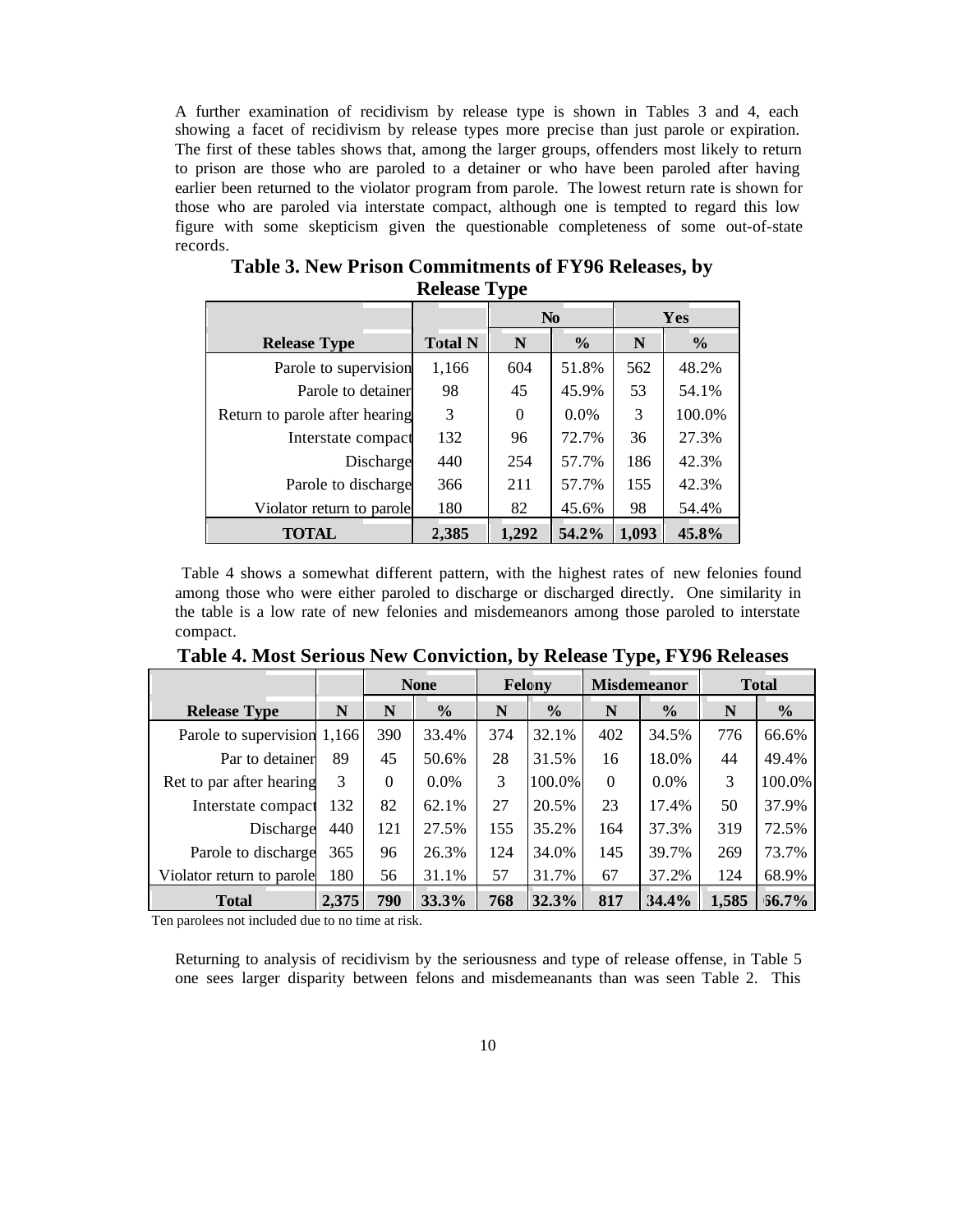table presents information on new convictions by offense level and type, and shows that felony non-persons offenders have higher rates of new felonies than felons against persons or either group of misdemeanants. Interestingly, offenders released on felonies against persons exhibit lower felony recidivism rates than either misdemeanor group, and while there is a substantial difference in rates between felony persons and non-persons offenders, there's no such difference between the two misdemeanant groups.

|                                 |              | <b>Most Serious New Conviction</b> |               |                |               |                    |               |                |               |
|---------------------------------|--------------|------------------------------------|---------------|----------------|---------------|--------------------|---------------|----------------|---------------|
|                                 | <b>Total</b> |                                    | None          |                | <b>Felony</b> | <b>Misdemeanor</b> |               | <b>Total</b>   |               |
| <b>Release Offense Type</b>     | N            | N                                  | $\frac{0}{0}$ | N              | $\frac{0}{0}$ | N                  | $\frac{0}{0}$ | N              | $\frac{0}{0}$ |
| <b>B</b> Felony Non-persons     | 5            | 3                                  | 60.0%         | $\overline{0}$ | 0.0%          | $\overline{c}$     | 40.0%         | 2              | 40.0%         |
| <b>B</b> Felony Persons         | 63           | 36                                 | 57.1%         | 14             | 22.2%         | 13                 | 20.6%         | 27             | 42.9%         |
| C Felony Non-persons            | 633          | 199                                | 31.4%         | 222            | 35.1%         | 212                | 33.5%         | 434            | 68.6%         |
| C Felony Persons                | 169          | 84                                 | 49.7%         | 33             | 19.5%         | 52                 | 30.8%         | 85             | 50.3%         |
| D Felony Non-persons            | 903          | 276                                | 30.6%         | 320            | 35.4%         | 307                | 34.0%         | 627            | 69.4%         |
| D Felony Persons                | 132          | 55                                 | 41.7%         | 36             | 27.3%         | 41                 | 31.1%         | 77             | 58.3%         |
| Other Felony Non-persons        | 34           | 12                                 | 35.3%         | 11             | 32.4%         | 11                 | 32.4%         | 22             | 64.7%         |
| Other Felony Persons            | 11           | 4                                  | 36.4%         | $\overline{4}$ | 36.4%         | 3                  | 27.3%         | $\overline{7}$ | 63.6%         |
| Compact                         | $\mathbf{1}$ | $\overline{0}$                     | 0.0%          | 1              | 100.0%        | $\boldsymbol{0}$   | 0.0%          | $\mathbf{1}$   | 100.0%        |
| <b>Total Felony Non-persons</b> | 1,576        | 490                                | 31.1%         | 554            | 35.2%         | 532                | 33.8%         | 1,086          | 68.9%         |
| <b>Total Felony Persons</b>     | 375          | 179                                | 47.7%         | 87             | 23.2%         | 109                | 29.1%         | 196            | 52.3%         |
| <b>Total Felony</b>             | 1,951        | 669                                | 34.3%         | 641            | 32.9%         | 641                | 32.9%         | 1,282          | 65.7%         |
| Agg Misd Non-persons            | 275          | 82                                 | 29.8%         | 82             | 29.8%         | 111                | 40.4%         | 193            | 70.2%         |
| <b>Aggravated Misd Persons</b>  | 118          | 35                                 | 29.7%         | 35             | 29.7%         | 48                 | 40.7%         | 83             | 70.3%         |
| Serious Misd Non-persons        | 15           | 2                                  | 13.3%         | 5              | 33.3%         | $\,8\,$            | 53.3%         | 13             | 86.7%         |
| Serious Misd Persons            | 16           | $\overline{c}$                     | 12.5%         | 5              | 31.3%         | 9                  | 56.3%         | 14             | 87.5%         |
| <b>Total Misd. Non-persons</b>  | 290          | 84                                 | 29.0%         | 87             | 30.0%         | 119                | 41.0%         | 206            | 71.0%         |
| <b>Total Misdemeanor Pers.</b>  | 134          | 37                                 | 27.6%         | 40             | 29.9%         | 57                 | 42.5%         | 97             | 72.4%         |
| <b>Total Misdemeanor</b>        | 424          | 121                                | 28.5%         | 127            | 30.0%         | 176                | 41.5%         | 303            | 71.5%         |
| <b>Total Non-persons Crimes</b> | 1,866        | 574                                | 30.8%         | 641            | 34.4%         | 651                | 34.9%         | 1,292          | 69.2%         |
| <b>Total Crimes vs. Persons</b> | 509          | 216                                | 42.4%         | 127            | 25.0%         | 166                | 32.6%         | 293            | 57.6%         |
| <b>Total</b>                    | 2,375        | 790                                | 33.3%         | 768            | 32.3%         | 817                | 34.4%         | 1,585          | 66.7%         |

**Table 5. Most Serious New Conviction, by Release Offense Level and Type, FY96 Releases**

Table does not include ten offenders with no time at risk.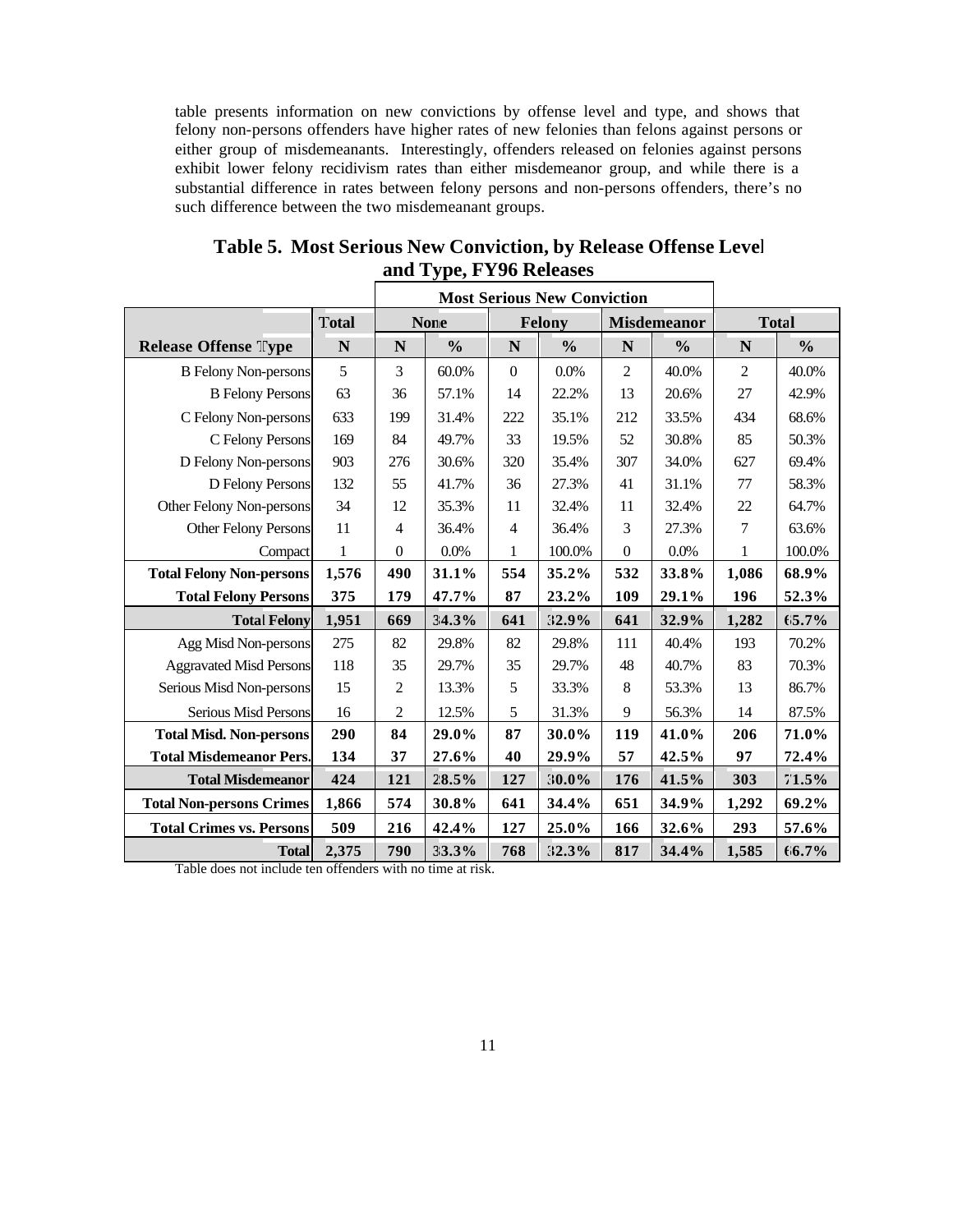Table 6 shows that parole revocations and returns to prison are also more common among those originally committed for non-persons offenses. Unlike some tables above, this one does not show a distinct relationship between returns and offense level; one sees higher rates going down from Class B to Class C felonies, but Class D non-persons felons show lower return rates than Class C non-persons felons.

The table also shows differences between felons and misdemeanants in returns to prison. Note that the difference in returns was bigger for non-persons offenders (50.0% to 41.7%) than for persons offenders  $(37.3\%$  to  $32.8\%)$ . Not surprisingly, the revocation rates for misdemeanants are much lower than those for felons, no doubt due to shorter periods of parole supervision. Note, however, that non-persons offenders show twice the revocation rate of offenders released on crimes against persons (19.9% to 9.4%).

|                                    |                |                | <b>Prison</b> | <b>Revocation</b> |               |  |
|------------------------------------|----------------|----------------|---------------|-------------------|---------------|--|
| <b>Release Offense Type</b>        | <b>Total N</b> | N              | $\frac{0}{0}$ | N                 | $\frac{0}{0}$ |  |
| <b>B</b> Felony Non-persons        | 5              | 1              | 20.0%         | $\mathbf{1}$      | 0.0%          |  |
| <b>B</b> Felony Persons            | 63             | 26             | 41.3%         | 20                | 31.7%         |  |
| C Felony Non-persons               | 633            | 340            | 53.7%         | 170               | 26.9%         |  |
| C Felony Persons                   | 169            | 57             | 33.7%         | 18                | 10.7%         |  |
| D Felony Non-persons               | 903            | 424            | 47.0%         | 172               | 19.0%         |  |
| D Felony Persons                   | 132            | 52             | 39.4%         | 8                 | 6.1%          |  |
| Other Felony Non-persons           | 34             | 23             | 67.6%         | 21                | 61.8%         |  |
| <b>Other Felony Persons</b>        | 11             | 5              | 45.5%         | $\Omega$          | 0.0%          |  |
| Compact                            | 1              | $\overline{0}$ | 0.0%          | $\overline{0}$    | 0.0%          |  |
| <b>Total Felony Non-persons</b>    | 1,576          | 788            | 50.0%         | 364               | 23.1%         |  |
| <b>Total Felony Persons</b>        | 375            | 140            | 37.3%         | 46                | 12.3%         |  |
| <b>Total Felony</b>                | 1,951          | 928            | 47.6%         | 410               | 21.0%         |  |
| <b>Aggravated Misd Non-persons</b> | 275            | 115            | 41.8%         | 8                 | 2.9%          |  |
| <b>Aggravated Misd Persons</b>     | 118            | 39             | 33.1%         | $\overline{2}$    | 1.7%          |  |
| Serious Misdem. Non-persons        | 15             | 6              | 40.0%         | $\Omega$          | 0.0%          |  |
| Serious Misdemeanor Persons        | 16             | 5              | 31.3%         | $\Omega$          | $0.0\%$       |  |
| <b>Total Misd. Non-persons</b>     | 290            | 121            | 41.7%         | 8                 | 2.8%          |  |
| <b>Total Misdemeanor Pers.</b>     | 134            | 44             | 32.8%         | $\mathbf{2}$      | 1.5%          |  |
| <b>Total Misdemeanor</b>           | 424            | 165            | 38.9%         | 10                | 2.4%          |  |
| <b>Total Non-persons Crimes</b>    | 1,866          | 909            | 48.7%         | 372               | 19.9%         |  |
| <b>Total Crimes vs. Persons</b>    | 509            | 184            | 36.1%         | 48                | 9.4%          |  |
| <b>Total</b>                       | 2,375          | 1,093          | 46.0%         | 420               | 17.7%         |  |

**Table 6. Returns to Prison and Revocations, by Offense Level and Type, FY96 Releases**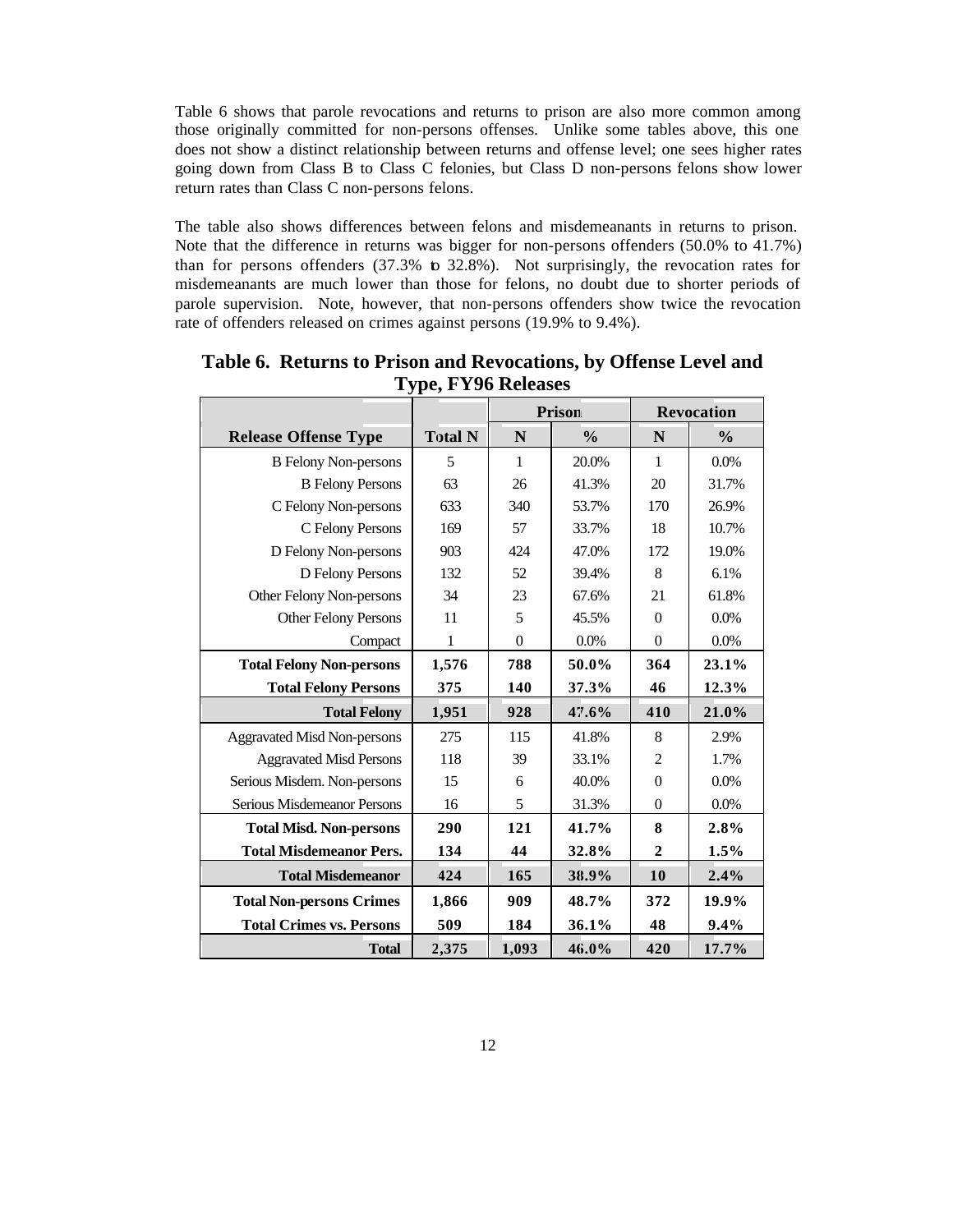Another way to assess the nature of recidivism is to examine when it occurs. Historically, in  $Iowa<sup>5</sup>$  and elsewhere,  $6$  the bulk of recidivism has occurred within one to two years following release from correctional intervention. If a former client of a correctional program avoided arrest or re-conviction for a period of two years, it was generally thought that his chances of staying "clean" were good. Table 7 examines this, showing how quickly offenders are rearrested for new offenses resulting in convictions.

|                         | <b>Length of Follow-up</b> |              |              |       |              |  |  |  |
|-------------------------|----------------------------|--------------|--------------|-------|--------------|--|--|--|
| <b>Conviction Level</b> | One                        | Two          | <b>Three</b> | Four  | Five         |  |  |  |
|                         | <b>Year</b>                | <b>Years</b> | Years        | Years | <b>Years</b> |  |  |  |
| <b>New Felony</b>       | 17.8%                      | 26.3%        | 30.1%        | 31.9% | 32.4%        |  |  |  |
| <b>New Misdemeanor</b>  | 15.4%                      | 23.5%        | 29.0%        | 32.6% | 34.2%        |  |  |  |
| <b>Total</b>            | $33.2\%$                   | 49.9%        | 59.1%        | 64.5% | 66.5%        |  |  |  |

**Table 7. Cumulative Recidivism Rate, FY96 Releases**

As the table and accompanying charts show, new convictions of Iowa parolees released in FY96 were concentrated during the first two years after release. Half of the recidivist arrests (leading to conviction) were concentrated in the first year. The addition of out-of-state data to last year's figures, combined with the inclusion of work releases to the study sample, has shifted recidivism to earlier in the follow-up period. Those who were eventually convicted of new felony charges tended to be re-arrested slightly earlier in the follow-up period than those convicted of misdemeanors. Pie charts illustrating felony and misdemeanor recidivism, by year, are presented on the following page.

 5 See, e.g., "Crime and Criminal Justice in Iowa, Volume 7, Recidivism," released by the Iowa Statistical Analysis Center, 1979.

<sup>6</sup> See, e.g., Visher, Christy, Pamela Lattimore, Richard Linster, "Predicting the Recidivism of serious Youthful Offenders Using Survival Analysis," Criminology Volume 29 Number 3, 329-366.

 $7$  Remember that the length of time in the table is from release to arrest for a new crime that eventually resulted in conviction. Remember also that an offender included here as a repeat felon may not have been convicted of a felony on his **first** new arrest.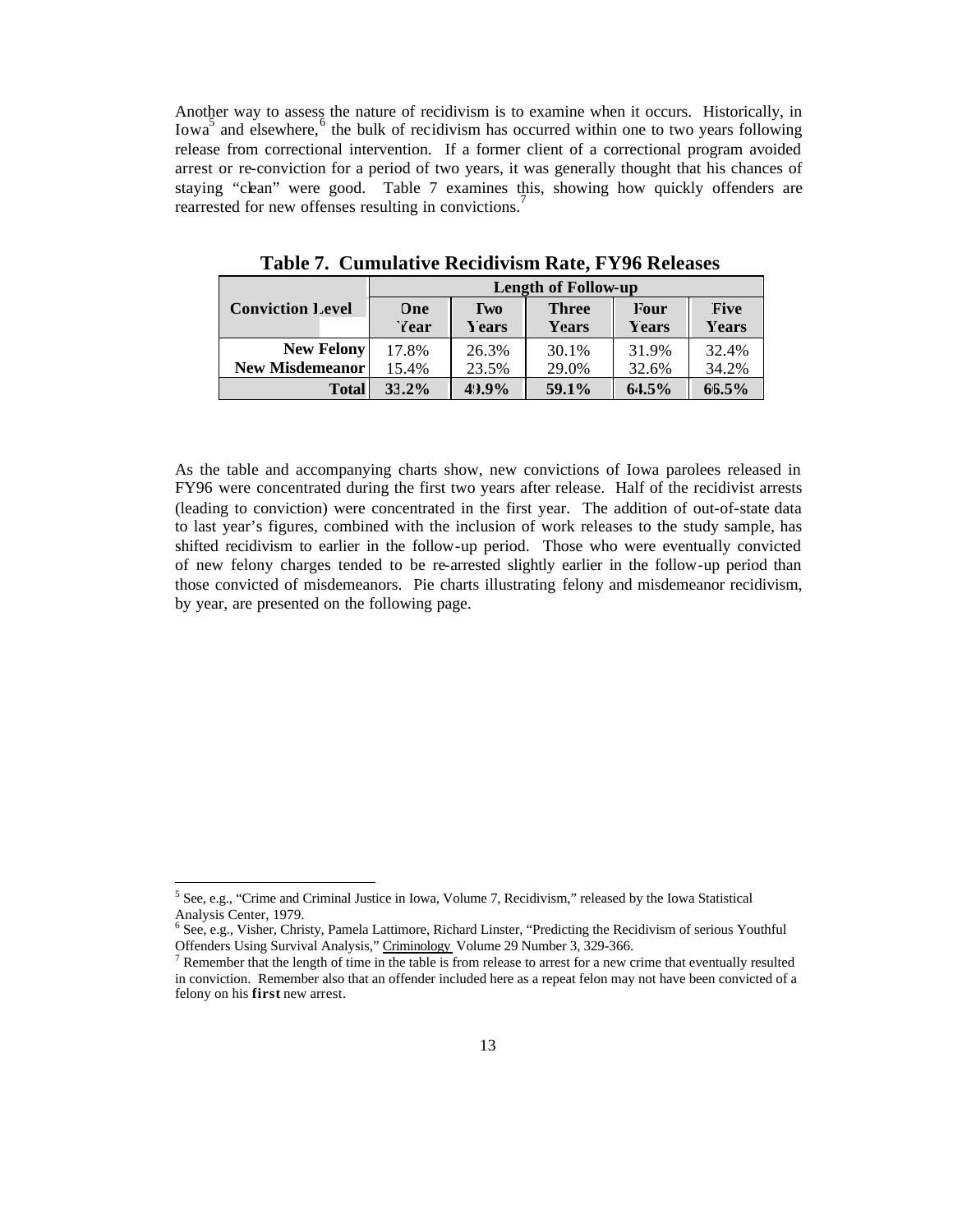

Finally, the illustration below charts cumulative recidivism of parolees released in FY96, showing felony and misdemeanor re-convictions, by quarter. Total new convictions are also shown. In another departure from last year's findings, this chart shows very similar rates of felony and misdemeanor recidivism. While the felony re-conviction rate is slightly higher than the misdemeanor rate for almost three years, thereafter misdemeanor recidivism is slightly higher.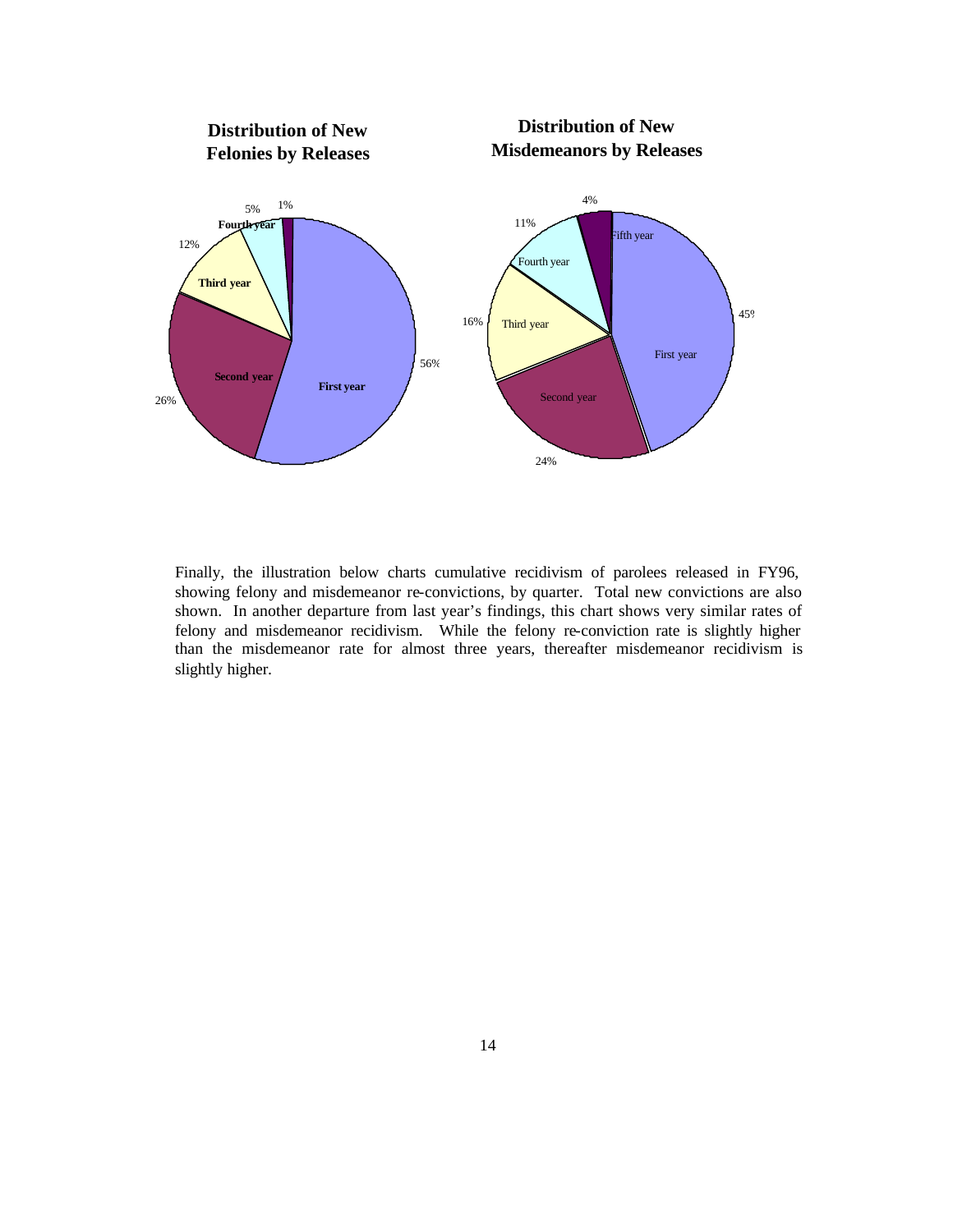

### **Recidivism of FY96 Releases**

**Quarter Following Release**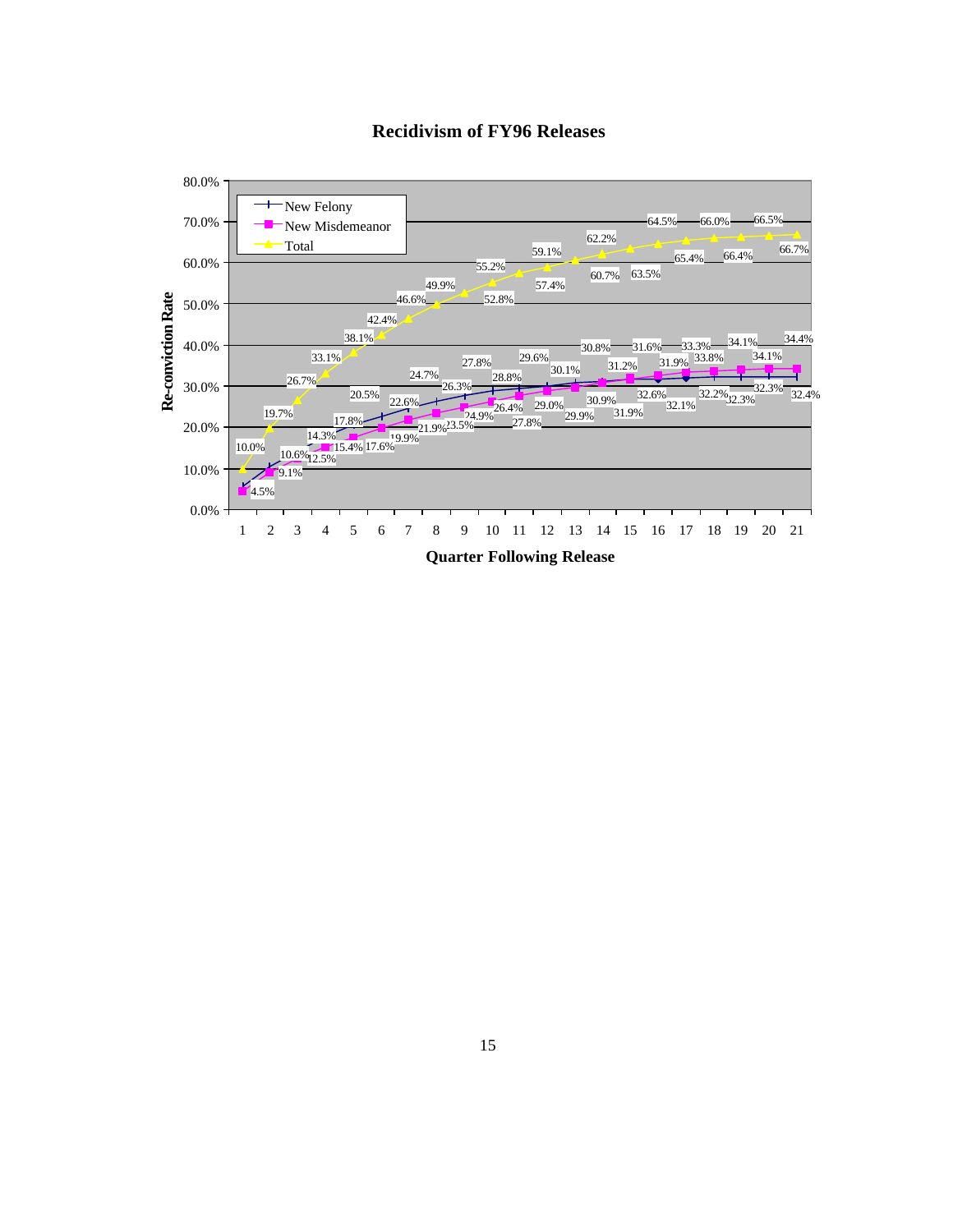#### **RECIDIVISM AND GENDER**

Previous analyses of FY96 releases have made no attempt to discern differences in recidivism between males and females. Other research $\frac{8 \text{ m.t. } \text{m}}{8}$  has suggested that women tend to show lower rates than men.

Table 8 shows that women show higher parole revocation rates, while men show slightly higher total returns to prison. Felons of both sexes show higher rates of return to prison than misdemeanants; the highest return rates were found among felons released on "other" felonies (primarily habitual criminal statutes and certain drug offenses). Note that, for both sexes, the highest rates of return tend to take place among offenders released on more serious charges.

|                | <b>Release</b>          | <b>Total</b>   | <b>New Prison</b> |               | Revocation              |               |  |
|----------------|-------------------------|----------------|-------------------|---------------|-------------------------|---------------|--|
|                | <b>Offense Class</b>    | N              | N                 | $\frac{0}{0}$ | ${\bf N}$               | $\frac{0}{0}$ |  |
| <b>Females</b> | <b>B</b> Felony         | $\overline{2}$ | $\boldsymbol{0}$  | 0.0%          | $\theta$                | 0.0%          |  |
|                | Other Felony            | $\overline{4}$ | 3                 | 75.0%         | 3                       | 75.0%         |  |
|                | C Felony                | 65             | 32                | 49.2%         | 24                      | 36.9%         |  |
|                | D Felony                | 111            | 49                | 44.1%         | 26                      | 23.4%         |  |
|                | <b>All Felonies</b>     | 182            | 84                | 46.2%         | 53                      | 29.1%         |  |
|                | Agg. Misdemeanor        | 75             | 30                | 40.0%         | 4                       | 5.3%          |  |
|                | Serious Misdemeanor     | $\overline{2}$ | $\boldsymbol{0}$  | 0.0%          | $\boldsymbol{0}$        | 0.0%          |  |
|                | <b>All Misdemeanors</b> | 77             | 30                | 39.0%         | $\overline{\mathbf{4}}$ | 5.2%          |  |
|                | <b>All Females</b>      | 259            | 114               | 44.0%         | 57                      | 22.0%         |  |
| <b>Males</b>   | <b>B</b> Felony         | 66             | 27                | 40.9%         | 21                      | 31.8%         |  |
|                | Other Felony            | 41             | 25                | 61.0%         | 18                      | 43.9%         |  |
|                | C Felony                | 743            | 364               | 49.0%         | 164                     | 22.1%         |  |
|                | D Felony                | 925            | 426               | 46.1%         | 154                     | 16.6%         |  |
|                | Compact                 | 1              | $\Omega$          | 0.0%          | $\boldsymbol{0}$        | 0.0%          |  |
|                | <b>All Felonies</b>     | 1,776          | 842               | 47.4%         | 357                     | 20.1%         |  |
|                | Agg. Misdemeanor        | 321            | 126               | 39.3%         | 6                       | 1.9%          |  |
|                | Serious Misdemeanor     | 29             | 11                | 37.9%         | $\boldsymbol{0}$        | 0.0%          |  |
|                | <b>All Misdemeanors</b> | 350            | 137               | 39.1%         | 6                       | 1.7%          |  |
|                | <b>All Males</b>        | 2,126          | 979               | 46.0%         | 363                     | 17.1%         |  |

### **Table 8. Returns to Prison and Parole Revocations, by Release Offense Class and Sex, FY96 Releases**

<sup>&</sup>lt;sup>8</sup> See, E.g., Final Report on the Polk County Adult Drug Court, released by the Division of Criminal and Juvenile Justice Planning, December, 2000.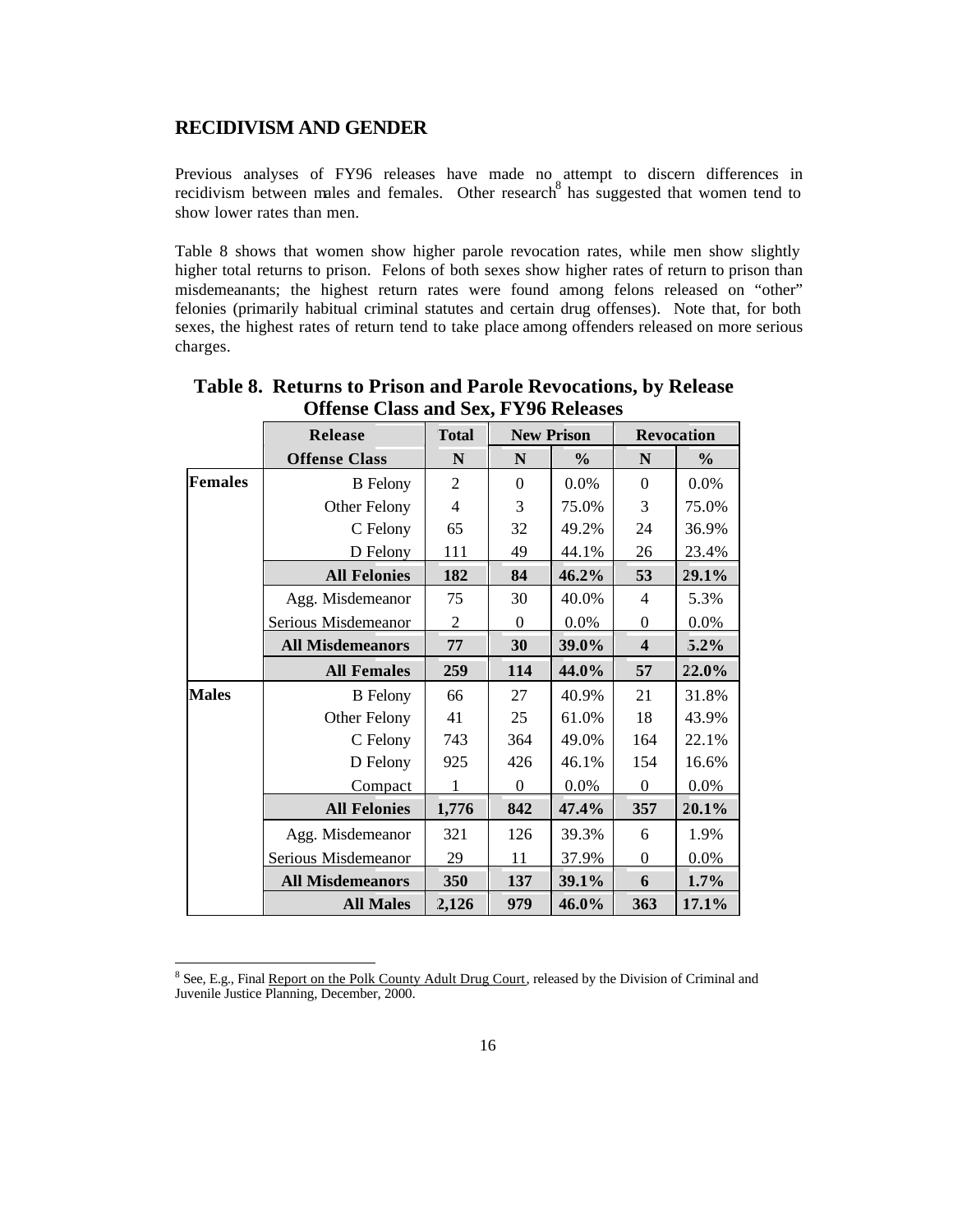Because women showed higher parole revocation figures in the table above, it was thought that an examination of release type might be helpful. It will be remembered that those expiring sentences are never returned to prison on revocations because of the lack of postrelease supervision in FY96. If women, therefore, showed a higher rate of parole than men, it might explain why they showed higher revocation rates.

The next table shows that this appears to be true, as women expire their sentences less frequently than men. Thus, the higher rate of revocation in the table above appears due primarily not to sex but to the type of release leading to inclusion in this release cohort.

|               |              | <b>Release Type</b> |                   |               |               |  |  |  |
|---------------|--------------|---------------------|-------------------|---------------|---------------|--|--|--|
|               | <b>Total</b> |                     | <b>Expiration</b> | <b>Parole</b> |               |  |  |  |
| <b>Sex</b>    | N            |                     | $\frac{0}{0}$     |               | $\frac{1}{2}$ |  |  |  |
| <b>Female</b> | 259          | 17                  | 6.6%              | 242           | 93.4%         |  |  |  |
| <b>Male</b>   | 2,126        | 423                 | 19.9%             | 1,703         | 80.1%         |  |  |  |
| <b>T</b> otal | 2,385        | 440                 | 18.4%             | 1,945         | 81.6%         |  |  |  |

**Table 9. Release Type, by Sex, FY96 Releases**

Table 10 presents information on new arrests of cohort members by release offense seriousness and sex. It generally shows little difference in felony recidivism rates between felons and misdemeanants of both sexes, although released misdemeanants tend to have higher rates of new misdemeanor arrests. For both sexes there tends to be an inverse relationship between release offense seriousness and the likelihood of new arrests. That is, those released on the less-serious felonies were re-arrested more often than those released for more serious felonies, with the same pattern found for misdemeanants. Men tended to have higher rates of new felony arrests than women, with the women showing higher rates of new misdemeanors.

Overall, the table shows that about two-thirds of the female releases were re-arrested for new crimes within the follow-up period, while about seven out of every ten men were re-arrested.

Both male and female misdemeanants showed higher rates of new misdemeanor arrests than their felon counterparts. While men showed higher felony re-arrest rates than women, this was not true for misdemeanors, as women showed markedly higher rates (particularly the misdemeanants). It is also clear that as one moves from the more serious release offenses to the less serious offenses, misdemeanor re-arrest rates climb for both sexes.

One explanation for the higher re-arrest rates of those committed for less serious offenses may have to do with differences in the criminal histories of people committed to prison. Those committed for the more serious offense are more frequently incarcerated due to the severity of a single offense than those committed for less serious crimes, who tend to be committed due to the accumulation of a serious criminal history. Therefore, they may not necessarily have criminal histories as extensive as those committed for misdemeanors and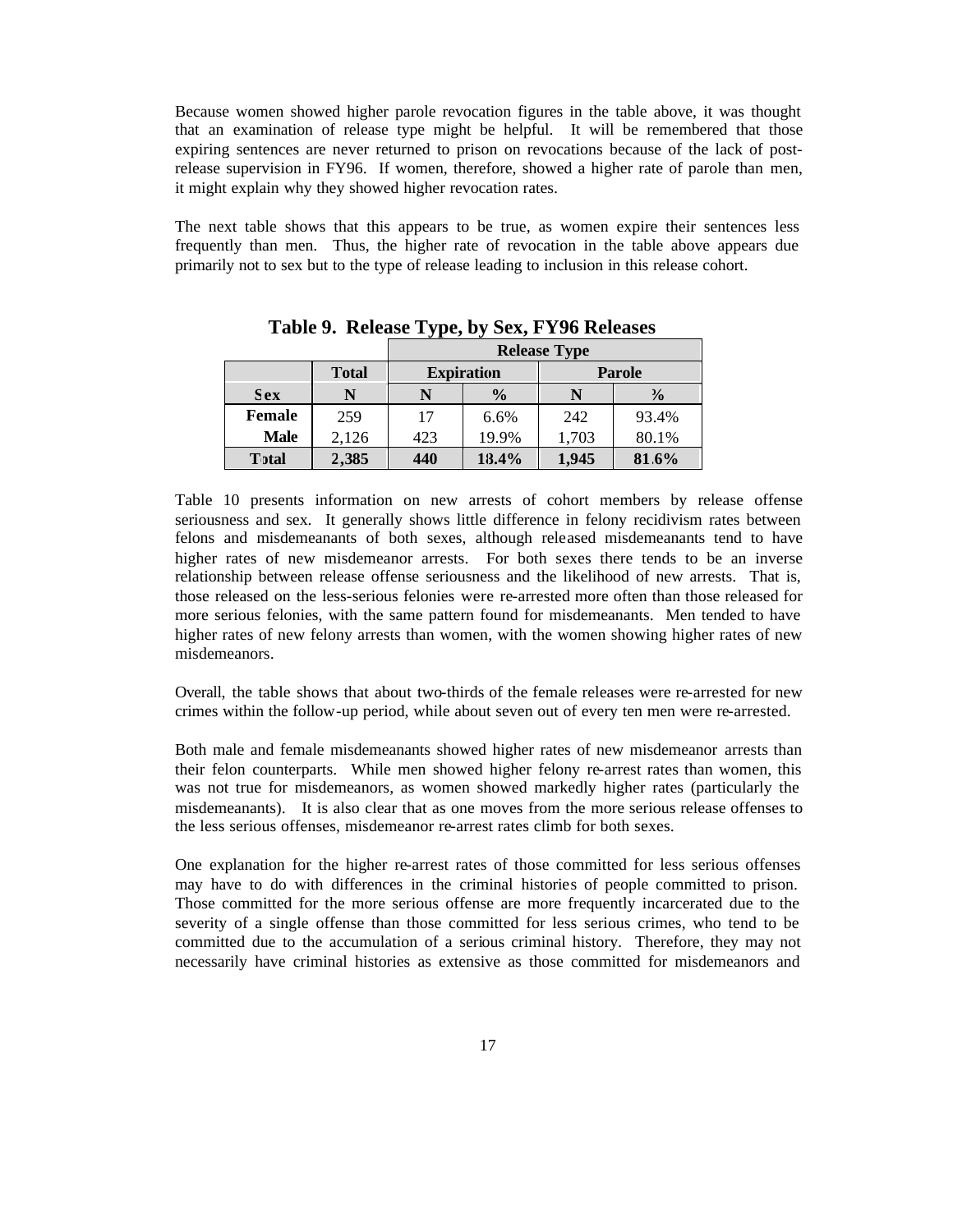lower level felonies. Consequently, their likelihood of re-arrest may be lower than those committed for less serious offenses.

|                |                         |                |                  |               | <b>Arrest Offense Seriousness</b> |               |                  |                    |                |               |
|----------------|-------------------------|----------------|------------------|---------------|-----------------------------------|---------------|------------------|--------------------|----------------|---------------|
|                |                         | <b>Total</b>   |                  | <b>None</b>   |                                   | Felony        |                  | <b>Misdemeanor</b> | <b>Total</b>   |               |
|                | <b>Offense Class</b>    | $\mathbf N$    | N                | $\frac{0}{0}$ | $\mathbf N$                       | $\frac{0}{0}$ | $\mathbf N$      | $\frac{0}{0}$      | $\mathbf N$    | $\frac{0}{0}$ |
| <b>Females</b> | <b>B</b> Felony         | 2              | 2                | 100.0%        | $\Omega$                          | 0.0%          | $\boldsymbol{0}$ | $0.0\%$            | $\overline{0}$ | 0.0%          |
|                | Other Felony            | $\overline{4}$ | 3                | 75.0%         | $\Omega$                          | 0.0%          | 1                | 25.0%              | 1              | 25.0%         |
|                | C Felony                | 64             | 27               | 42.2%         | 20                                | 31.3%         | 17               | 26.6%              | 37             | 57.8%         |
|                | D Felony                | 111            | 40               | 36.0%         | 29                                | 26.1%         | 42               | 37.8%              | 71             | 64.0%         |
|                | <b>All Felonies</b>     | 181            | 72               | 39.8%         | 49                                | 27.1%         | 60               | 33.1%              | 109            | 60.2%         |
|                | Agg. Misdemeanor        | 75             | 18               | 24.0%         | 21                                | 28.0%         | 36               | 48.0%              | 57             | 76.0%         |
|                | Ser. Misdemeanor        | 2              | $\boldsymbol{0}$ | 0.0%          | $\overline{2}$                    | 100.0%        | $\overline{0}$   | $0.0\%$            | $\overline{2}$ | 100.0%        |
|                | <b>All Misdemeanors</b> | 77             | 18               | 23.4%         | 23                                | 29.9%         | 36               | 46.8%              | 59             | $76.6\%$      |
|                | <b>All Females</b>      | 258            | 90               | 34.9%         | 72                                | 27.9%         | 96               | 37.2%              | 168            | 65.1%         |
| <b>Males</b>   | <b>B</b> Felony         | 66             | 35               | 53.0%         | 18                                | 27.3%         | 13               | 19.7%              | 31             | 47.0%         |
|                | Other Felony            | 41             | 12               | 29.3%         | 19                                | 46.3%         | 10               | 24.4%              | 29             | 70.7%         |
|                | C Felony                | 737            | 219              | 29.7%         | 317                               | 43.0%         | 201              | 27.3%              | 518            | 70.3%         |
|                | D Felony                | 923            | 246              | 26.7%         | 432                               | 46.8%         | 245              | 26.5%              | 677            | 73.3%         |
|                | Compact                 | 1              | $\overline{0}$   | 0.0%          | 1                                 | 100.0%        | $\theta$         | $0.0\%$            | 1              | 100.0%        |
|                | <b>All Felonies</b>     | 1,768          | 512              | 29.0%         | 787                               | 44.5%         | 469              | 26.5%              | 1,256          | $71.0\%$      |
|                | Agg. Misdemeanor        | 320            | 81               | 25.3%         | 139                               | 43.4%         | 100              | 31.3%              | 239            | 74.7%         |
|                | Ser. Misdemeanor        | 29             | 4                | 13.8%         | 15                                | 51.7%         | 10               | 34.5%              | 25             | 86.2%         |
|                | <b>All Misdemeanors</b> | 349            | 85               | 24.4%         | 154                               | 44.1%         | 110              | 31.5%              | 264            | $75.6\%$      |
|                | <b>All Males</b>        | 2,117          | 597              | 28.2%         | 941                               | 44.4%         | 579              | 27.4%              | 1,520          | 71.8%         |

**Table 10. Most Serious New Arrest, by Release Offense Class and Sex, FY96 Releases** ┑

Table 11, which shows new convictions by release offense level and sex, shows many of the same patterns as Table 10. Like Table 10, it shows little difference in felony re-conviction rates among released felons and misdemeanants. Like Table 10, it shows male releases being just as likely to be reconvicted of felonies as misdemeanors, while women are more likely to have new misdemeanor convictions.

Overall, about six out of every ten women released from Iowa's prisons in FY96 were reconvicted within the follow-up period, while the same could be said for about two-thirds of the men.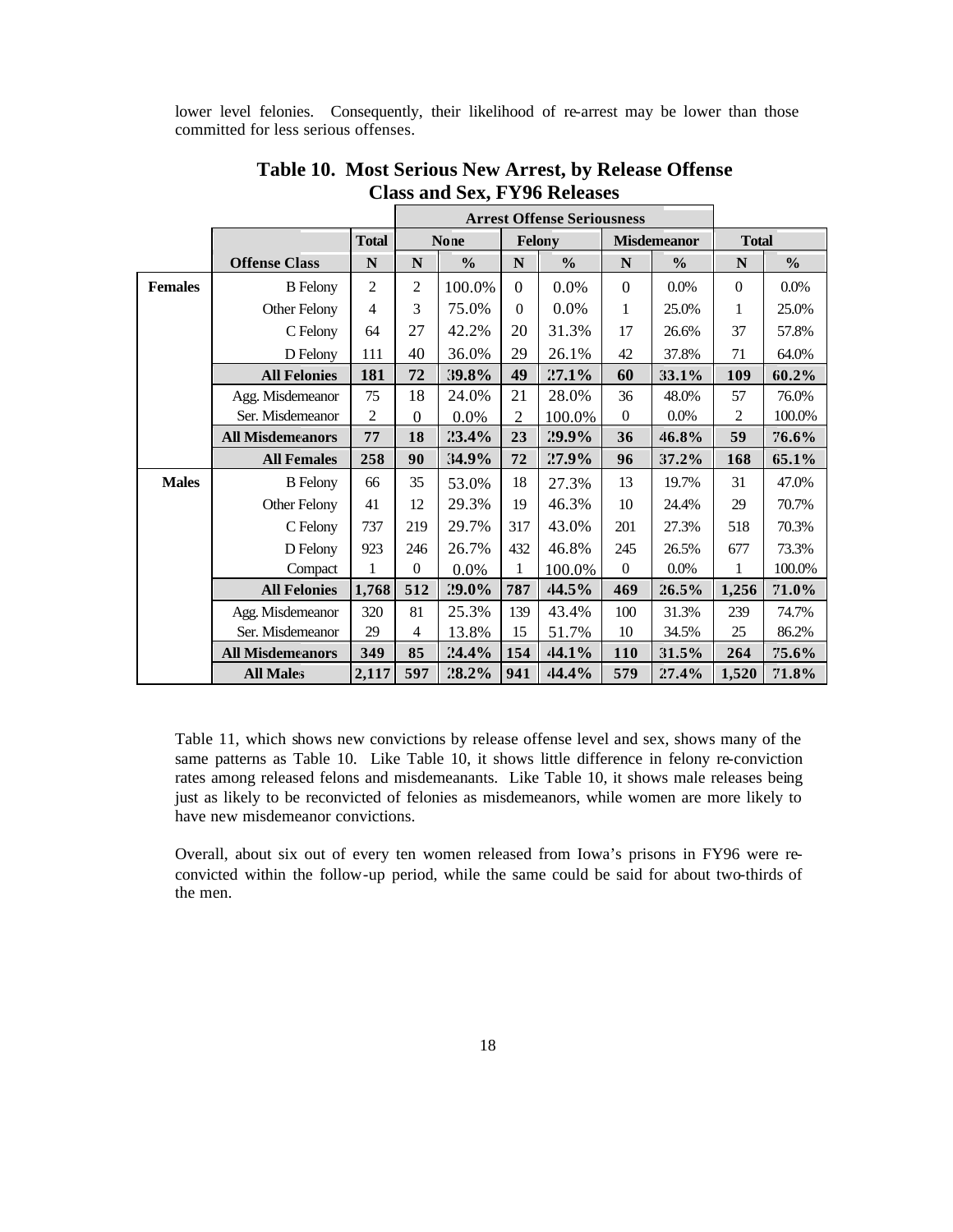|                |                         |                |                  | <b>Arrest Offense Seriousness</b> |                  |               |                    |               |                  |               |
|----------------|-------------------------|----------------|------------------|-----------------------------------|------------------|---------------|--------------------|---------------|------------------|---------------|
|                |                         |                |                  | <b>None</b>                       |                  | Felony        | <b>Misdemeanor</b> |               | <b>Total</b>     |               |
|                | <b>Offense Class</b>    | <b>Total N</b> | $\mathbf N$      | $\frac{0}{0}$                     | ${\bf N}$        | $\frac{0}{0}$ | ${\bf N}$          | $\frac{0}{0}$ | N                | $\frac{0}{0}$ |
| <b>Females</b> | <b>B</b> Felony         | $\overline{2}$ | $\overline{2}$   | 100.0%                            | $\boldsymbol{0}$ | 0.0%          | $\boldsymbol{0}$   | 0.0%          | $\boldsymbol{0}$ | 0.0%          |
|                | Other Felony            | $\overline{4}$ | 3                | 75.0%                             | $\boldsymbol{0}$ | 0.0%          | 1                  | 25.0%         | 1                | 25.0%         |
|                | C Felony                | 64             | 30               | 46.9%                             | 16               | 25.0%         | 18                 | 28.1%         | 34               | 53.1%         |
|                | D Felony                | 111            | 42               | 37.8%                             | $27\,$           | 24.3%         | 42                 | 37.8%         | 69               | 62.2%         |
|                | <b>All Felonies</b>     | 181            | 77               | 42.5%                             | 43               | 23.8%         | 61                 | 33.7%         | 104              | $57.5\%$      |
|                | Agg. Misdemeanor        | 75             | 22               | 29.3%                             | 14               | 18.7%         | 39                 | 52.0%         | 53               | 70.7%         |
|                | Ser. Misdemeanor        | $\overline{c}$ | $\overline{0}$   | $0.0\%$                           | 1                | 50.0%         | 1                  | 50.0%         | $\overline{c}$   | 100.0%        |
|                | <b>All Misdemeanors</b> | 77             | 22               | 28.6%                             | 15               | 19.5%         | 40                 | 51.9%         | 55               | 71.4%         |
|                | <b>All Females</b>      | 258            | 99               | 38.4%                             | 58               | 22.5%         | 101                | 39.1%         | 159              | 61.6%         |
| <b>Males</b>   | <b>B</b> Felony         | 66             | 37               | 56.1%                             | 14               | 21.2%         | 15                 | 22.7%         | 29               | 43.9%         |
|                | Other Felony            | 41             | 13               | 31.7%                             | 15               | 36.6%         | 13                 | 31.7%         | $28\,$           | 68.3%         |
|                | C Felony                | 737            | 253              | 34.3%                             | 238              | 32.3%         | 246                | 33.4%         | 484              | 65.7%         |
|                | D Felony                | 923            | 289              | 31.3%                             | 328              | 35.5%         | 306                | 33.2%         | 634              | 68.7%         |
|                | Compact                 | 1              | $\boldsymbol{0}$ | 0.0%                              | $\mathbf{1}$     | 100.0%        | $\boldsymbol{0}$   | 0.0%          | $\mathbf{1}$     | 100.0%        |
|                | <b>All Felonies</b>     | 1,768          | 592              | 33.5%                             | 596              | 33.7%         | 580                | 32.8%         | 1,176            | 66.5%         |
|                | Agg. Misdemeanor        | 320            | 95               | 29.7%                             | 105              | 32.8%         | 120                | 37.5%         | 225              | 70.3%         |
|                | Ser. Misdemeanor        | 29             | $\overline{4}$   | 13.8%                             | 9                | 31.0%         | 16                 | 55.2%         | 25               | 86.2%         |
|                | <b>All Misdemeanors</b> | 349            | 99<br>28.4%      |                                   | 114              | 32.7%         | 136                | 39.0%         | 250              | 71.6%         |
|                | <b>All Males</b>        | 2,117          | 691              | 32.6%                             | 710              | 33.5%         | 716                | 33.8%         | 1,426            | 67.4%         |

**Table 11. Most Serious New Conviction, by Release Offense Class and Sex, FY96 Releases**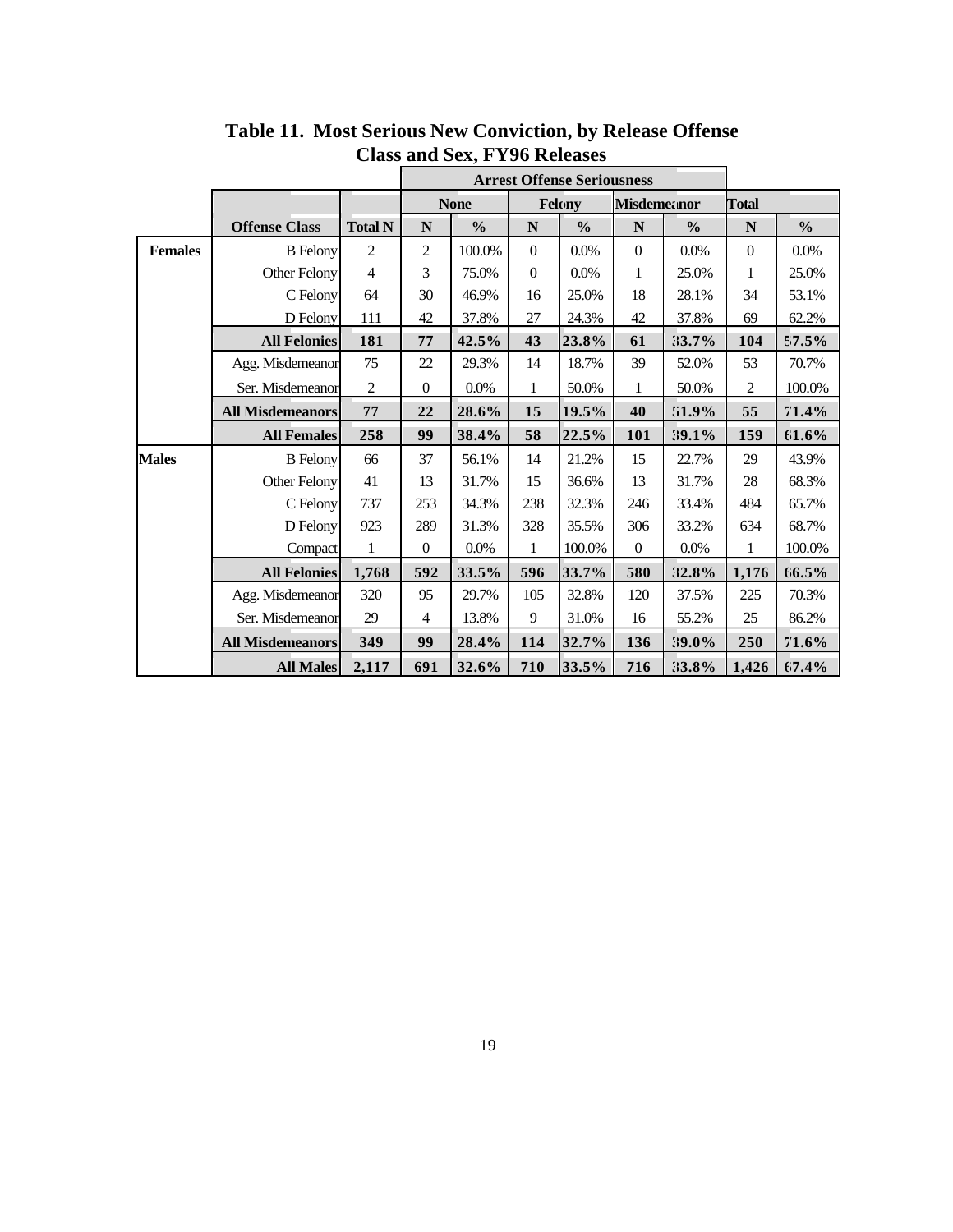#### **RECIDIVISM AND RACE**

The next series of tables deals with racial issue and parole, examining revocations and rearrests of parolees by race. Table 12 begins the series by presenting the number and percent of parolees released in FY96 whose paroles were eventually revoked. It shows the highest revocation rate in the "other" group, although the raw number of parolees and revocations is small. It also shows a revocation rate for black parolees about 20 percent higher than that for whites.

The table suggests that revocation is more likely to occur for technical violations than for new convictions (although the technical violations may include new arrests not leading to conviction). As was true for the overall rates, the rate of technical violations for blacks is about 20 percent higher than the white rate. Discussion of these next tables will generally ignore figures for Asian/Pacific Islanders and "others" because of small numbers in these cells.

|                      |                |          |                  |          | <b>Technical</b> |          |               |  |
|----------------------|----------------|----------|------------------|----------|------------------|----------|---------------|--|
|                      |                |          | <b>New Crime</b> |          | <b>Violation</b> |          | <b>Total</b>  |  |
| Race                 | <b>Total N</b> | N        | $\frac{0}{0}$    | N        | $\frac{0}{0}$    | N        | $\frac{0}{0}$ |  |
| <b>Asian</b>         | 7              | $\theta$ | $0.0\%$          | $\theta$ | $0.0\%$          | $\theta$ | $0.0\%$       |  |
| <b>Black</b>         | 539            | 41       | 7.6%             | 71       | 13.2%            | 112      | 20.8%         |  |
| <b>Hispanic</b>      | 65             | $\Omega$ | 0.0%             | 5        | 7.7%             | 5        | 7.7%          |  |
| <b>Nat. American</b> | 32             | 2        | 6.3%             | 3        | 9.4%             | 5        | 15.6%         |  |
| Other                | 4              | $\Omega$ | 0.0%             |          | 25.0%            |          | 25.0%         |  |
| White                | 1,738          | 102      | 5.9%             | 195      | 11.2%            | 297      | 17.1%         |  |
| <b>Total</b>         | 2,385          | 145      | 6.1%             | 275      | 11.5%            | 420      | 17.6%         |  |

**Table 12. Revocation Type, by Race, FY96 Releases**

Table 13 shows returns to prison, by race. These returns include both revocations and recommitments for new crimes. The table shows the highest return rate for Native Americans, with black return rates being about 30 percent higher than the white rate  $(55.8/42.6 = 31.0 \text{ percent})$ . Note that the Hispanic rate is roughly comparable to the white rate.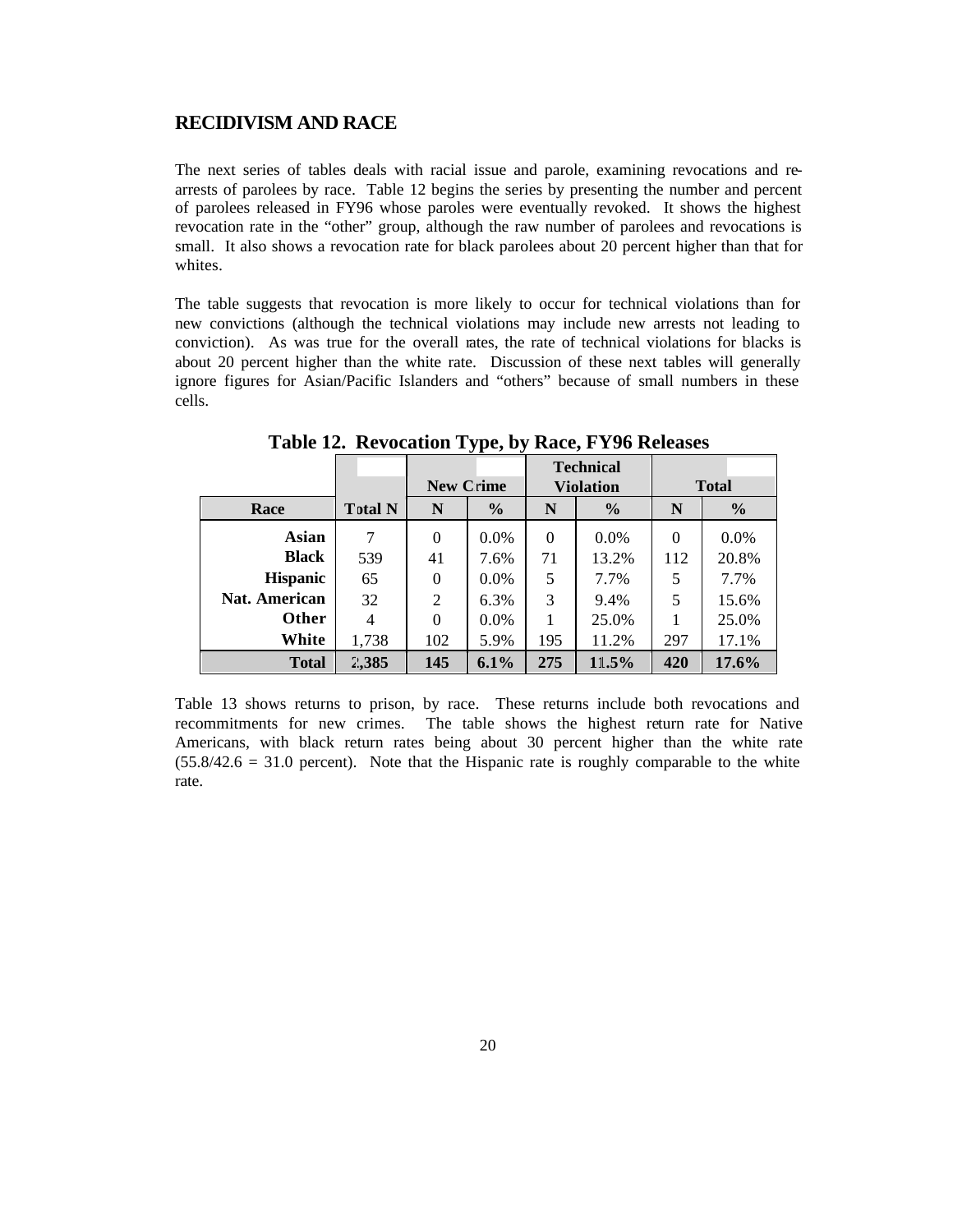|                      |                |       | <b>Returns to Prison</b> |
|----------------------|----------------|-------|--------------------------|
| Race                 | <b>Total N</b> | N     | $\frac{6}{9}$            |
| <b>Asian</b>         |                | 3     | 42.9%                    |
| <b>Black</b>         | 539            | 301   | 55.8%                    |
| <b>Hispanic</b>      | 65             | 27    | 41.5%                    |
| <b>Nat. American</b> | 32             | 20    | 62.5%                    |
| Other                |                |       | 25.0%                    |
| White                | 1,738          | 741   | 42.6%                    |
| <b>Total</b>         | 2,385          | 1,093 | 45.3%                    |

**Table 13. Returns to Prison, by Race, FY96 Releases**

The next pair of tables presents recidivism (re-conviction) rates by race, the first including only new in-state convictions and the second including all new convictions. Overall, slightly less than 60 percent of FY96 prison releases were re-convicted of new crimes in Iowa during the five-year follow-up. The highest rates of new felonies were found for Native Americans and blacks, while Hispanics showed a rate below that of whites. Misdemeanor rates among the larger groups were not as disparate, with Native American and black reconviction rates being similar to the white rate, while Hispanics again showed low rates of reconviction.

|                 |              |                    | <b>New Conviction Seriousness</b> |          |               |     |                    |              |               |
|-----------------|--------------|--------------------|-----------------------------------|----------|---------------|-----|--------------------|--------------|---------------|
|                 | <b>Total</b> |                    | <b>None</b>                       |          | <b>Felony</b> |     | <b>Misdemeanor</b> | <b>Total</b> |               |
| Race            | N            | $\frac{0}{0}$<br>N |                                   | N        | $\frac{0}{0}$ | N   | $\frac{0}{0}$      | N            | $\frac{6}{6}$ |
| Asian           | 7            | 3                  | 42.9%                             |          | 14.3%         | 3   | 42.9%              | 4            | 57.1%         |
| <b>Black</b>    | 536          | 193                | 36.0%                             | 157      | 29.3%         | 186 | 34.7%              | 343          | 64.0%         |
| <b>Hispanic</b> | 64           | 38                 | 59.4%                             | 12       | 18.8%         | 14  | 21.9%              | 26           | 40.6%         |
| Nat. American   | 32           | 8                  | 25.0%                             | 13       | 40.6%         | 11  | 34.4%              | 24           | 75.0%         |
| Other           | 3            |                    | 33.3%                             | $\theta$ | $0.0\%$       | 2   | 66.7%              | 2            | 66.7%         |
| White           | 1,733        | 716                | 41.3%                             | 448      | 25.9%         | 569 | 32.8%              | 1,017        | 58.7%         |
| <b>Total</b>    | 2,375        | 959                | 40.4%                             | 631      | 26.6%         | 785 | 33.1%              | 1,416        | $59.6\%$      |

**Table 14. In-State Recidivism, by Race, FY96 Releases**

Ten offenders with no time at risk not included.

The inclusion of nationwide convictions in Table 15 raises the total recidivism rate from 59.6 percent to 66.7 percent. The patterns of the nationwide reconviction figures are somewhat different from the previous table, as Hispanic felony reconviction rates here are among the highest of the groups. Blacks and Native Americans continue to show high rates of felony recidivism. The pattern of misdemeanor recidivism, however, is similar to that in Table 11, with higher rates among Native Americans, blacks, and whites, and a low rate among Hispanics.

A comparison of these two tables gives an indication of the mobility of the various racial groups. This comparison suggests that Hispanics have high rates of out-of-state convictions,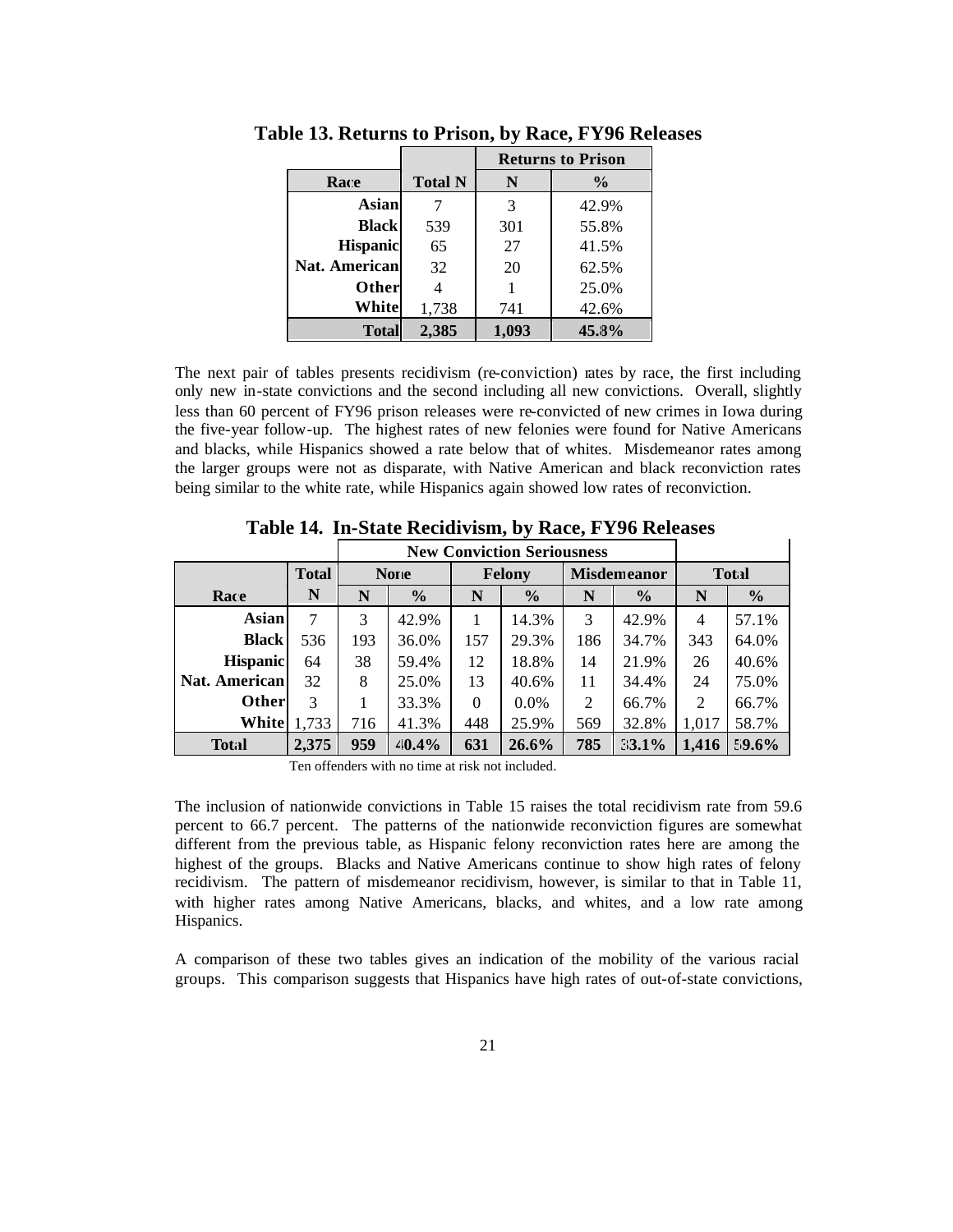with a difference of 14 percent between the in-state and total felony reconviction rates. The differential is much smaller for blacks (9.1 percent), Native Americans (9.4%), and whites (6.2 percent). The fact that the differences are smaller for new misdemeanors is probably a reflection of the completeness of out-of-state records on misdemeanor arrests.

|                 |              |                    | <b>New Conviction Seriousness</b> |          |               |     |                    |              |               |
|-----------------|--------------|--------------------|-----------------------------------|----------|---------------|-----|--------------------|--------------|---------------|
|                 | <b>Total</b> |                    | <b>None</b>                       |          | <b>Felony</b> |     | <b>Misdemeanor</b> | <b>Total</b> |               |
| Race            | N            | $\frac{0}{0}$<br>N |                                   | N        | $\frac{0}{0}$ | N   | $\frac{6}{9}$      | N            | $\frac{0}{0}$ |
| Asian           | 7            | 2                  | 28.6%                             | 2        | 28.6%         | 3   | 42.9%              | 5            | 71.4%         |
| <b>Black</b>    | 536          | 144                | 26.9%                             | 195      | 36.4%         | 197 | 36.8%              | 392          | 73.1%         |
| <b>Hispanic</b> | 64           | 29                 | 45.3%                             | 24       | 37.5%         | 11  | 17.2%              | 35           | 54.7%         |
| Nat. American   | 32           | 5                  | 15.6%                             | 15       | 46.9%         | 12  | 37.5%              | 27           | 84.4%         |
| Otherl          | 3            |                    | 33.3%                             | $\Omega$ | $0.0\%$       | 2   | 66.7%              | 2            | 66.7%         |
| White           | 1,733        | 609                | 35.1%                             |          | 30.7%         | 592 | 34.2%              | 1,124        | 64.9%         |
| <b>Total</b>    | 2,375        | 790                | 33.3%                             | 768      | 32.3%         | 817 | 34.4%              | 1,585        | 66.7%         |

**Table 15. Total Recidivism, by Race, FY96 Releases**

Ten offenders with no time at risk not included.

A final presentation of racial data is included in Table 16. It will be remembered that in Table 5 it was shown that recidivism rates are higher for those released on non-persons offenses than for persons offenses. That table and Table 13 and several of the other racerelated tables above appeared to be somewhat inconsistent. These later tables showed slightly higher recidivism rates for blacks than whites, despite the tact that, historically, blacks are committed to prison more often for persons offenses. To further analyze this apparent inconsistency, Table 15 was prepared. This table shows recidivism rates by release offense type and race.

The table shows substantially higher felony recidivism rates for non-persons offenders in every racial group but blacks. For whites, the felony recidivism rate of non-persons offenders is more than fifty percent higher than that for persons offenders. Hispanics show figures even more disparate. In the Native American and Asian group the differential is smaller, but these two groups are too small to show a distinct pattern.

The pattern for new misdemeanor convictions is not so striking, as most of the racial groups show higher misdemeanor convictions for non-persons offenders than for persons offenders, although the differences tend to be small, except for Hispanics. Note that misdemeanor reconvictions for Native Americans were higher for those released on crimes against persons.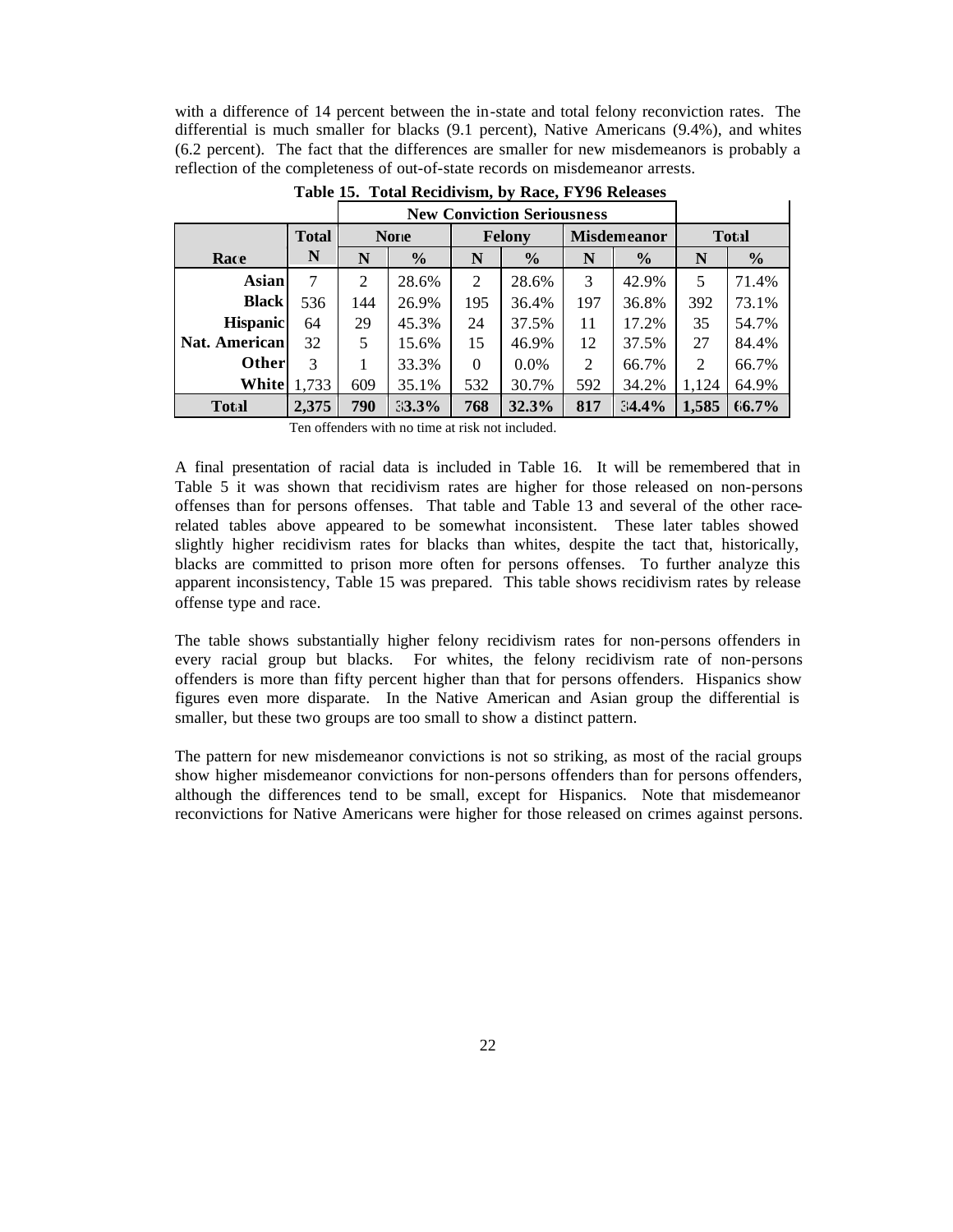|                        |                   |                          | <b>New Conviction Seriousness</b> |               |                  |               |                |                    |                |               |
|------------------------|-------------------|--------------------------|-----------------------------------|---------------|------------------|---------------|----------------|--------------------|----------------|---------------|
|                        |                   |                          |                                   | <b>None</b>   |                  | Felony        |                | <b>Misdemeanor</b> |                | <b>Total</b>  |
| Race                   | <b>Crime Type</b> | <b>Total N</b>           | ${\bf N}$                         | $\frac{0}{0}$ | $\mathbf N$      | $\frac{0}{0}$ | $\mathbf N$    | $\frac{0}{0}$      | ${\bf N}$      | $\frac{0}{0}$ |
| White                  | Non-person        | 1,379                    | 439                               | 31.8%         | 459              | 33.3%         | 476            | 34.5%              | 935            | 67.8%         |
|                        | Person            | 354                      | 170                               | 48.0%         | 73               | 20.6%         | 116            | 32.8%              | 189            | 53.4%         |
|                        | Total             | 1,733                    | 609                               | 35.1%         | 532              | 30.7%         | 592            | 34.2%              | 1,124          | 64.9%         |
| <b>Black</b>           | Non-person        | 412                      | 109                               | 26.5%         | 148              | 35.9%         | 155            | 37.6%              | 303            | 73.5%         |
|                        | Person            | 124                      | 35                                | 28.2%         | 47               | 37.9%         | 42             | 33.9%              | 89             | 71.8%         |
|                        | Total             | 536                      | 144                               | 26.9%         | 195              | 36.4%         | 197            | 36.8%              | 392            | 73.1%         |
| Hispanic               | Non-person        | 52                       | 20                                | 38.5%         | 22               | 42.3%         | 10             | 19.2%              | 32             | 61.5%         |
|                        | Person            | 12                       | 9                                 | 75.0%         | $\overline{2}$   | 16.7%         | 1              | 8.3%               | 3              | 25.0%         |
|                        | Total             | 64                       | 29                                | 45.3%         | 24               | 37.5%         | 11             | 17.2%              | 35             | 54.7%         |
| Native American        | Non-person        | 23                       | $\overline{4}$                    | 17.4%         | 11               | 47.8%         | 8              | 34.8%              | 19             | 82.6%         |
|                        | Person            | 9                        |                                   | 11.1%         | $\overline{4}$   | 44.4%         | 4              | 44.4%              | 8              | 88.9%         |
|                        | Total             | 32                       | 5                                 | 15.6%         | 15               | 46.9%         | 12             | 37.5%              | 27             | 84.4%         |
| Asian/Pacific Islander | Non-person        | 3                        | $\mathbf{1}$                      | 33.3%         | 1                | 33.3%         | $\mathbf{1}$   | 33.3%              | $\overline{2}$ | 66.7%         |
|                        | Person            | $\overline{\mathcal{A}}$ |                                   | 25.0%         | 1                | 25.0%         | $\overline{2}$ | 50.0%              | 3              | 75.0%         |
|                        | Total             | 7                        | $\overline{2}$                    | 28.6%         | $\overline{c}$   | 28.6%         | 3              | 42.9%              | 5              | 71.4%         |
| Other                  | Non-person        | $\overline{2}$           | $\mathbf{1}$                      | 50.0%         | $\mathbf{0}$     | 0.0%          | $\mathbf{1}$   | 50.0%              | 1              | 50.0%         |
|                        | Person            |                          | $\boldsymbol{0}$                  | 0.0%          | $\boldsymbol{0}$ | 0.0%          |                | 100.0%             |                | 100.0%        |
|                        | Total             | 3                        |                                   | 33.3%         | $\mathbf{0}$     | 0.0%          | $\overline{2}$ | 66.7%              | $\overline{2}$ | 66.7%         |
| <b>Total</b>           | Non-person        | 1,871                    | 574                               | 30.7%         | 641              | 34.3%         | 651            | 34.8%              | 1,292          | 69.1%         |
|                        | <b>Person</b>     | 504                      | 216                               | 42.9%         | 127              | 25.2%         | 166            | 32.9%              | 293            | 58.1%         |
|                        | <b>Total</b>      | 2,375                    | 790                               | 33.3%         | 768              | 32.3%         | 817            | 34.4%              | 1,585          | 66.7%         |

## **Table 16. Recidivism of FY96 Releases, by Race and Type of Lead Commitment Offense**

Table does not include ten offenders who had no time at risk.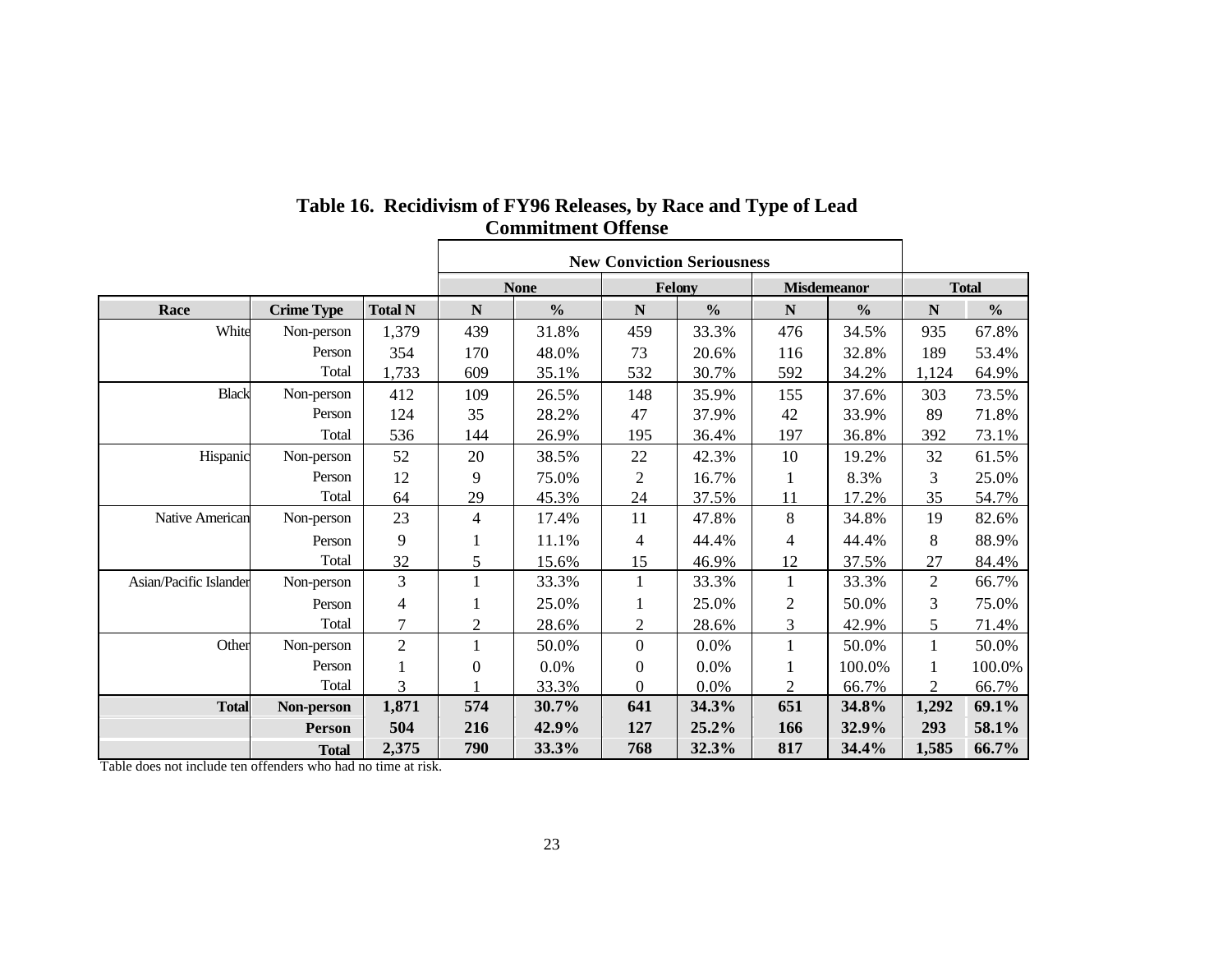### **RECIDIVISM AND AGE**

Studies of recidivism have historically shown a strong association between age and whatever measure of recidivism happens to be used in the research, with younger offenders typically producing significantly higher rates than older offenders. Past analyses of the FY96 prison releases studied here have not included examinations of age.

Tables 17 and 18 present the level of the most serious new arrest of the release cohort, first showing Iowa arrests and then nationwide arrests as found on the Interstate Identification Index (III). Looking first at Table 17, one sees felony arrest rates that show little reduction as offenders age through the early 40's, and then a precipitous drop off starting with the 45- 49 year age group. While the youngest offenders showed by far the highest rate of re-arrest, there was little differentiation among the age groups between 21 and 44, with about one third of each group showing felony-level re-arrests.

Misdemeanor within-Iowa re-arrests showed a different pattern, with the lowest rates of rearrest in the 50-and-over group and lower-than-average rates among the youngest group and those 40-44. Overall, total arrest rates ran between 60 percent and 65 percent for all the age groups under 40, with drops thereafter in the older age groups.

| Age          | <b>Total</b> | <b>None</b> |               |     | <b>Felony</b> |     | <b>Misdemeanor</b> | <b>Total</b> |               |  |
|--------------|--------------|-------------|---------------|-----|---------------|-----|--------------------|--------------|---------------|--|
| Group        | N            | N           | $\frac{6}{6}$ | N   | $\frac{6}{6}$ | N   | $\frac{6}{6}$      | N            | $\frac{6}{9}$ |  |
| $21$         | 94           | 35          | 37.2%         | 43  | 45.7%         | 16  | 17.0%              | 59           | 62.8%         |  |
| $21 - 24$    | 467          | 174         | 37.3%         | 157 | 33.6%         | 136 | 29.1%              | 293          | 62.7%         |  |
| $25 - 29$    | 541          | 196         | 36.2%         | 197 | 36.4%         | 148 | 27.4%              | 345          | 63.8%         |  |
| $30 - 34$    | 495          | 176         | 35.6%         | 172 | 34.7%         | 147 | 29.7%              | 319          | 64.4%         |  |
| 35-39        | 401          | 147         | 36.7%         | 141 | 35.2%         | 113 | 28.2%              | 254          | 63.3%         |  |
| 40-44        | 190          | 88          | 46.3%         | 68  | 35.8%         | 34  | 17.9%              | 102          | 53.7%         |  |
| 45-49        | 100          | 50          | 50.0%         | 22  | 22.0%         | 28  | 28.0%              | 50           | 50.0%         |  |
| $50+$        | 87           | 65          | 74.7%         | 13  | 14.9%         | 9   | 10.3%              | 22           | 25.3%         |  |
| <b>Total</b> | 2,375        | 931         | 39.2%         | 813 | 34.2%         | 631 | 26.6%              | 1,444        | 60.8%         |  |

**Table 17. Most Serious New Iowa Arrest, by Age at Release, FY96 Releases**

Table excludes ten offenders with no time at risk.

The table suggests the following:

- High rates of re-arrest persist through the 30's. While the youngest offenders show the highest rates of new felony arrests, their total arrests are similar to other offenders under age 40. A higher percentage of the arrests of the youngest offenders, however, are felonies.
- While offenders in their 40's show lower overall arrest rates than younger offenders, the rates are not as low as has been seen previously. In fact, the felony re-arrest rate for those between 40 and 44 is similar to the rates for offenders between 21 and 39.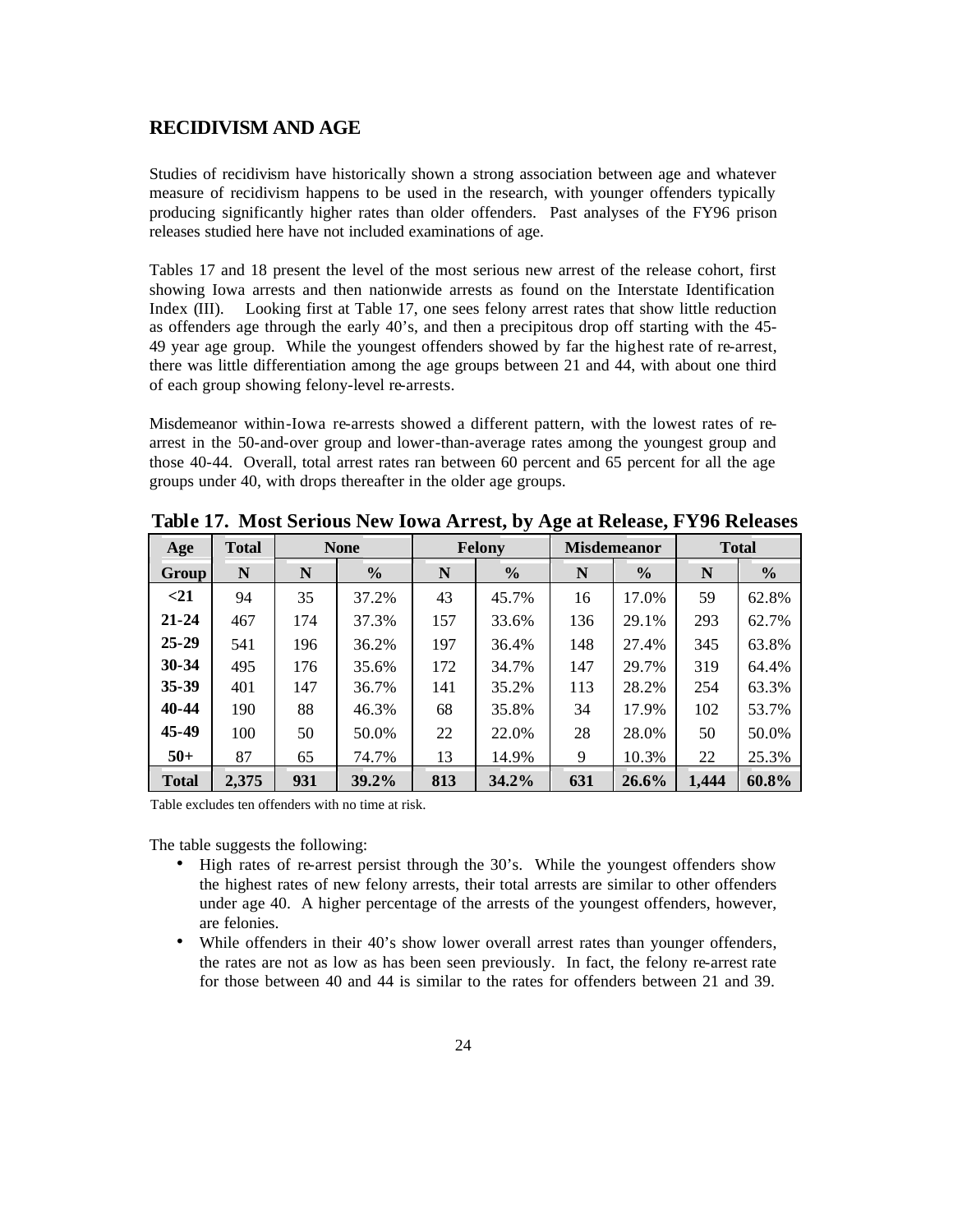The drop in total arrest rate for offenders between 40 and 44 is due to a drop in misdemeanor arrests.

• Offenders 50 and over showed low rates of recidivism for felonies and for misdemeanors. Overall, their arrest rate was less than half that of the total release cohort.

Table 18 also shows rates of new arrests, but this time includes nationwide data. It shows a pattern very similar to that found in Table 17, although rates generally are about fifteen percent higher (71.1/60.8=116.9%). Interestingly, the youngest and oldest offenders were those whose total arrest rate went up the most by looking at out-of-state arrests; the rate of nationwide arrests for offenders 50 and over was 27 percent higher than the Iowa rate alone. Other groups showing nationwide arrest rates of at least 20 percent higher than the Iowa rate were those 40-44 (+22.5 percent),  $45-49$  (+22 percent), and under age 21 (+20.2 percent). Note that felony rates show a greater increase than misdemeanor rates, surely an indication that out-of-state felony arrests are more likely to be in criminal history records than misdemeanor arrests.

| Age          | <b>Total</b> | <b>None</b> |               |       | Felony        |     | <b>Misdemeanor</b> | <b>Total</b> |               |  |
|--------------|--------------|-------------|---------------|-------|---------------|-----|--------------------|--------------|---------------|--|
| Group        | N            | N           | $\frac{0}{0}$ | N     | $\frac{0}{0}$ | N   | $\frac{0}{0}$      | N            | $\frac{6}{6}$ |  |
| $21$         | 94           | 23          | 24.5%         | 55    | 58.5%         | 16  | 17.0%              | 71           | 75.5%         |  |
| $21 - 24$    | 467          | 127         | 27.2%         | 198   | 42.4%         | 142 | 30.4%              | 340          | 72.8%         |  |
| $25 - 29$    | 541          | 142         | 26.2%         | 243   | 44.9%         | 156 | 28.8%              | 399          | 73.8%         |  |
| $30 - 34$    | 495          | 127         | 25.7%         | 204   | 41.2%         | 164 | 33.1%              | 368          | 74.3%         |  |
| $35 - 39$    | 401          | 105         | 26.2%         | 180   | 44.9%         | 116 | 28.9%              | 296          | 73.8%         |  |
| 40-44        | 190          | 65          | 34.2%         | 87    | 45.8%         | 38  | 20.0%              | 125          | 65.8%         |  |
| 45-49        | 100          | 39          | 39.0%         | 29    | 29.0%         | 32  | 32.0%              | 61           | 61.0%         |  |
| $50+$        | 87           | 59          | 67.8%         | 17    | 19.5%         | 11  | 12.6%              | 28           | 32.2%         |  |
| <b>Total</b> | 2,375        | 687         | 28.9%         | 1,013 | 42.7%         | 675 | 28.4%              | 1,688        | 71.1%         |  |

**Table 18. Most Serious New Arrest, by Age at Release, FY96 Releases**

Table excludes ten offenders with no time at risk.

Table 19 shows similar data, this time presenting conviction rates rather than arrest rates. Obviously, the percentages in Table 19 are lower than in the previous tables given the builtin inefficiency of the justice system, but the same pattern found in Tables 17 and 18 prevail here as well. Felony re-conviction rates for releases under age 21 are considerably higher than for the other groups, and rates for those over age 44 are again lower. Note that the second-highest rate of new felony convictions was found for the 40-44 age group, yet another indication that rates of new serious criminality have not fallen off in these groups until after age 44. Note, too, that the rate of new misdemeanor convictions in the 45-49 age group is similar to those in the younger age cohorts.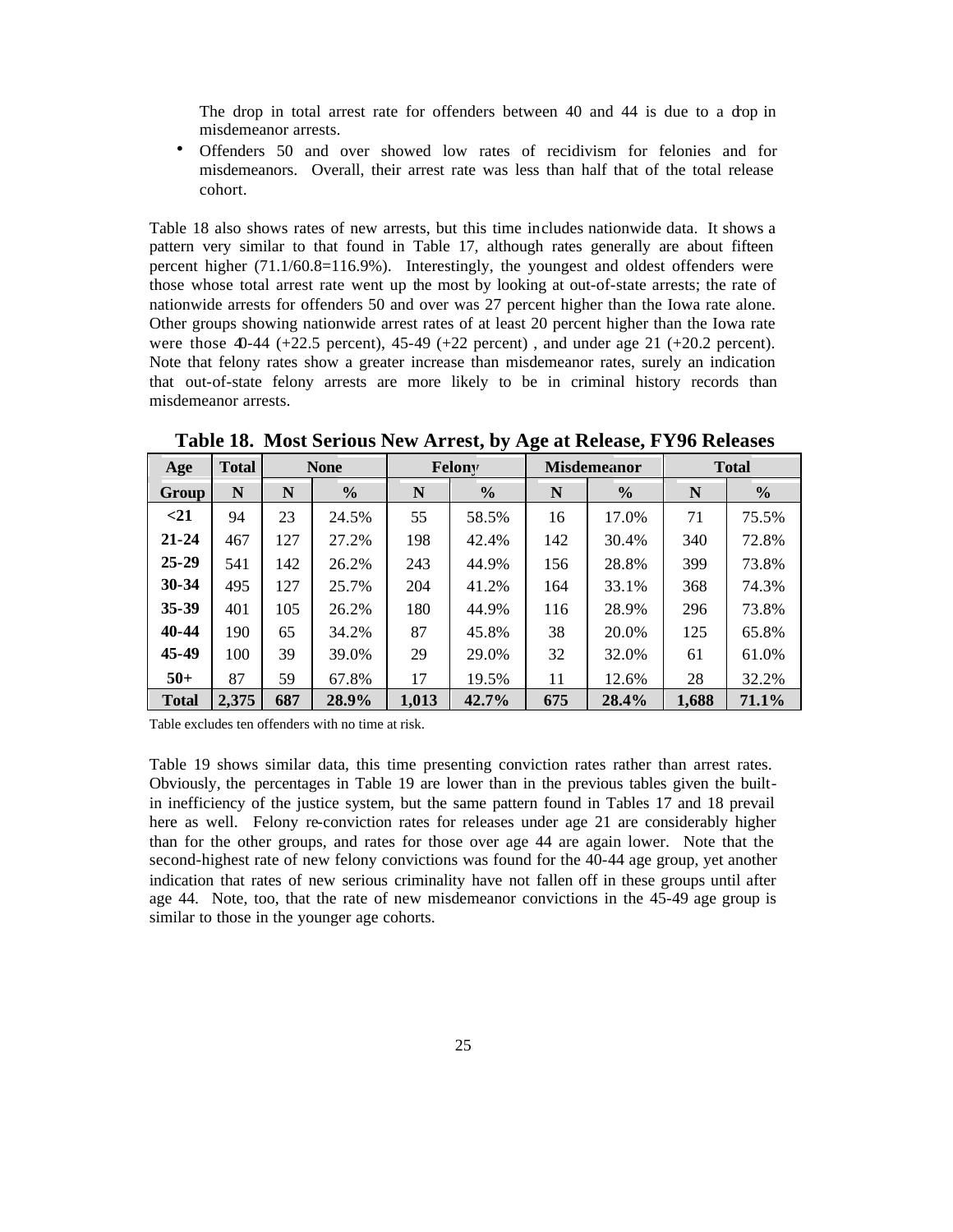| Age          | <b>Total</b> |     | <b>None</b>   |     | Felony        |     | <b>Misdemeanor</b> | <b>Total</b> |               |  |  |  |  |
|--------------|--------------|-----|---------------|-----|---------------|-----|--------------------|--------------|---------------|--|--|--|--|
| Group        | N            | N   | $\frac{6}{6}$ | N   | $\frac{0}{0}$ | N   | $\frac{6}{6}$      | N            | $\frac{6}{6}$ |  |  |  |  |
| $21$         | 94           | 36  | 38.3%         | 36  | 38.3%         | 22  | 23.4%              | 58           | 61.7%         |  |  |  |  |
| $21 - 24$    | 467          | 179 | 38.3%         | 122 | 26.1%         | 166 | 35.5%              | 288          | 61.7%         |  |  |  |  |
| $25 - 29$    | 541          | 200 | 37.0%         | 148 | 27.4%         | 193 | 35.7%              | 341          | 63.0%         |  |  |  |  |
| $30 - 34$    | 495          | 188 | 38.0%         | 128 | 25.9%         | 179 | 36.2%              | 307          | 62.0%         |  |  |  |  |
| $35 - 39$    | 401          | 151 | 37.7%         | 114 | 28.4%         | 136 | 33.9%              | 250          | 62.3%         |  |  |  |  |
| 40-44        | 190          | 88  | 46.3%         | 57  | 30.0%         | 45  | 23.7%              | 102          | 53.7%         |  |  |  |  |
| 45-49        | 100          | 51  | 51.0%         | 16  | 16.0%         | 33  | 33.0%              | 49           | 49.0%         |  |  |  |  |
| $50+$        | 87           | 66  | 75.9%         | 10  | 11.5%         | 11  | 12.6%              | 21           | 24.1%         |  |  |  |  |
| <b>Total</b> | 2,375        | 959 | 40.4%         | 631 | 26.6%         | 785 | 33.1%              | 1416         | 59.6%         |  |  |  |  |

**Table 19. Most Serious New Iowa Conviction, by Age at Release, FY96 Releases**

Table excludes ten offenders with no time at risk.

Table 20 presents data on new convictions nation-wide. Note that while we saw a 16.8 percent difference in in-state and out-of-state arrests, here the figure is 11.9 percent, although the oldest offenders again show the greatest increase when one considers out-of-state convictions (+24.1%). Looking just at new felony convictions, the two oldest age groups saw increases of over 35 percent due to new out-of-state convictions.

**Table 20. Most Serious New Conviction, by Age at Release, FY96 Releases**

| Age          | <b>Total</b> |     | <b>None</b>   |     | <b>Felony</b> |     | <b>Misdemeanor</b> | <b>Total</b> |               |  |
|--------------|--------------|-----|---------------|-----|---------------|-----|--------------------|--------------|---------------|--|
| Group        | N            | N   | $\frac{0}{0}$ | N   | $\frac{0}{0}$ | N   | $\frac{0}{0}$      | N            | $\frac{6}{6}$ |  |
| $21$         | 94           | 28  | 29.8%         | 45  | 47.9%         | 21  | 22.3%              | 66           | 70.2%         |  |
| $21 - 24$    | 467          | 143 | 30.6%         | 152 | 32.5%         | 172 | 36.8%              | 324          | 69.4%         |  |
| $25 - 29$    | 541          | 169 | 31.2%         | 174 | 32.2%         | 198 | 36.6%              | 372          | 68.8%         |  |
| 30-34        | 495          | 153 | 30.9%         | 152 | 30.7%         | 190 | 38.4%              | 342          | 69.1%         |  |
| 35-39        | 401          | 121 | 30.2%         | 140 | 34.9%         | 140 | 34.9%              | 280          | 69.8%         |  |
| 40-44        | 190          | 70  | 36.8%         | 69  | 36.3%         | 51  | 26.8%              | 120          | 63.2%         |  |
| 45-49        | 100          | 45  | 45.0%         | 22  | 22.0%         | 33  | 33.0%              | 55           | 55.0%         |  |
| $50+$        | 87           | 61  | 70.1%         | 14  | 16.1%         | 12  | 13.8%              | 26           | 29.9%         |  |
| <b>Total</b> | 2,375        | 790 | 33.3%         | 768 | 32.3%         | 817 | 34.4%              | 1,585        | 66.7%         |  |

Table excludes ten offenders with no time at risk.

Table 21 offers another look at recidivism, this time using revocations and total returns to prison as definitions. One continuous debate about recidivism is how it is defined, and offering multiple definitions here provides an opportunity to compare Iowa results with those obtained elsewhere, irrespective of what definition is chosen.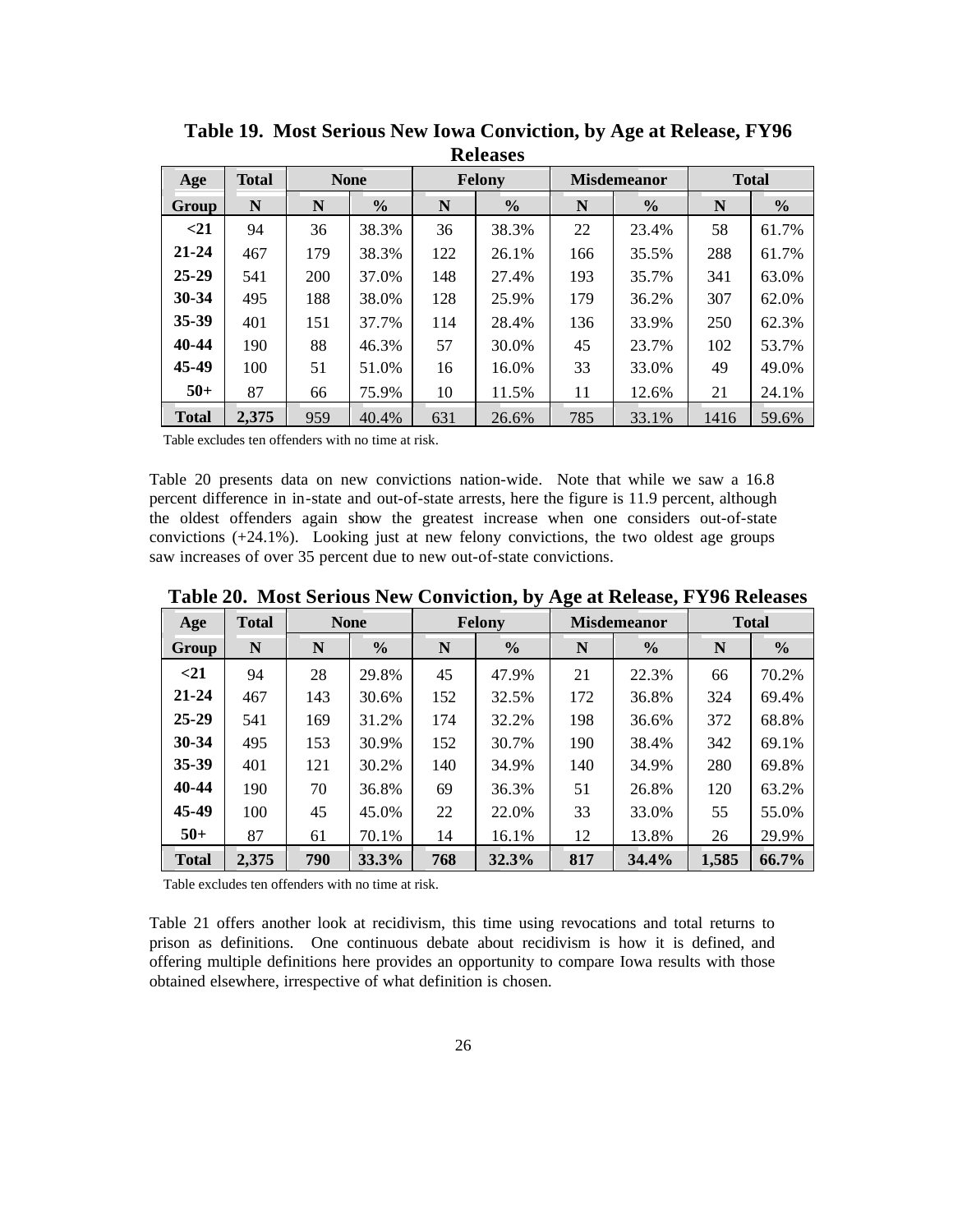Table 21 shows a pattern similar to that seen above, with the highest return-to-prison rate among the youngest offenders, with more than half those less than 21 at release returning to prison in the study's four-year follow-up. Rates of return for the next five age groups also hover near 50 percent.

The table also shows that, as a group, 17.6 percent of the releases were revoked back to prison on the offense for which they were released in FY96. Revocation figures were also highest for the youngest group of offenders, with slightly lower rates found for all other groups less than age 45. There was a precipitous drop in revocations of offenders aged 45 and more.

| Age          | <b>Total</b> |       | <b>New Prison</b> |     | <b>Revocation</b> |
|--------------|--------------|-------|-------------------|-----|-------------------|
| Group        | N            | N     | $\frac{6}{6}$     | N   | $\frac{6}{6}$     |
| $21$         | 95           | 57    | 60.0%             | 20  | 21.1%             |
| $21 - 24$    | 469          | 218   | 46.5%             | 93  | 19.8%             |
| $25 - 29$    | 544          | 257   | 47.2%             | 101 | 18.6%             |
| $30 - 34$    | 496          | 234   | 47.2%             | 83  | 16.7%             |
| 35-39        | 404          | 197   | 48.8%             | 78  | 19.3%             |
| 40-44        | 190          | 87    | 45.8%             | 34  | 17.9%             |
| 45-49        | 100          | 25    | 25.0%             | 7   | 7.0%              |
| $50+$        | 87           | 18    | 20.7%             | 4   | 4.6%              |
| <b>Total</b> | 2,385        | 1,093 | 45.8%             | 420 | 17.6%             |

**Table 21. Returns to Prison and Revocations, by Age at Release, FY96 Releases**

Table 22 was prepared because of the somewhat surprising nature of results presented above. Most studies of recidivism in the past have shows re-arrest and re-conviction rates that fall after reaching peaks in the late-20's or early 30's. Results here obviously have not followed that pattern, as re-arrest, re-conviction, and return-to-prison rates have typically remained relatively level from the early 20's through the early 40's. To determine if there might be some interaction between age and release offense type and recidivism, table 22 was prepared, showing recidivism rates by age by release offense type.

As expected, the table shows higher recidivism rates among those released on non-persons offenses. This is true in part because offenders committed to prison for non-persons offenses typically are incarcerated because of the weight of a lengthy criminal history rather than the seriousness of a single offense. The opposite is sometimes true for persons offenders, so some of them, having learned a lesson from a single incarceration, are less likely to become re-involved in criminal activity.

The table shows higher re-conviction rates for non-persons offenders in every age group but one. Offenders under age 21 who were released on persons offenses showed an exceptionally high rate of re-conviction, as 17 of the 18 offenders in that age group have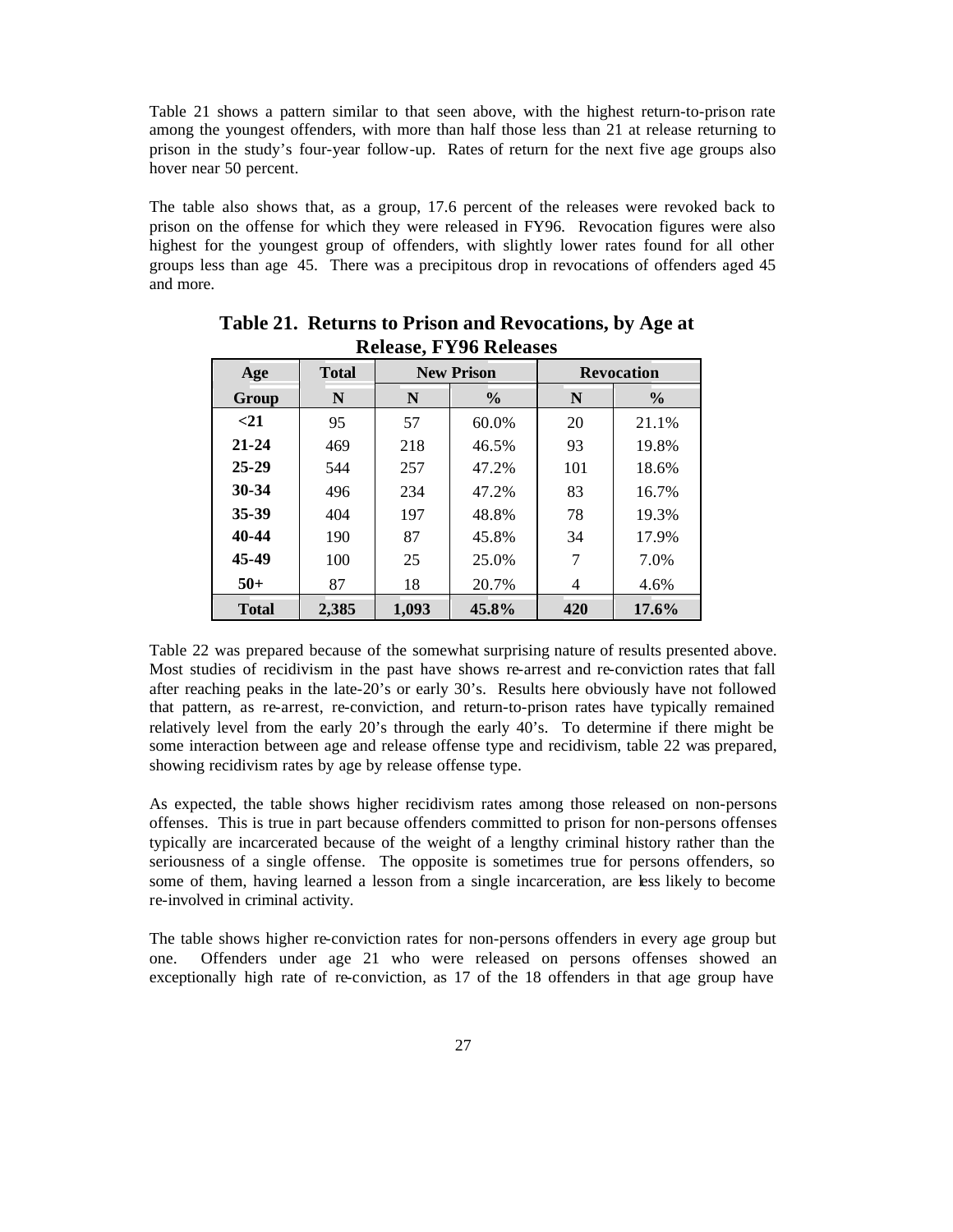been subsequently convicted of at least one new offense. Therefore, the very high rate of reconviction for the under-21 age group was primarily due to persons offenders; non-persons offenders in this age group showed a lower re-conviction rate than all other age groups under 50.

Also note from the table that rates of reconviction for non-persons offenders remain relatively stable through the 45-49 age cohort, so the drop in recidivism noted in early tables among this age group was entirely due to persons offenders who show low rates of reconviction.

| Release             | Age          | <b>Total</b> |              | <b>None</b>   |                | <b>Felony</b> |                | <b>Misdemeanor</b> |             | <b>Total</b>  |
|---------------------|--------------|--------------|--------------|---------------|----------------|---------------|----------------|--------------------|-------------|---------------|
| <b>Offense Type</b> | Group        | $\mathbf N$  | ${\bf N}$    | $\frac{0}{0}$ | ${\bf N}$      | $\frac{0}{0}$ | $\mathbf N$    | $\frac{0}{0}$      | $\mathbf N$ | $\frac{0}{0}$ |
| Non-person          | $\leq$ 21    | 76           | 27           | 35.5%         | 33             | 43.4%         | 16             | 21.1%              | 49          | 64.5%         |
|                     | $21 - 24$    | 376          | 114          | 30.3%         | 131            | 34.8%         | 131            | 21.1%              | 262         | 69.7%         |
|                     | $25-29$      | 451          | 132          | 29.3%         | 152            | 33.7%         | 167            | 34.8%              | 319         | 70.7%         |
|                     | 30-34        | 381          | 108          | 28.3%         | 124            | 32.5%         | 149            | 37.0%              | 273         | 71.7%         |
|                     | 35-39        | 317          | 91           | 28.7%         | 114            | 36.0%         | 112            | 39.1%              | 226         | 71.3%         |
|                     | 40-44        | 149          | 48           | 32.2%         | 57             | 38.3%         | 44             | 35.3%              | 101         | 67.8%         |
|                     | 45-49        | 64           | 22           | 34.4%         | 18             | 28.1%         | 24             | 29.5%              | 42          | 65.6%         |
|                     | $50+$        | 52           | 32           | 61.5%         | 12             | 23.1%         | 8              | 37.5%              | 20          | 38.5%         |
|                     | <b>Total</b> | 1,866        | 574          | 30.8%         | 641            | 34.4%         | 651            | 34.9%              | 1,292       | 69.2%         |
| <b>Person</b>       | <21          | 18           | $\mathbf{1}$ | 5.6%          | 12             | 66.7%         | 5              | 27.8%              | 17          | 94.4%         |
|                     | $21 - 24$    | 92           | 29           | 31.5%         | 21             | 22.8%         | 41             | 27.8%              | 62          | 67.4%         |
|                     | $25-29$      | 90           | 37           | 41.1%         | 22             | 24.4%         | 31             | 44.6%              | 53          | 58.9%         |
|                     | 30-34        | 114          | 45           | 39.5%         | 28             | 24.6%         | 41             | 34.4%              | 69          | 60.5%         |
|                     | 35-39        | 84           | 30           | 35.7%         | 26             | 31.0%         | 28             | 36.0%              | 54          | 64.3%         |
|                     | $40 - 44$    | 41           | 22           | 53.7%         | 12             | 29.3%         | $\tau$         | 33.3%              | 19          | 46.3%         |
|                     | 45-49        | 36           | 23           | 63.9%         | $\overline{4}$ | 11.1%         | 9              | 17.1%              | 13          | 36.1%         |
|                     | $50+$        | 35           | 29           | 82.9%         | $\overline{2}$ | 5.7%          | $\overline{4}$ | 25.0%              | 6           | 17.1%         |
|                     | <b>Total</b> | 510          | 216          | 42.4%         | 127            | 24.9%         | 166            | 32.5%              | 293         | 57.5%         |

**Table 22. Most Serious New Conviction, by Release Offense Type, by Age at Release, FY96 Releases**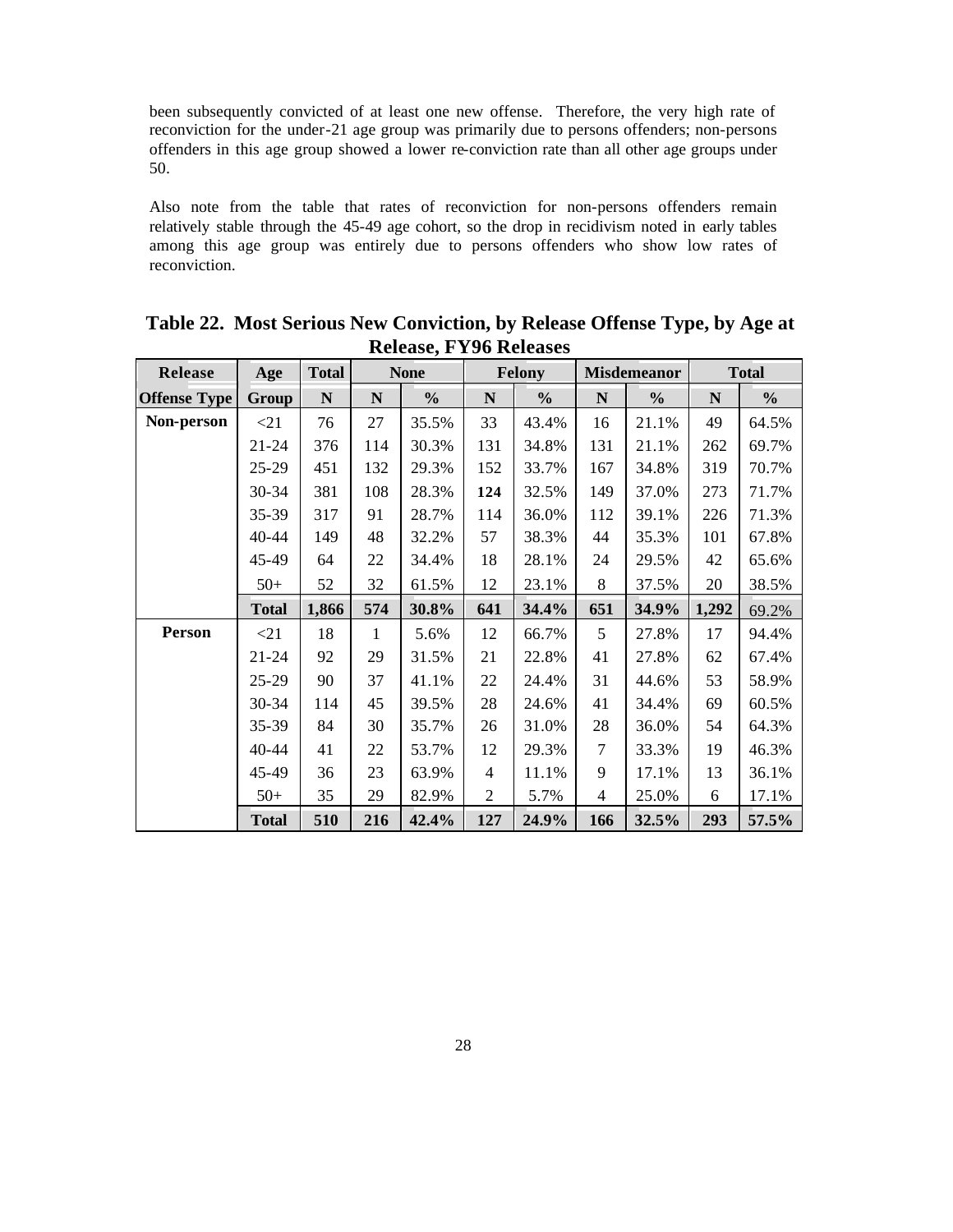#### **TYPES OF NEW OFFENSES**

j

A final presentation of recidivism data takes a different approach with the data, examining the type of new conviction offense with regard to the type of offense for which offenders were released from prison. This table does not distinguish among the various levels of crime, but rather looks solely at the relationship between the type of release offense and the type of new conviction, if any.

Part of the rationale in examining the data in this way has to do with sex offenders and the threat they may or may not pose for future sex offenses. As has been seen above, sex offenders in general tend to show lower rates of recidivism than other offenders. But what threat do they pose for new sex offenses, in comparison to other offenders?

Table 23 provides at least a partial answer to this question, presenting data on the type of the most serious new offense for which releases were convicted. The table shows a certain amount of "specialization," in that new drug offenses, for example, are most likely to have been committed by persons released on drug offenses. The same thing is also true for other release offense types. Note that, while sex offenders show the lowest overall rate of new convictions, they are considerably more likely to have been convicted of new sex offenses than other groups. Note, too, that a relatively high percentage of the sex offenders' recidivism consisted of other crimes again persons; if one totals the new sex offenses and the new persons offenses, the sex offenders' rate of new crimes against persons is almost as high as for those released on other violent (persons) offenses (17.7 percent vs. 20.3 percent). Note, too, that the greatest percentage of recidivism for released sex offenders was new **property offenses**, not sex offenses.

**Table 23. Type of Most Serious New Conviction, by Type of Release Offense, FY96 Releases**

| Release         | <b>Total</b> |     | <b>None</b>   |     | Drug          |     | 0WI           |              | Persons       |     | <b>Property</b> |    | <b>Sex</b>    | Weapons |               |
|-----------------|--------------|-----|---------------|-----|---------------|-----|---------------|--------------|---------------|-----|-----------------|----|---------------|---------|---------------|
| Off, Type       | N            | N   | $\frac{0}{0}$ | N   | $\frac{0}{0}$ |     | $\frac{0}{0}$ | N            | $\frac{0}{0}$ | N   | $\frac{0}{0}$   |    | $\frac{0}{0}$ |         | $\frac{0}{0}$ |
| Compact         |              | 0   | $0.0\%$       |     | 100.0%        | 0   | 0.0%          | $\mathbf{0}$ | $0.0\%$       | 0   | $0.0\%$         | 0  | $0.0\%$       | 0       | $0.0\%$       |
| Drug            | 378          | 34  | 35.4%         | 91  | 24.1%         | 21  | 5.6%          | 41           | 10.8%         | 82  | 21.7%           | 3  | 0.8%          | 6       | 1.6%          |
| OWI             | 227          | 73  | 32.2%         | 23  | 10.1%         | 67  | 29.5%         | 14           | 6.2%          | 48  | 21.1%           | 0  | $0.0\%$       | 2       | 0.9%          |
| Persons         | 325          | 111 | 34.2%         | 39  | 12.0%         | 21  | 6.5%          | 63           | 19.4%         | 76  | 23.4%           | 3  | 0.9%          | 12      | 3.7%          |
| <b>Property</b> | 195          | 356 | 29.8%         | 142 | 11.9%         | 84  | 7.0%          | 121          | 10.1%         | 448 | 37.5%           | 15 | 1.3%          | 29      | 2.4%          |
| <b>Sex</b>      | 186          | 107 | 57.5%         | 3   | 1.6%          | 13  | 7.0%          | 17           | 9.1%          | 27  | 14.5%           | 16 | 8.6%          | 3       | 1.6%          |
| Weapons         | 73           | 22  | 30.1%         | 10  | 13.7%         | 10  | 13.7%         | $\mathbf{r}$ | 9.6%          | 20  | 27.4%           |    | 1.4%          | 3       | 4.1%          |
| <b>T</b> otal   | 2.385        | 803 | 33.7%         | 309 | 13.0%         | 216 | 9.1%          | 263          | $11.0\%$      | 701 | 29.4%           | 38 | $1.6\%$       | 55      | 2.3%          |

<sup>&</sup>lt;sup>9</sup> This propensity of sex offenders to other crimes against persons is also noted in Virginia's study of sex offender recidivism. See "Assessing Risk Among Sex Offenders in Virginia," released by the Virginia Criminal Sentencing Commission, January, 2001.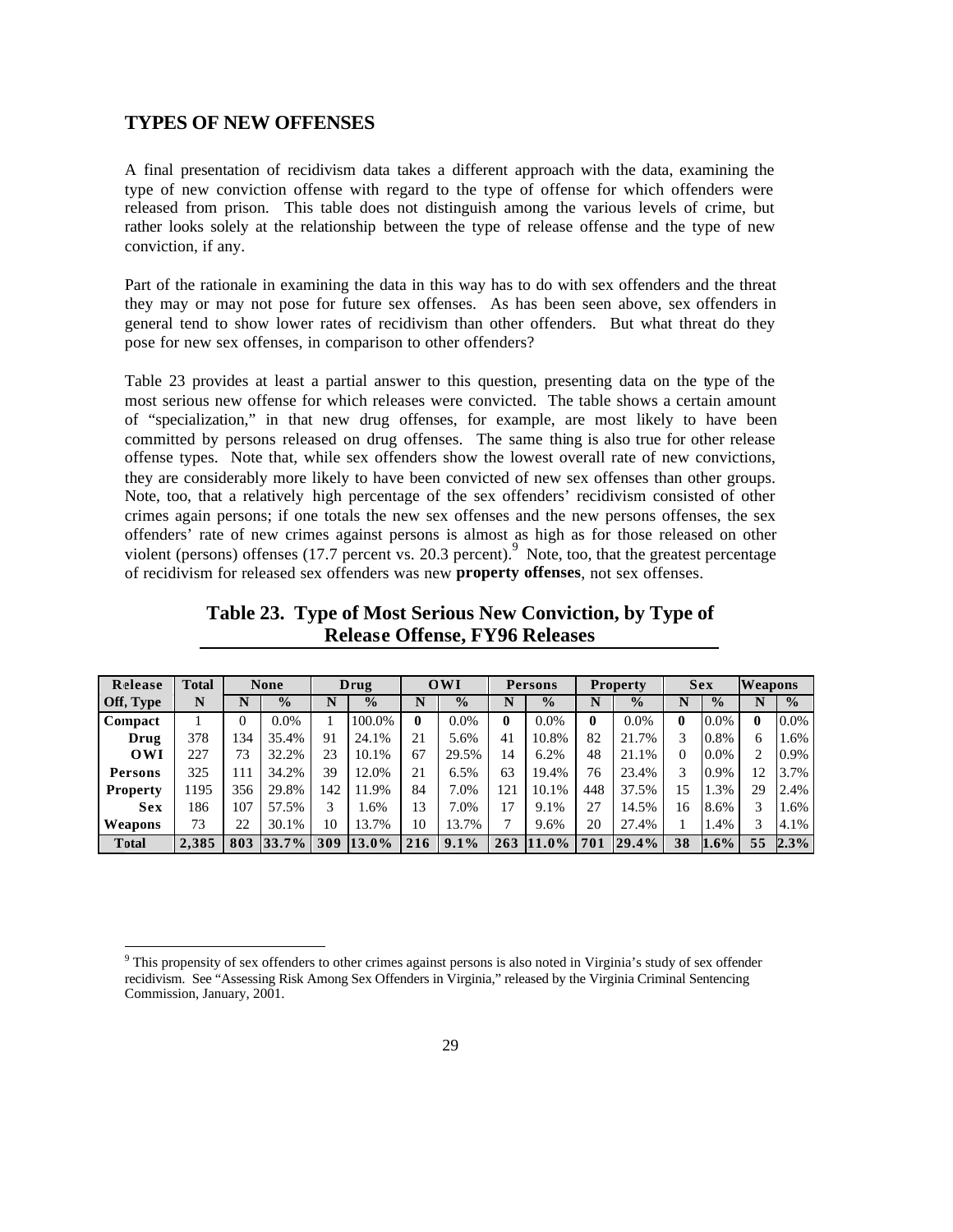|                |                            |                | <b>Most Serious Post-Program Conviction*</b> |                          |                         |                    |                    |                          |  |  |  |
|----------------|----------------------------|----------------|----------------------------------------------|--------------------------|-------------------------|--------------------|--------------------|--------------------------|--|--|--|
| <b>RELEASE</b> | <b>OFFENSE</b>             |                |                                              | Felony                   |                         | <b>Misdemeanor</b> |                    | <b>Total</b>             |  |  |  |
| <b>TYPE</b>    | <b>CLASS AND TYPE</b>      | <b>Number</b>  | $\mathbf N$                                  | $\overline{\frac{0}{0}}$ | $\mathbf N$             | $\frac{0}{0}$      | $\overline{\bf N}$ | $\overline{\frac{0}{0}}$ |  |  |  |
| <b>PAROLE</b>  | <b>B</b> Felony Person     | $40\,$         | 12                                           | 30.0%                    | $\,8\,$                 | 20.0%              | 20                 | 50.0%                    |  |  |  |
|                | <b>B</b> Felony Not Person | 5              | $\boldsymbol{0}$                             | 0.0%                     | $\overline{2}$          | 40.0%              | $\overline{2}$     | 40.0%                    |  |  |  |
|                | <b>B</b> Felony Sex        | 15             | $\mathbf{1}$                                 | 6.7%                     | $\overline{3}$          | 20.0%              | $\overline{4}$     | 26.7%                    |  |  |  |
|                | <b>All Class B</b>         | 60             | 13                                           | 21.7%                    | 13                      | 21.7%              | 26                 | 43.3%                    |  |  |  |
|                | C Felony Person            | 78             | 20                                           | 25.6%                    | 28                      | 35.9%              | 48                 | 61.5%                    |  |  |  |
|                | C Felony Not Person        | 565            | 193                                          | 34.2%                    | 188                     | 33.3%              | 381                | 67.4%                    |  |  |  |
|                | C Felony Sex               | 53             | $\overline{2}$                               | 3.8%                     | 12                      | 22.6%              | 14                 | 26.4%                    |  |  |  |
|                | <b>All Class C</b>         | 696            | 215                                          | 30.9%                    | 228                     | 32.8%              | 443                | 63.6%                    |  |  |  |
|                | D Felony Person            | 61             | 20                                           | 32.8%                    | 18                      | 29.5%              | 38                 | 62.3%                    |  |  |  |
|                | D Felony Not Person        | 793            | 275                                          | 34.7%                    | 264                     | 33.3%              | 539                | 68.0%                    |  |  |  |
|                | D Felony Sex               | 14             | $\overline{c}$                               | 14.3%                    | 6                       | 42.9%              | $\,8\,$            | 57.1%                    |  |  |  |
|                | <b>All Class D</b>         | 868            | 297                                          | 34.2%                    | 288                     | 33.2%              | 585                | 67.4%                    |  |  |  |
|                | Other Felony Person        | 8              | $\overline{\mathbf{3}}$                      | 37.5%                    | $\overline{\mathbf{3}}$ | 37.5%              | 6                  | 75.0%                    |  |  |  |
|                | Other Felony Not Person    | 33             | 11                                           | 33.3%                    | 10                      | 30.3%              | 21                 | 63.6%                    |  |  |  |
|                | <b>All Other Felony</b>    | 41             | 14                                           | 34.1%                    | 13                      | 31.7%              | 27                 | 65.9%                    |  |  |  |
|                | Compact                    | $\mathbf{1}$   | $\mathbf{1}$                                 | 100.0%                   | $\bf{0}$                | $0.0\%$            | $\mathbf{1}$       | 100.0%                   |  |  |  |
|                | Agg. Misd Person           | 53             | 12                                           | 22.6%                    | 25                      | 47.2%              | 37                 | 69.8%                    |  |  |  |
|                | Agg. Misd Not Person       | 198            | 54                                           | 27.3%                    | 78                      | 39.4%              | 132                | 66.7%                    |  |  |  |
|                | Agg. Misdemeanor Sex       | 5              | $\overline{2}$                               | 40.0%                    | $\mathbf{1}$            | 20.0%              | 3                  | 60.0%                    |  |  |  |
|                | All Agg Misd.              | 256            | 68                                           | 26.6%                    | 104                     | 40.6%              | 172                | 67.2%                    |  |  |  |
|                | <b>Serious Misd Person</b> | $\overline{7}$ | $\overline{2}$                               | 28.6%                    | $\overline{4}$          | 57.1%              | 6                  | 85.7%                    |  |  |  |
|                | Serious Misd Not Person    | $\sqrt{6}$     | 3                                            | 50.0%                    | 3                       | 50.0%              | 6                  | 100.0%                   |  |  |  |
|                | Serious Misd Sex           | $\mathbf{0}$   | $\mathbf{0}$                                 |                          | $\boldsymbol{0}$        |                    | $\boldsymbol{0}$   |                          |  |  |  |
|                | <b>All Serious Misd</b>    | 13             | 5                                            | 38.5%                    | $\overline{7}$          | 53.8%              | 12                 | 92.3%                    |  |  |  |
|                | <b>ALL PAROLEES</b>        | 1,935          | 613                                          | 31.7%                    | 653                     | 33.7%              | 1,266              | 65.4%                    |  |  |  |

## **Appendix I. Parolee and Expiration Recidivism, FY96 Releases Convictions for Felonies and Misdemeanors**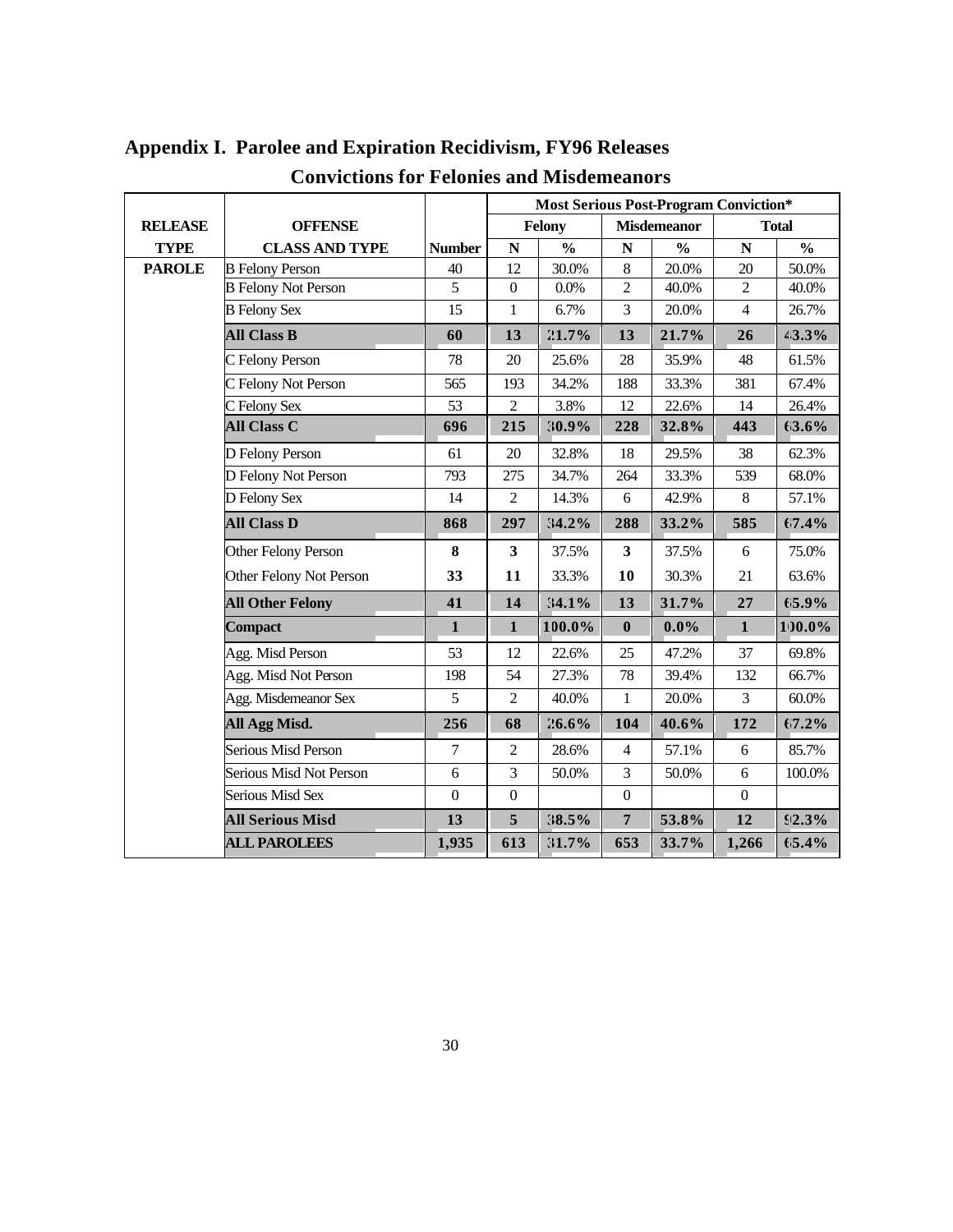|                   |                             |                         |                         | <b>Most Serious Post-Program Conviction*</b> |                         |                    |                         |                          |
|-------------------|-----------------------------|-------------------------|-------------------------|----------------------------------------------|-------------------------|--------------------|-------------------------|--------------------------|
| <b>RELEASE</b>    | <b>OFFENSE</b>              |                         |                         | Felony                                       |                         | <b>Misdemeanor</b> |                         | <b>Total</b>             |
| <b>TYPE</b>       | <b>CLASS AND TYPE</b>       | <b>Number</b>           | $\overline{\mathbf{N}}$ | $\frac{0}{0}$                                | $\overline{\mathbf{N}}$ | $\frac{0}{0}$      | $\overline{\mathbf{N}}$ | $\overline{\frac{0}{0}}$ |
| <b>EXPIRATION</b> | <b>B</b> Felony Person      | 3                       | $\mathbf{1}$            | 33.3%                                        | $\mathbf{0}$            | 0.0%               | $\mathbf{1}$            | 33.3%                    |
|                   | <b>B</b> Felony Not Person  | $\overline{0}$          | $\overline{0}$          |                                              | $\mathbf{0}$            |                    | $\boldsymbol{0}$        |                          |
|                   | <b>B</b> Felony Sex         | 5                       | $\boldsymbol{0}$        | $0.0\%$                                      | $\overline{2}$          | 40.0%              | $\overline{c}$          | 40.0%                    |
|                   | <b>All Class B</b>          | $\bf{8}$                | $\mathbf{1}$            | 12.5%                                        | $\overline{2}$          | 25.0%              | $\mathbf{3}$            | 37.5%                    |
|                   | C Felony Person             | 11                      | 6                       | 54.5%                                        | $\overline{2}$          | 18.2%              | $8\,$                   | 72.7%                    |
|                   | C Felony Not Person         | 68                      | 29                      | 42.6%                                        | 24                      | 35.3%              | 53                      | 77.9%                    |
|                   | C Felony Sex                | 26                      | $\overline{4}$          | 15.4%                                        | 10                      | 38.5%              | 14                      | 53.8%                    |
|                   | <b>All Class C</b>          | 105                     | 39                      | 37.1%                                        | 36                      | 34.3%              | 75                      | 71.4%                    |
|                   | D Felony Person             | 18                      | 9                       | 50.0%                                        | $\overline{4}$          | 22.2%              | 13                      | 72.2%                    |
|                   | D Felony Not Person         | 108                     | 43                      | 39.8%                                        | 43                      | 39.8%              | 86                      | 79.6%                    |
|                   | D Felony Sex                | 40                      | 6                       | 15.0%                                        | 13                      | 32.5%              | 19                      | 47.5%                    |
|                   | <b>All Class D</b>          | 166                     | 58                      | 34.9%                                        | 60                      | 36.1%              | 118                     | 71.1%                    |
|                   | Other Felony Person         | 3                       | $\mathbf{1}$            | 33.3%                                        | $\bf{0}$                | 0.0%               | $\mathbf{1}$            | 33.3%                    |
|                   | Other Felony Not Person     | 4                       | $\bf{0}$                | 0.0%                                         | $\mathbf{1}$            | 25.0%              | $\mathbf{1}$            | 25.0%                    |
|                   | <b>Other Felony</b>         | $\overline{\mathbf{4}}$ | $\mathbf{1}$            | 25.0%                                        | $\mathbf{1}$            | 25.0%              | $\overline{2}$          | 50.0%                    |
|                   | Agg Misdem. Person          | 36                      | 15                      | 41.7%                                        | 15                      | 41.7%              | 30                      | 83.3%                    |
|                   | Agg Misd. Not Person        | 79                      | 30                      | 38.0%                                        | 33                      | 41.8%              | 63                      | 79.7%                    |
|                   | <b>Aggravated Misd.-Sex</b> | 24                      | 6                       | 25.0%                                        | $\overline{7}$          | 29.2%              | 13                      | 54.2%                    |
|                   | All Agg Misdem.             | 139                     | 51                      | 36.7%                                        | 55                      | 39.6%              | 106                     | 76.3%                    |
|                   | Serious Misd. Person        | 6                       | $\overline{2}$          | 33.3%                                        | $\overline{4}$          | 66.7%              | 6                       | 100.0%                   |
|                   | Serious Misd. Not Person    | 9                       | $\overline{2}$          | 22.2%                                        | 5                       | 55.6%              | $\overline{7}$          | 77.8%                    |
|                   | Serious Misdemeanor-Sex     | 3                       | $\mathbf{1}$            | 33.3%                                        | $\mathbf{1}$            | 33.3%              | $\overline{2}$          | 66.7%                    |
|                   | <b>All Serious Misdem.</b>  | 18                      | 5                       | 27.8%                                        | <b>10</b>               | 55.6%              | 15                      | 83.3%                    |
|                   | <b>ALL EXPIRATIONS</b>      | 440                     | 155                     | 35.2%                                        | 164                     | 37.3%              | 319                     | 72.5%                    |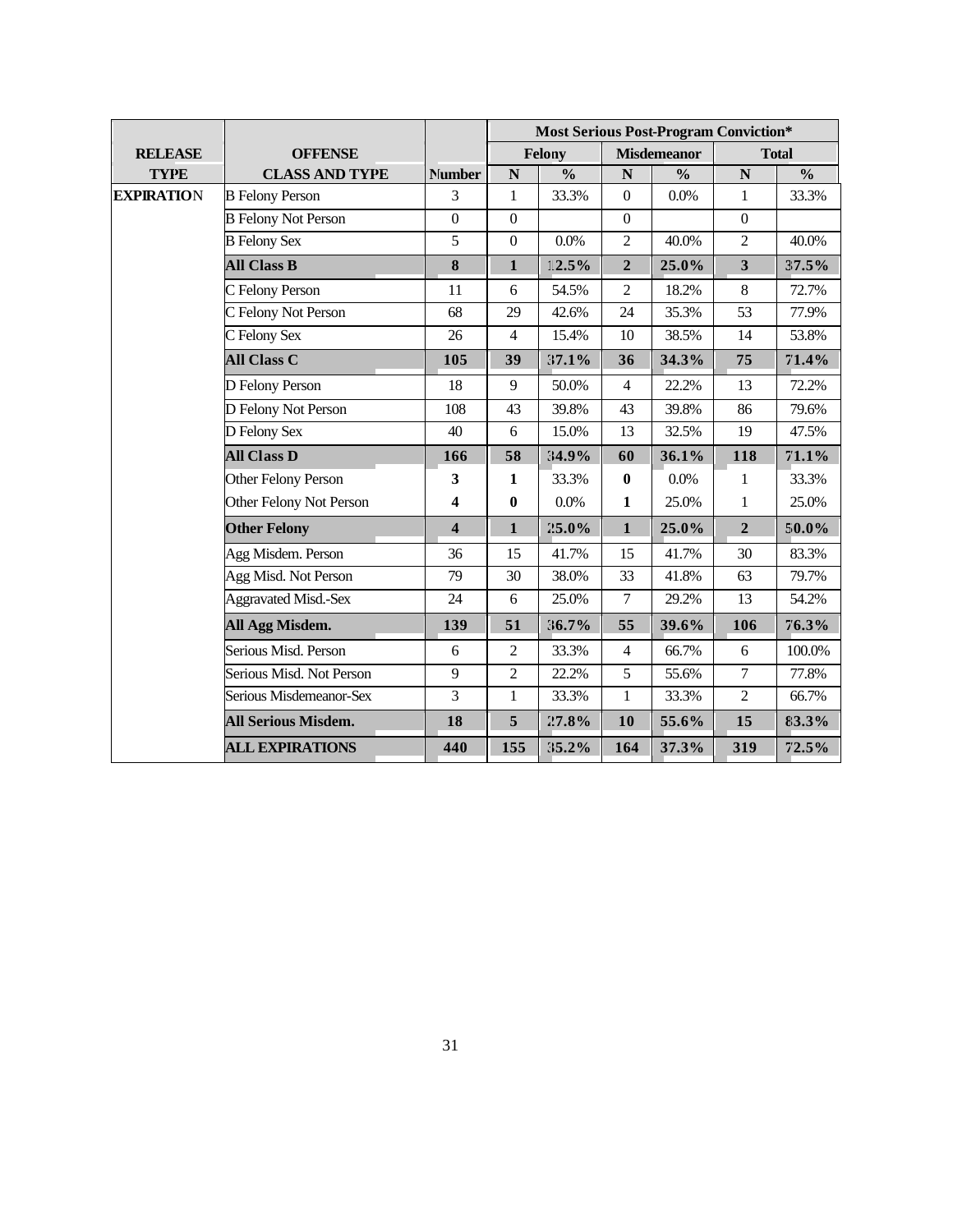|                |                                 |               |                  | <b>Most Serious Post-Program Conviction*</b> |                |                    |                         |               |
|----------------|---------------------------------|---------------|------------------|----------------------------------------------|----------------|--------------------|-------------------------|---------------|
| <b>RELEASE</b> | <b>OFFENSE</b>                  |               |                  | Felony                                       |                | <b>Misdemeanor</b> |                         | <b>Total</b>  |
| <b>TYPE</b>    | <b>CLASS AND TYPE</b>           | <b>Number</b> | $\mathbf N$      | $\frac{0}{0}$                                | $\mathbf N$    | $\frac{0}{0}$      | $\overline{\mathbf{N}}$ | $\frac{0}{0}$ |
| <b>TOTAL</b>   | <b>B</b> Felony Person          | 43            | 13               | 30.2%                                        | 8              | 18.6%              | 21                      | 48.8%         |
|                | <b>B</b> Felony Non-persons     | 5             | $\boldsymbol{0}$ | 0.0%                                         | $\overline{c}$ | 40.0%              | 2                       | 40.0%         |
|                | <b>B</b> Felony Sex             | 20            | 1                | 5.0%                                         | 5              | 25.0%              | 6                       | 30.0%         |
|                | <b>All Class B</b>              | 68            | 14               | 20.6%                                        | 15             | 22.1%              | 29                      | 42.6%         |
|                | C Felony Person                 | 89            | 26               | 29.2%                                        | 30             | 33.7%              | 56                      | 62.9%         |
|                | C Fel Not Person                | 633           | 222              | 35.1%                                        | 212            | 33.5%              | 434                     | 68.6%         |
|                | C Felony Sex                    | 79            | 6                | 7.6%                                         | 22             | 27.8%              | 28                      | 35.4%         |
|                | <b>All Class C</b>              | 801           | 254              | 31.7%                                        | 264            | 33.0%              | 518                     | 64.7%         |
|                | D Felony Person                 | 79            | 29               | 36.7%                                        | 22             | 27.8%              | 51                      | 64.6%         |
|                | D Fel Not Person                | 901           | 318              | 35.3%                                        | 307            | 34.1%              | 625                     | 69.4%         |
|                | D Felony Sex                    | 54            | 8                | 14.8%                                        | 19             | 35.2%              | 27                      | 50.0%         |
|                | <b>All Class D</b>              | 1,034         | 355              | 34.3%                                        | 348            | 33.7%              | 703                     | $68.0\%$      |
|                | Other Felony Person             | 11            | $\overline{4}$   | 36.4%                                        | $\overline{3}$ | 27.3%              | $\overline{7}$          | 63.6%         |
|                | Other Felony Not Person         | 37            | 11               | 29.7%                                        | 11             | 29.7%              | 22                      | 59.5%         |
|                | <b>Other Felony</b>             | 45            | 15               | 33.3%                                        | 14             | 31.1%              | 29                      | 64.4%         |
|                | <b>Compact</b>                  | $\mathbf{1}$  | $\mathbf{1}$     | 100.0%                                       | $\bf{0}$       | $0.0\%$            | 1                       | 100.0%        |
|                | Aggravated Misd. Person         | 89            | 27               | 30.3%                                        | 40             | 44.9%              | 67                      | 75.3%         |
|                | Agg Misd. Not Person            | 277           | 84               | 30.3%                                        | 111            | 40.1%              | 195                     | 70.4%         |
|                | Agg. Misdemeanor-Sex            | 29            | 8                | 27.6%                                        | $\,8\,$        | 27.6%              | 16                      | 55.2%         |
|                | All Agg Misd.                   | 395           | 119              | 30.1%                                        | 159            | 40.3%              | 278                     | 70.4%         |
|                | Serious Misd Person             | 13            | $\overline{4}$   | 30.8%                                        | $\,8\,$        | 61.5%              | 12                      | 92.3%         |
|                | Serious Misd Not Person         | 15            | 5                | 33.3%                                        | $\,8\,$        | 53.3%              | 13                      | 86.7%         |
|                | Serious Misdemeanor-Sex         | 3             | $\mathbf{1}$     | 33.3%                                        | $\mathbf{1}$   | 33.3%              | $\overline{2}$          | 66.7%         |
|                | <b>All Serious Misd</b>         | 31            | 10               | 32.3%                                        | 17             | 54.8%              | 27                      | 87.1%         |
|                | <b>TOTAL</b>                    | 2,375         | 768              | 32.3%                                        | 817            | 34.4%              | 1,585                   | 66.7%         |
|                | <b>All Persons Offenses</b>     | 313           | 99               | 31.6%                                        | 108            | 34.5%              | 207                     | 66.1%         |
|                | <b>All Non-persons Offenses</b> | 1,877         | 645              | 34.4%                                        | 654            | 34.8%              | 1,299                   | 69.2%         |
|                | <b>All Sex Offenses</b>         | 185           | 24               | $13.0\%$                                     | 55             | 29.7%              | 79                      | 42.7%         |
|                | <b>TOTAL</b>                    | 2,375         | 768              | 32.3%                                        | 817            | 34.4%              | 1,585                   | $66.7\%$      |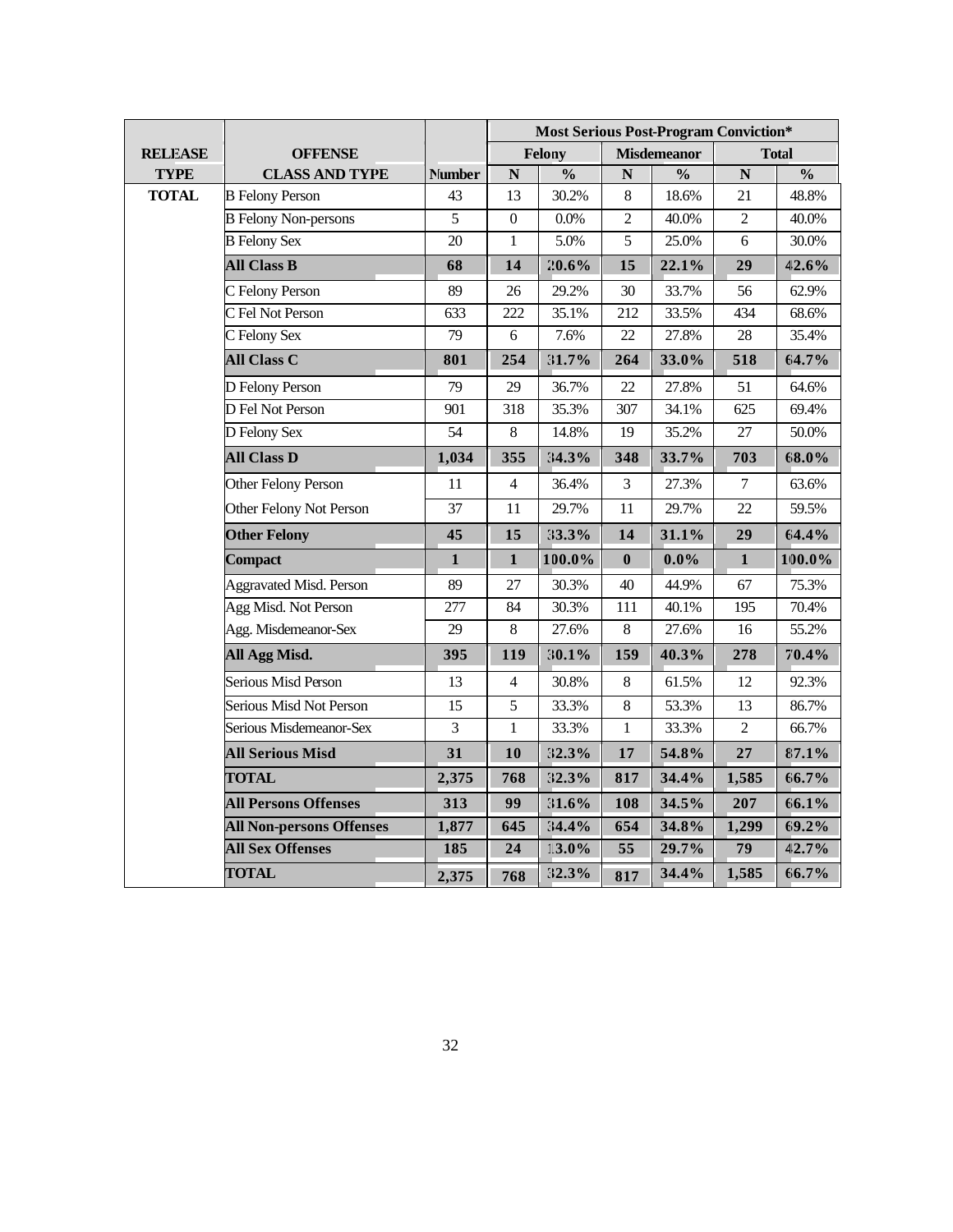|                 |                             |                |             |               |                | <b>Most serious New Conviction</b> |                |                    |                |               |                |                   |                  |                |
|-----------------|-----------------------------|----------------|-------------|---------------|----------------|------------------------------------|----------------|--------------------|----------------|---------------|----------------|-------------------|------------------|----------------|
|                 |                             | <b>Total</b>   |             | <b>None</b>   |                | Felony                             |                | <b>Misdemeanor</b> |                | <b>Total</b>  |                | <b>New Prison</b> |                  | <b>Revoked</b> |
| <b>Class</b>    | <b>Release Offense</b>      | N              | $\mathbf N$ | $\frac{0}{0}$ | $\mathbf N$    | $\frac{0}{0}$                      | N              | $\frac{0}{0}$      | N              | $\frac{0}{0}$ | N              | $\frac{0}{0}$     | $\mathbf N$      | $\frac{0}{0}$  |
| <b>B</b> Felony | Arson 1st                   | 1              | $\Omega$    | 0.0%          | $\overline{0}$ | 0.0%                               |                | 100.0%             | $\mathbf{1}$   | 100.0%        |                | 100.0%            | $\mathbf{1}$     | 100.0%         |
|                 | <b>Attempted Murder</b>     | 6              | 4           | 66.7%         | $\overline{2}$ | 33.3%                              | $\Omega$       | 0.0%               | $\overline{2}$ | 33.3%         | 2              | 33.3%             | 1                | 16.7%          |
|                 | Burglary-1st                | 6              | 3           | 50.0%         | 2              | 33.3%                              | 1              | 16.7%              | 3              | 50.0%         | $\overline{2}$ | 33.3%             | 2                | 33.3%          |
|                 | Drug offenses               | 5              | 3           | 60.0%         | $\overline{0}$ | 0.0%                               | $\overline{2}$ | 40.0%              | $\mathbf{2}$   | 40.0%         |                | 20.0%             | 1                | 20.0%          |
|                 | Murder-2nd                  | $\overline{5}$ | 5           | 100.0%        | $\overline{0}$ | 0.0%                               | $\mathbf{0}$   | 0.0%               | $\mathbf{0}$   | 0.0%          |                | 20.0%             | $\mathbf{1}$     | 20.0%          |
|                 | Robbery-1st                 | 25             | 10          | 40.0%         | 9              | 36.0%                              | 6              | 24.0%              | 15             | 60.0%         | 11             | 44.0%             | 8                | 32.0%          |
|                 | Sex Abuse-2nd               | 20             | 14          | 70.0%         |                | 5.0%                               | 5              | 25.0%              | 6              | 30.0%         | 9              | 45.0%             | $\overline{7}$   | 35.0%          |
|                 | <b>Total B Felonies</b>     | 68             | 39          | 57.4%         | 14             | 20.6%                              | 15             | 22.1%              | 29             | 42.6%         | 27             | 39.7%             | 21               | 30.9%          |
| C Felony        | Abandonment                 | 1              | $\Omega$    | 0.0%          | $\mathbf{1}$   | 100.0%                             | $\theta$       | 0.0%               | 1              | 100.0%        |                | 100.0%            | $\mathbf{1}$     | 100.0%         |
|                 | Arson-2nd                   | 19             | 9           | 47.4%         | $\mathbf{1}$   | 5.3%                               | 9              | 47.4%              | 10             | 52.6%         | 3              | 15.8%             | 2                | 10.5%          |
|                 | Assault in Felony           | $\overline{c}$ | $\Omega$    | 0.0%          | $\mathbf{1}$   | 50.0%                              | 1              | 50.0%              | $\overline{c}$ | 100.0%        |                | 50.0%             | $\overline{0}$   | $0.0\%$        |
|                 | Asslt w/int Sex Abuse-Inj   |                |             | 100.0%        | $\Omega$       | $0.0\%$                            | $\Omega$       | $0.0\%$            | $\Omega$       | 0.0%          | $\Omega$       | 0.0%              | $\overline{0}$   | 0.0%           |
|                 | Attempted Burglary-1st      | 1              | $\Omega$    | $0.0\%$       | $\Omega$       | 0.0%                               |                | 100.0%             | $\mathbf{1}$   | 100.0%        | $\Omega$       | 0.0%              | $\overline{0}$   | 0.0%           |
|                 | Burglary-2nd                | 293            | 80          | 27.3%         | 111            | 37.9%                              | 102            | 34.8%              | 213            | 72.7%         | 152            | 51.9%             | 62               | 21.2%          |
|                 | Child Endangerment          | $\overline{4}$ | 3           | 75.0%         | $\mathbf{1}$   | 25.0%                              | $\Omega$       | 0.0%               | 1              | 25.0%         |                | 25.0%             | $\overline{0}$   | 0.0%           |
|                 | Conspiracy                  | 1              | $\Omega$    | 0.0%          | $\theta$       | 0.0%                               | 1              | 100.0%             | 1              | 100.0%        | $\Omega$       | 0.0%              | $\overline{0}$   | $0.0\%$        |
|                 | Drug offenses               | 256            | 86          | 33.6%         | 85             | 33.2%                              | 85             | 33.2%              | 170            | 66.4%         | 145            | 56.6%             | 83               | 32.4%          |
|                 | <b>Fraudulent Practices</b> | 1              | $\Omega$    | $0.0\%$       | $\mathbf{1}$   | 100.0%                             | $\Omega$       | 0.0%               | 1              | 100.0%        | 1              | 100.0%            | $\mathbf{1}$     | 100.0%         |
|                 | Kidnapping-3rd              | 1              | $\theta$    | 0.0%          | $\theta$       | 0.0%                               |                | 100.0%             | $\mathbf{1}$   | 100.0%        | $\Omega$       | 0.0%              | $\boldsymbol{0}$ | 0.0%           |
|                 | Manslaughter                | $\overline{2}$ | $\Omega$    | 0.0%          | 1              | 50.0%                              | 1              | 50.0%              | $\overline{2}$ | 100.0%        | 2              | 100.0%            | $\overline{0}$   | $0.0\%$        |
|                 | Poss. Burglary Tools        | $\mathfrak{D}$ |             | 50.0%         | $\overline{0}$ | 0.0%                               | 1              | 50.0%              | $\mathbf{1}$   | 50.0%         |                | 50.0%             | $\mathbf{1}$     | 50.0%          |
|                 | Robbery-2nd                 | 48             | 16          | 33.3%         | 15             | 31.3%                              | 17             | 35.4%              | 32             | 66.7%         | 24             | 50.0%             | $\,$ 8 $\,$      | 16.7%          |
|                 | Sex Abue-3rd                | 76             | 49          | 64.5%         | 6              | 7.9%                               | 21             | 27.6%              | 27             | 35.5%         | 16             | 21.1%             | $\tau$           | 9.2%           |
|                 | Sexual Exploitation         | $\overline{2}$ |             | 50.0%         | $\Omega$       | 0.0%                               | 1              | 50.0%              | $\mathbf{1}$   | 50.0%         | $\Omega$       | 0.0%              | $\boldsymbol{0}$ | 0.0%           |
|                 | Terrorism                   | 1              | $\Omega$    | $0.0\%$       | $\mathbf{1}$   | 100.0%                             | $\mathbf{0}$   | $0.0\%$            | $\mathbf{1}$   | 100.0%        |                | 100.0%            | $\overline{0}$   | $0.0\%$        |
|                 | Theft-1st                   | 62             | 23          | 37.1%         | 24             | 38.7%                              | 15             | 24.2%              | 39             | 62.9%         | 38             | 61.3%             | 21               | 33.9%          |
|                 | Vehicular Homicide          | 8              | 6           | 75.0%         |                | 12.5%                              |                | 12.5%              | $\overline{c}$ | 25.0%         | $\overline{2}$ | 25.0%             | $\mathbf{2}$     | 25.0%          |

**Appendix II. Recidivism of FY96 Releases from Prison, by Release Offense**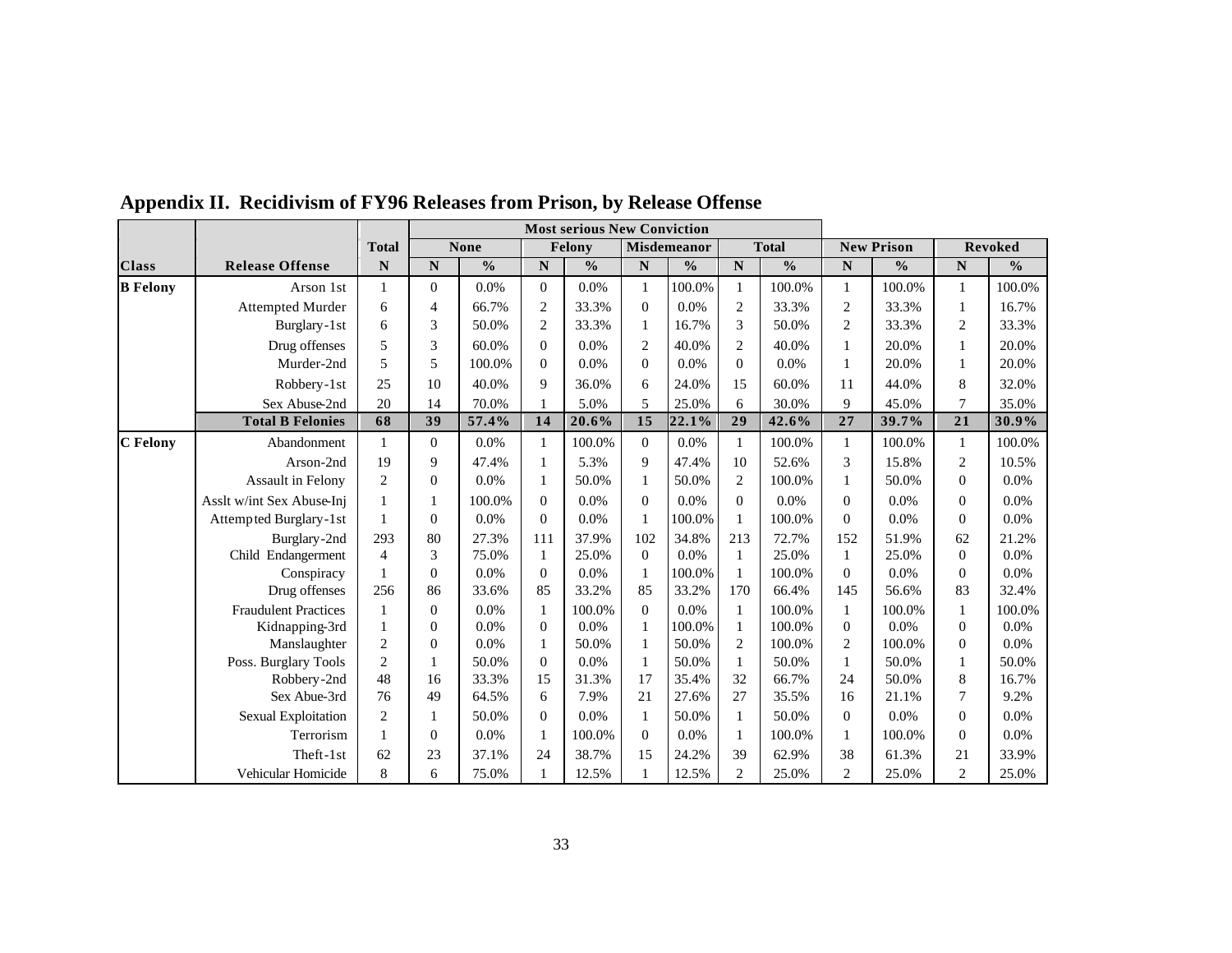|                 |                           |                |                         |               |                | <b>Most serious New Conviction</b> |                |               |                         |               |                |                   |                  |                |
|-----------------|---------------------------|----------------|-------------------------|---------------|----------------|------------------------------------|----------------|---------------|-------------------------|---------------|----------------|-------------------|------------------|----------------|
|                 |                           | <b>Total</b>   |                         | <b>None</b>   |                | Felony                             |                | Misdemeanor   |                         | <b>Total</b>  |                | <b>New Prison</b> |                  | <b>Revoked</b> |
| <b>Class</b>    | <b>Release Offense</b>    | ${\bf N}$      | $\overline{\mathbf{N}}$ | $\frac{0}{0}$ | $\mathbf N$    | $\frac{0}{0}$                      | $\mathbf N$    | $\frac{0}{0}$ | $\overline{\mathbf{N}}$ | $\frac{0}{0}$ | N              | $\frac{0}{0}$     | ${\bf N}$        | $\frac{0}{0}$  |
|                 | Voluntary Manslaughter    | 3              | $\overline{c}$          | 66.7%         | $\Omega$       | 0.0%                               | 1              | 33.3%         | $\mathbf{1}$            | 33.3%         | $\Omega$       | 0.0%              | $\mathbf{0}$     | 0.0%           |
|                 | Willful Injury            | 17             | 6                       | 35.3%         | 5              | 29.4%                              | 6              | 35.3%         | 11                      | 64.7%         | 7              | 41.2%             | $\boldsymbol{0}$ | 0.0%           |
|                 | <b>Total C Felonies</b>   | 801            | 283                     | 35.3%         | 254            | 31.7%                              | 264            | 33.0%         | 518                     | 64.7%         | 395            | 49.3%             | 188              | 23.5%          |
| Compact         | <b>Compact Prisoner</b>   | $\mathbf{1}$   | $\bf{0}$                | $0.0\%$       | $\mathbf{1}$   | 100.0%                             | $\bf{0}$       | $0.0\%$       | $\mathbf{1}$            | #####         | $\bf{0}$       | $0.0\%$           | $\bf{0}$         | $0.0\%$        |
| <b>D</b> Felony | Administer Harmful Subs.  | $\mathbf{1}$   | 1                       | 100.0%        | $\Omega$       | 0.0%                               | $\Omega$       | 0.0%          | $\Omega$                | 0.0%          | $\Omega$       | 0.0%              | $\mathbf{0}$     | 0.0%           |
|                 | <b>Assault Hate Crime</b> | $\overline{2}$ | 1                       | 50.0%         | $\Omega$       | 0.0%                               | $\mathbf{1}$   | 50.0%         | 1                       | 50.0%         |                | 50.0%             | $\mathbf{0}$     | 0.0%           |
|                 | Assault in Felony         | $\mathbf Q$    | $\overline{4}$          | 44.4%         | $\overline{4}$ | 44.4%                              | $\mathbf{1}$   | 11.1%         | 5                       | 55.6%         | 3              | 33.3%             | $\mathbf{0}$     | $0.0\%$        |
|                 | Att. Burglary 2nd         | 18             | 5                       | 27.8%         | $\overline{4}$ | 22.2%                              | 9              | 50.0%         | 13                      | 72.2%         | $\overline{4}$ | 22.2%             | $\mathbf{1}$     | 5.6%           |
|                 | Aslt w/int Sex Abuse      | 13             | 5                       | 38.5%         | 1              | 7.7%                               | 7              | 53.8%         | 8                       | 61.5%         | 5              | 38.5%             | $\mathbf{0}$     | 0.0%           |
|                 | Burglary-3rd              | 203            | 56                      | 27.6%         | 88             | 43.3%                              | 59             | 29.1%         | 147                     | 72.4%         | 112            | 55.2%             | 49               | 24.1%          |
|                 | Conspiracy                | 12             | $\overline{4}$          | 33.3%         | 3              | 25.0%                              | 5              | 41.7%         | 8                       | 66.7%         | 2              | 16.7%             | $\mathbf{0}$     | 0.0%           |
|                 | Criminal Gang part.       | 2              | $\Omega$                | 0.0%          | 1              | 50.0%                              | $\mathbf{1}$   | 50.0%         | $\mathbf{2}$            | 100.0%        |                | 50.0%             | $\boldsymbol{0}$ | 0.0%           |
|                 | Criminal Mischief-2nd     | 10             | 3                       | 30.0%         | $\overline{2}$ | 20.0%                              | 5              | 50.0%         | $\overline{7}$          | 70.0%         | 3              | 30.0%             | $\mathbf{0}$     | 0.0%           |
|                 | Drug offenses             | 69             | 21                      | 30.4%         | 23             | 33.3%                              | 25             | 36.2%         | 48                      | 69.6%         | 31             | 44.9%             | 12               | 17.4%          |
|                 | Drug Tax Stamp            | 12             | $\overline{4}$          | 33.3%         | 3              | 25.0%                              | 5              | 41.7%         | 8                       | 66.7%         | 5              | 41.7%             | $\mathbf{1}$     | 8.3%           |
|                 | Enticing a Child          | 1              | 1                       | 100.0%        | $\Omega$       | 0.0%                               | $\overline{0}$ | 0.0%          | $\Omega$                | $0.0\%$       | $\Omega$       | 0.0%              | $\mathbf{0}$     | 0.0%           |
|                 | Escape of Felon           | 3              | 1                       | 33.3%         | $\mathbf{1}$   | 33.3%                              | 1              | 33.3%         | $\mathbf{2}$            | 66.7%         | $\overline{2}$ | 66.7%             | $\boldsymbol{0}$ | 0.0%           |
|                 | Extortion                 | 11             | 3                       | 27.3%         | 5              | 45.5%                              | 3              | 27.3%         | 8                       | 72.7%         | $\overline{7}$ | 63.6%             | $\mathbf{1}$     | 9.1%           |
|                 | Fail to Appear            | 6              | 2                       | 33.3%         | $\overline{4}$ | 66.7%                              | $\overline{0}$ | 0.0%          | $\overline{4}$          | 66.7%         | 2              | 33.3%             | $\mathbf{1}$     | 16.7%          |
|                 | <b>False Reports</b>      | $\mathbf{1}$   | $\mathbf{1}$            | 100.0%        | $\Omega$       | 0.0%                               | $\theta$       | 0.0%          | $\overline{0}$          | 0.0%          | $\Omega$       | 0.0%              | $\overline{0}$   | 0.0%           |
|                 | Forge Lottery Ticket      | $\mathbf{1}$   | $\Omega$                | $0.0\%$       | $\Omega$       | 0.0%                               | $\mathbf{1}$   | 100.0%        | $\mathbf{1}$            | 100.0%        | 1              | 100.0%            | $\mathbf{1}$     | 100.0%         |
|                 | Forgery                   | 176            | 58                      | 33.0%         | 56             | 31.8%                              | 62             | 35.2%         | 118                     | 67.0%         | 90             | 51.1%             | 36               | 20.5%          |
|                 | Fraud-2nd                 | 6              | 6                       | 100.0%        | $\Omega$       | 0.0%                               | $\theta$       | 0.0%          | $\overline{0}$          | 0.0%          | $\Omega$       | 0.0%              | $\overline{0}$   | 0.0%           |
|                 | Furnish C.S. to Inmates   | $\mathbf{1}$   | $\Omega$                | 0.0%          | $\Omega$       | 0.0%                               | $\mathbf{1}$   | 100.0%        | 1                       | 100.0%        | $\Omega$       | 0.0%              | $\boldsymbol{0}$ | 0.0%           |
|                 | Going Armed w/intent      | 29             | 8                       | 27.6%         | 14             | 48.3%                              | $\overline{7}$ | 24.1%         | 21                      | 72.4%         | 17             | 58.6%             | $\overline{c}$   | 6.9%           |
|                 | Incest                    | $\overline{2}$ | 1                       | 50.0%         | 1              | 50.0%                              | $\overline{0}$ | 0.0%          | $\mathbf{1}$            | 50.0%         | 1              | 50.0%             | $\boldsymbol{0}$ | 0.0%           |
|                 | Invol. Manslaughter       | 6              | 3                       | 50.0%         | $\overline{0}$ | 0.0%                               | 3              | 50.0%         | 3                       | 50.0%         |                | 16.7%             | $\mathbf{1}$     | 16.7%          |
|                 | Lascivious Acts           | 38             | 20                      | 52.6%         | 6              | 15.8%                              | 12             | 31.6%         | 18                      | 47.4%         | 9              | 23.7%             | $\mathbf{1}$     | 2.6%           |
|                 | OWI-3rd                   | 188            | 60                      | 31.9%         | 68             | 36.2%                              | 60             | 31.9%         | 128                     | 68.1%         | 82             | 43.6%             | 35               | 18.6%          |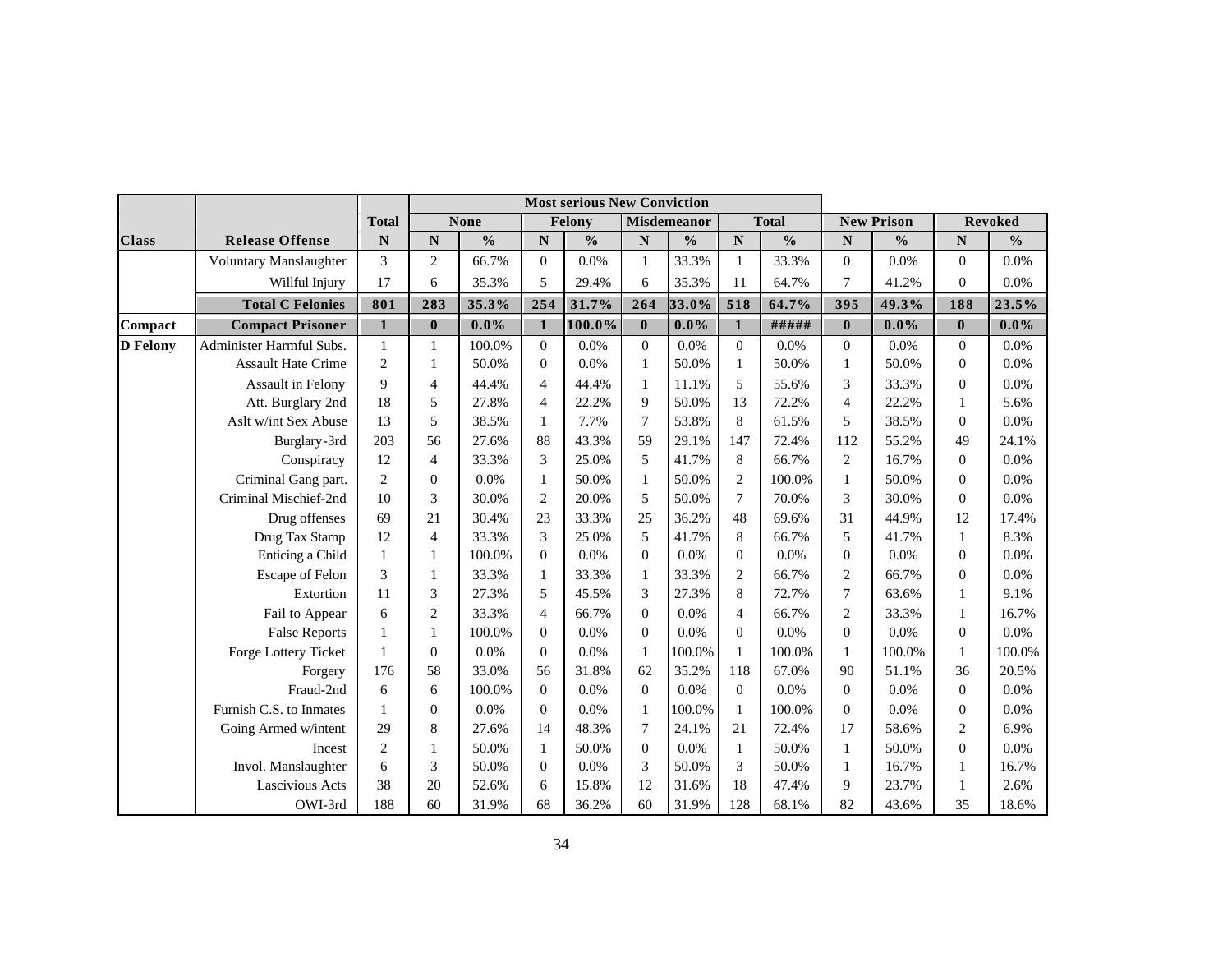|                   |                             |                |                         |               |                  | <b>Most serious New Conviction</b> |                |               |                         |               |                |                   |                  |                |
|-------------------|-----------------------------|----------------|-------------------------|---------------|------------------|------------------------------------|----------------|---------------|-------------------------|---------------|----------------|-------------------|------------------|----------------|
|                   |                             | <b>Total</b>   |                         | <b>None</b>   |                  | Felony                             |                | Misdemeanor   |                         | <b>Total</b>  |                | <b>New Prison</b> |                  | <b>Revoked</b> |
| <b>Class</b>      | <b>Release Offense</b>      | $\mathbf N$    | $\overline{\mathbf{N}}$ | $\frac{0}{0}$ | $\mathbf N$      | $\overline{\frac{0}{0}}$           | N              | $\frac{0}{0}$ | $\overline{\mathbf{N}}$ | $\frac{0}{6}$ | ${\bf N}$      | $\frac{0}{6}$     | ${\bf N}$        | $\frac{0}{0}$  |
|                   | Perjury                     | 1              | $\theta$                | 0.0%          | 1                | 100.0%                             | $\Omega$       | 0.0%          | $\mathbf{1}$            | 100.0%        | 1              | 100.0%            | $\mathbf{0}$     | 0.0%           |
|                   | Pimping                     | $\mathbf{1}$   | $\theta$                | 0.0%          | 1                | 100.0%                             | $\overline{0}$ | 0.0%          | $\mathbf{1}$            | 100.0%        | 1              | 100.0%            | $\overline{0}$   | 0.0%           |
|                   | Firearm by Felon            | 45             | 10                      | 22.2%         | 14               | 31.1%                              | 21             | 46.7%         | 35                      | 77.8%         | 22             | 48.9%             | 7                | 15.6%          |
|                   | <b>Securities Fraud</b>     | $\mathbf{1}$   | $\theta$                | $0.0\%$       | $\mathbf{1}$     | 100.0%                             | $\theta$       | 0.0%          | $\mathbf{1}$            | 100.0%        | 1              | 100.0%            | 1                | 100.0%         |
|                   | Solicit to Comm. Fel.       | 3              | 1                       | 33.3%         | $\mathbf{0}$     | 0.0%                               | $\overline{2}$ | 66.7%         | $\overline{c}$          | 66.7%         | $\Omega$       | 0.0%              | 0                | 0.0%           |
|                   | Suborn Perjury              | $\mathfrak{D}$ | 1                       | 50.0%         | $\mathbf{1}$     | 50.0%                              | $\overline{0}$ | 0.0%          | $\mathbf{1}$            | 50.0%         | 1              | 50.0%             | $\boldsymbol{0}$ | 0.0%           |
|                   | Terrorism                   | 14             | $\overline{4}$          | 28.6%         | 5                | 35.7%                              | 5              | 35.7%         | 10                      | 71.4%         | 8              | 57.1%             | 3                | 21.4%          |
|                   | Theft-2nd                   | 129            | 39                      | 30.2%         | 44               | 34.1%                              | 46             | 35.7%         | 90                      | 69.8%         | 54             | 41.9%             | 22               | 17.1%          |
|                   | Threats                     | 1              | 1                       | 100.0%        | $\mathbf{0}$     | $0.0\%$                            | $\theta$       | $0.0\%$       | $\theta$                | 0.0%          | $\Omega$       | 0.0%              | $\mathbf{0}$     | 0.0%           |
|                   | Unauth poss Off Weap.       | 11             | $\overline{4}$          | 36.4%         | 2                | 18.2%                              | 5              | 45.5%         | $\overline{7}$          | 63.6%         | 6              | 54.5%             | 4                | 36.4%          |
|                   | Unauth Use Credit C.        | $\overline{4}$ | 1                       | 25.0%         | 2                | 50.0%                              | $\mathbf{1}$   | 25.0%         | 3                       | 75.0%         | 2              | 50.0%             | $\overline{c}$   | 50.0%          |
|                   | Vehicular Homicide          | $\overline{2}$ | $\overline{2}$          | 100.0%        | $\Omega$         | 0.0%                               | $\theta$       | 0.0%          | $\mathbf{0}$            | 0.0%          | 1              | 50.0%             | $\theta$         | 0.0%           |
|                   | <b>Total D Felonies</b>     | 1,034          | 331                     | 32.0%         | 355              | 34.3%                              | 348            | 33.7%         | 703                     | 68.0%         | 476            | 46.0%             | 180              | 17.4%          |
| <b>Other Fel</b>  | Drug offenses               | 19             | 9                       | 47.4%         | 2                | 10.5%                              | 8              | 42.1%         | 10                      | 52.6%         | 10             | 52.6%             | 9                | 47.4%          |
|                   | Habitual-Persons            | 10             | 3                       | 30.0%         | $\overline{4}$   | 40.0%                              | 3              | 30.0%         | $\tau$                  | 70.0%         | 5              | 50.0%             | $\overline{0}$   | 0.0%           |
|                   | Habitual-Property           | 15             | 3                       | 20.0%         | 9                | 60.0%                              | 3              | 20.0%         | 12                      | 80.0%         | 13             | 86.7%             | 12               | 80.0%          |
|                   | Murder-2nd                  | $\mathbf{1}$   | 1                       | 100.0%        | $\theta$         | 0.0%                               | $\theta$       | 0.0%          | $\mathbf{0}$            | 0.0%          | $\Omega$       | 0.0%              | $\theta$         | 0.0%           |
|                   | <b>Total Other Felonies</b> | 45             | 16                      | 35.6%         | 15               | 33.3%                              | 14             | 31.1%         | 29                      | 64.4%         | 28             | 62.2%             | 21               | 46.7%          |
| <b>Aggravated</b> | Accessory                   | 3              | 1                       | 33.3%         | $\mathbf{2}$     | 66.7%                              | $\theta$       | 0.0%          | $\overline{2}$          | 66.7%         | 2              | 66.7%             | $\theta$         | 0.0%           |
| Misdem.           | Alcohol Viol.               | 5              | $\overline{c}$          | 40.0%         | $\boldsymbol{0}$ | 0.0%                               | 3              | 60.0%         | 3                       | 60.0%         | $\overline{2}$ | 40.0%             | $\boldsymbol{0}$ | 0.0%           |
|                   | Arson 3rd                   | $\mathbf{1}$   | $\theta$                | $0.0\%$       | 1                | 100.0%                             | $\overline{0}$ | 0.0%          | $\mathbf{1}$            | 100.0%        | 1              | 100.0%            | $\overline{0}$   | 0.0%           |
|                   | Assault w/intent            | 16             | 5                       | 31.3%         | 8                | 50.0%                              | 3              | 18.8%         | 11                      | 68.8%         | 7              | 43.8%             | $\overline{0}$   | 0.0%           |
|                   | Assault w/weapon            | 14             | $\overline{0}$          | 0.0%          | 6                | 42.9%                              | 8              | 57.1%         | 14                      | 100.0%        | 8              | 57.1%             | 1                | 7.1%           |
|                   | Att. Burglary 3rd           | 11             | 3                       | 27.3%         | 3                | 27.3%                              | 5              | 45.5%         | 8                       | 72.7%         | 5              | 45.5%             | $\mathbf{0}$     | 0.0%           |
|                   | Aslt w/int Sex Abuse        | 16             | 5                       | 31.3%         | 6                | 37.5%                              | 5              | 31.3%         | 11                      | 68.8%         | 6              | 37.5%             | $\overline{0}$   | 0.0%           |
|                   | Carrying weapons            | 16             | 8                       | 50.0%         | 5                | 31.3%                              | 3              | 18.8%         | 8                       | 50.0%         | 5              | 31.3%             | 1                | 6.3%           |
|                   | Child Endangerment          | 12             | 7                       | 58.3%         | $\overline{c}$   | 16.7%                              | 3              | 25.0%         | 5                       | 41.7%         | 2              | 16.7%             | $\Omega$         | 0.0%           |
|                   | Criminal Mischief 3rd       | 11             | 3                       | 27.3%         | $\overline{c}$   | 18.2%                              | 6              | 54.5%         | 8                       | 72.7%         | 2              | 18.2%             | $\overline{0}$   | 0.0%           |
|                   | Domestic Abuse Assault      | 33             | 7                       | 21.2%         | 6                | 18.2%                              | 20             | 60.6%         | 26                      | 78.8%         | 8              | 24.2%             | 1                | 3.0%           |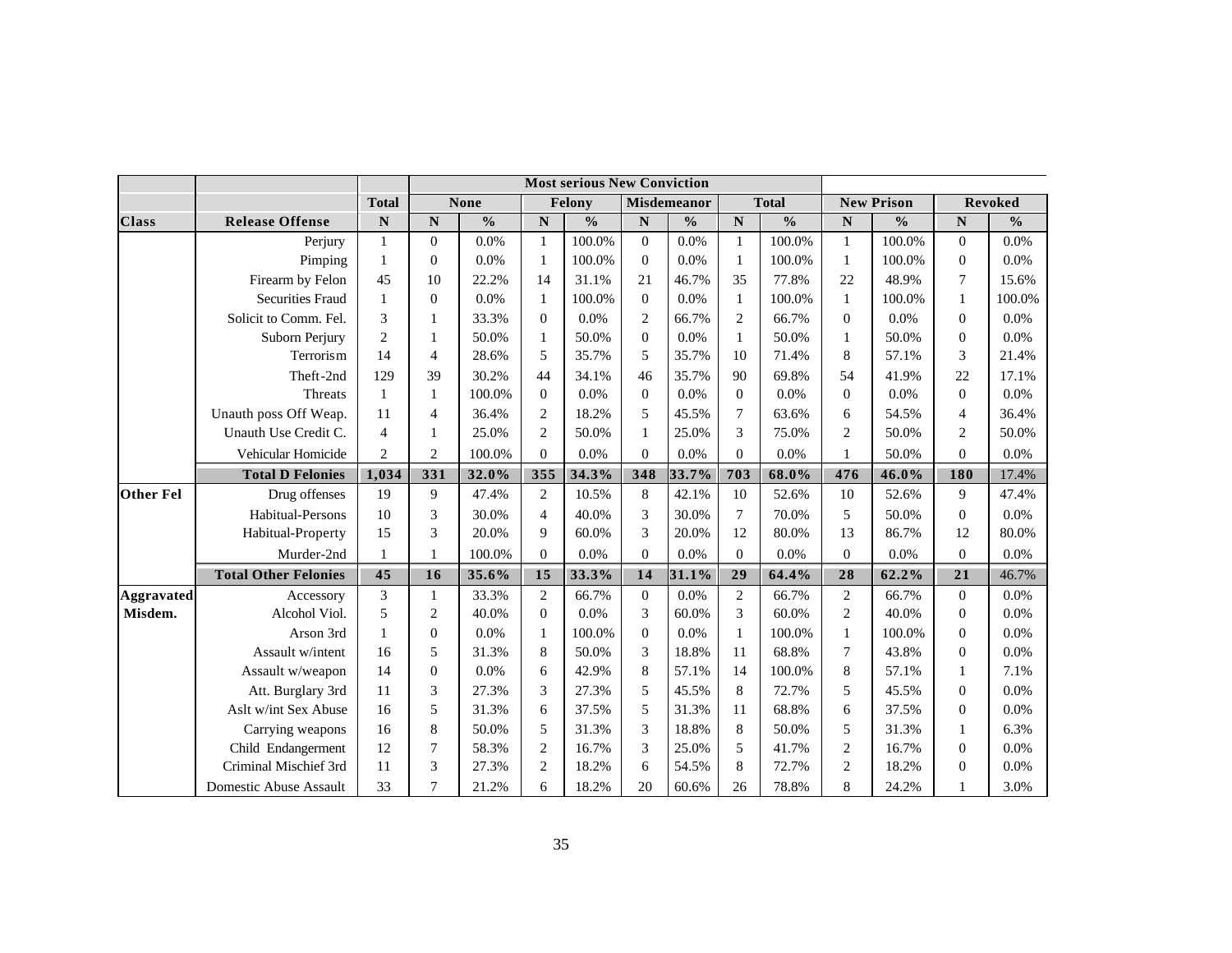|                |                               |                | <b>Most serious New Conviction</b> |               |                  |               |                    |                    |                         |               |                |                   |                  |                |
|----------------|-------------------------------|----------------|------------------------------------|---------------|------------------|---------------|--------------------|--------------------|-------------------------|---------------|----------------|-------------------|------------------|----------------|
|                |                               | <b>Total</b>   |                                    | <b>None</b>   |                  | Felony        |                    | <b>Misdemeanor</b> |                         | <b>Total</b>  |                | <b>New Prison</b> |                  | <b>Revoked</b> |
| <b>Class</b>   | <b>Release Offense</b>        | ${\bf N}$      | $\overline{\mathbf{N}}$            | $\frac{0}{0}$ | N                | $\frac{0}{0}$ | $\overline{\bf N}$ | $\frac{0}{0}$      | $\overline{\mathbf{N}}$ | $\frac{0}{0}$ | $\mathbf N$    | $\frac{0}{0}$     | ${\bf N}$        | $\frac{0}{0}$  |
|                | Drug offenses                 | 1              | 1                                  | 100.0%        | $\overline{0}$   | 0.0%          | $\theta$           | 0.0%               | $\mathbf{0}$            | 0.0%          | $\Omega$       | 0.0%              | $\overline{0}$   | 0.0%           |
|                | Drive while Barred            | 33             | 7                                  | 21.2%         | 10               | 30.3%         | 16                 | 48.5%              | 26                      | 78.8%         | 16             | 48.5%             | 1                | 3.0%           |
|                | Forgery                       | 8              | 3                                  | 37.5%         | 3                | 37.5%         | $\overline{c}$     | 25.0%              | 5                       | 62.5%         | 4              | 50.0%             | 0                | 0.0%           |
|                | Fraud 3rd                     | 3              | 1                                  | 33.3%         | $\mathbf{0}$     | 0.0%          | $\overline{c}$     | 66.7%              | $\overline{c}$          | 66.7%         | $\Omega$       | 0.0%              | $\overline{0}$   | 0.0%           |
|                | Go armed with Knife           | 1              | $\theta$                           | 0.0%          | 1                | 100.0%        | $\overline{0}$     | 0.0%               | $\mathbf{1}$            | 100.0%        | 1              | 100.0%            | $\overline{0}$   | 0.0%           |
|                | Harassment 1st                | 7              | $\overline{2}$                     | 28.6%         | 3                | 42.9%         | $\overline{c}$     | 28.6%              | 5                       | 71.4%         | $\overline{4}$ | 57.1%             | $\overline{0}$   | 0.0%           |
|                | Impersonate official          | 1              | 1                                  | 100.0%        | $\mathbf{0}$     | 0.0%          | $\theta$           | 0.0%               | $\overline{0}$          | 0.0%          | $\Omega$       | 0.0%              | $\overline{0}$   | 0.0%           |
|                | Indecent contact              | 13             | 8                                  | 61.5%         | $\overline{c}$   | 15.4%         | 3                  | 23.1%              | 5                       | 38.5%         | 1              | 7.7%              | $\boldsymbol{0}$ | 0.0%           |
|                | Interfere w/off. Acts         | $\overline{2}$ | $\Omega$                           | 0.0%          | $\overline{0}$   | 0.0%          | $\overline{2}$     | 100.0%             | $\mathbf{2}$            | 100.0%        | 2              | 100.0%            | $\boldsymbol{0}$ | 0.0%           |
|                | Invol. Manslaughter           | 1              | 1                                  | 100.0%        | $\mathbf{0}$     | 0.0%          | $\theta$           | 0.0%               | $\overline{0}$          | 0.0%          | $\Omega$       | 0.0%              | $\overline{0}$   | 0.0%           |
|                | <b>OMVWOOC</b>                | 30             | 5                                  | 16.7%         | 10               | 33.3%         | 15                 | 50.0%              | 25                      | 83.3%         | 13             | 43.3%             | 1                | 3.3%           |
|                | OWI-2nd                       | 34             | 12                                 | 35.3%         | 13               | 38.2%         | 9                  | 26.5%              | 22                      | 64.7%         | 13             | 38.2%             | $\overline{0}$   | 0.0%           |
|                | Poss. Burglary Tools          | 1              | $\Omega$                           | 0.0%          | $\mathbf{0}$     | 0.0%          | $\mathbf{1}$       | 100.0%             | $\mathbf{1}$            | 100.0%        | $\Omega$       | 0.0%              | $\overline{0}$   | 0.0%           |
|                | Prostitution                  | 31             | 5                                  | 16.1%         | 7                | 22.6%         | 19                 | 61.3%              | 26                      | 83.9%         | 16             | 51.6%             | 3                | 9.7%           |
|                | Reckless/firearm              | 1              | $\theta$                           | 0.0%          | $\boldsymbol{0}$ | 0.0%          | 1                  | 100.0%             | $\mathbf{1}$            | 100.0%        | $\Omega$       | 0.0%              | $\boldsymbol{0}$ | 0.0%           |
|                | Riot                          | 1              | $\Omega$                           | 0.0%          | 1                | 100.0%        | $\mathbf{0}$       | 0.0%               | $\mathbf{1}$            | 100.0%        | 1              | 100.0%            | 0                | 0.0%           |
|                | Injury by Vehicle             | $\overline{2}$ | $\Omega$                           | 0.0%          | 1                | 50.0%         | 1                  | 50.0%              | $\mathbf{2}$            | 100.0%        | $\Omega$       | 0.0%              | $\boldsymbol{0}$ | 0.0%           |
|                | Solicitation                  | 1              | 1                                  | 100.0%        | $\mathbf{0}$     | 0.0%          | $\overline{0}$     | 0.0%               | $\boldsymbol{0}$        | 0.0%          | $\Omega$       | 0.0%              | $\overline{0}$   | 0.0%           |
|                | Stalking-1st                  | $\mathbf{1}$   | $\Omega$                           | 0.0%          | $\boldsymbol{0}$ | 0.0%          | $\mathbf{1}$       | 100.0%             | $\mathbf{1}$            | 100.0%        | $\Omega$       | 0.0%              | $\boldsymbol{0}$ | 0.0%           |
|                | Tamper w/records              | $\overline{c}$ | 1                                  | 50.0%         | $\mathbf{0}$     | 0.0%          | 1                  | 50.0%              | $\mathbf{1}$            | 50.0%         | $\overline{0}$ | 0.0%              | $\boldsymbol{0}$ | 0.0%           |
|                | Theft-3rd                     | 74             | 22                                 | 29.7%         | 25               | 33.8%         | 27                 | 36.5%              | 52                      | 70.3%         | 35             | 47.3%             | $\overline{c}$   | 2.7%           |
|                | Traffic                       | $\mathfrak{D}$ | $\overline{2}$                     | 100.0%        | $\overline{0}$   | 0.0%          | $\theta$           | 0.0%               | $\mathbf{0}$            | 0.0%          | $\Omega$       | 0.0%              | $\overline{0}$   | 0.0%           |
|                | Unauthorized Use Credit C     | 7              | $\overline{4}$                     | 57.1%         | $\overline{c}$   | 28.6%         | $\mathbf{1}$       | 14.3%              | 3                       | 42.9%         | $\overline{2}$ | 28.6%             | $\mathbf{0}$     | 0.0%           |
|                | <b>Total Agg. Misdemeanor</b> | 395            | 117                                | 29.6%         | 119              | 30.1%         | 159                | 40.3%              | 278                     | 70.4%         | 156            | 39.5%             | 10               | 2.5%           |
| <b>Serious</b> | <b>Alcohol Violations</b>     | 1              | $\Omega$                           | 0.0%          | $\mathbf{1}$     | 100.0%        | $\theta$           | 0.0%               | $\mathbf{1}$            | 100.0%        | $\Omega$       | 0.0%              | $\overline{0}$   | 0.0%           |
| Misdem.        | Assault w/Injury              | 9              | 1                                  | 11.1%         | $\overline{c}$   | 22.2%         | 6                  | 66.7%              | 8                       | 88.9%         | 2              | 22.2%             | $\overline{0}$   | 0.0%           |
|                | Criminal Mischief-4th         | 3              | $\Omega$                           | 0.0%          | $\overline{2}$   | 66.7%         | 1                  | 33.3%              | 3                       | 100.0%        | 3              | 100.0%            | $\boldsymbol{0}$ | 0.0%           |
|                | Disseminate Obscenity         | 1              | $\Omega$                           | 0.0%          | $\overline{0}$   | 0.0%          | 1                  | 100.0%             | $\mathbf{1}$            | 100.0%        | $\overline{0}$ | 0.0%              | $\boldsymbol{0}$ | 0.0%           |
|                | Domestic Abuse Aslt           | $\overline{2}$ | $\Omega$                           | 0.0%          | 1                | 50.0%         | 1                  | 50.0%              | $\overline{c}$          | 100.0%        | 2              | 100.0%            | $\boldsymbol{0}$ | 0.0%           |
|                | Drug offenses                 | 3              |                                    | 33.3%         | $\boldsymbol{0}$ | 0.0%          | $\overline{c}$     | 66.7%              | $\overline{c}$          | 66.7%         |                | 33.3%             | $\boldsymbol{0}$ | 0.0%           |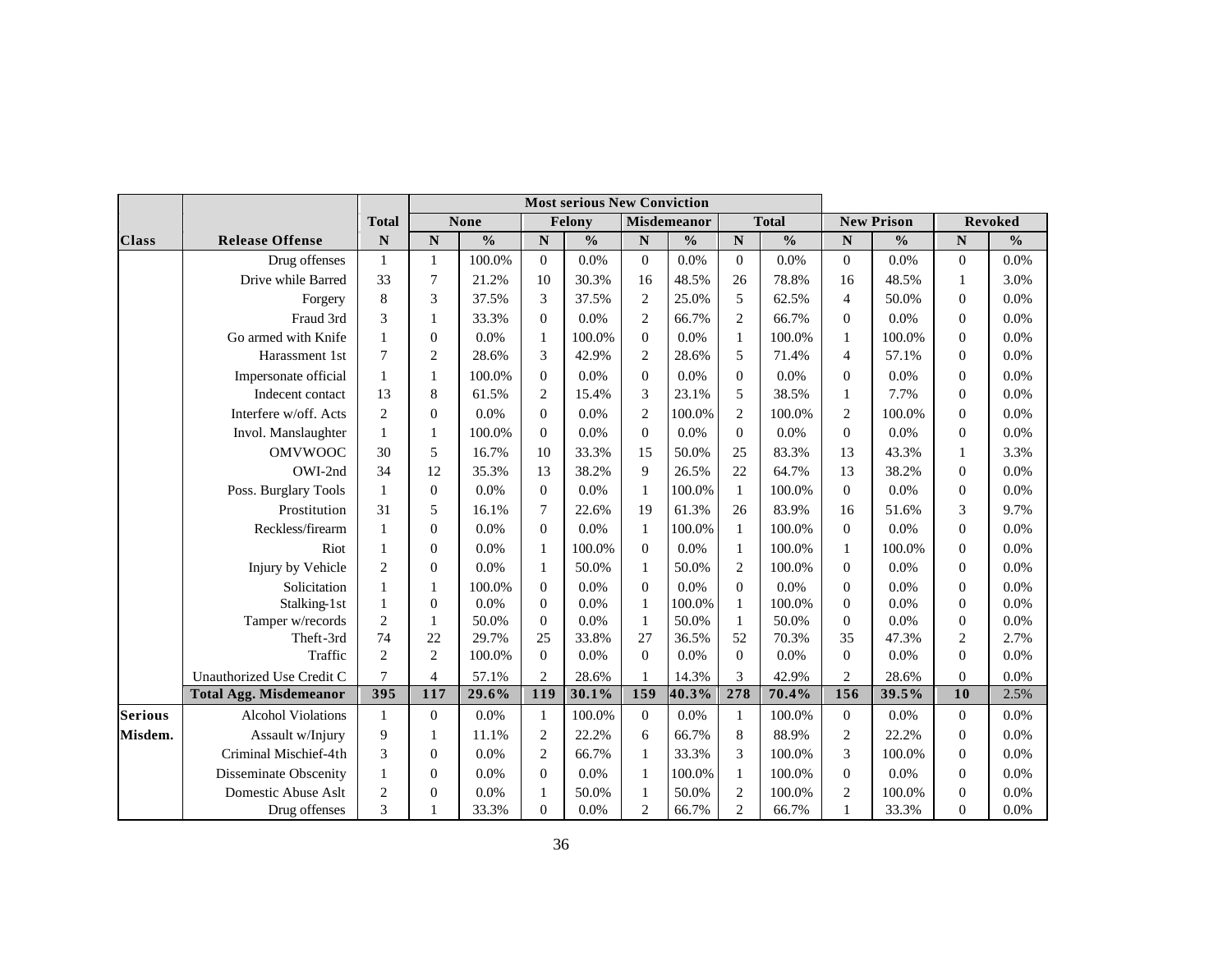|              |                              |                |                         |               |          | <b>Most serious New Conviction</b> |          |                    |          |               |          |                   |                  |                |
|--------------|------------------------------|----------------|-------------------------|---------------|----------|------------------------------------|----------|--------------------|----------|---------------|----------|-------------------|------------------|----------------|
|              |                              | Total          |                         | <b>None</b>   |          | Felony                             |          | <b>Misdemeanor</b> |          | <b>Total</b>  |          | <b>New Prison</b> |                  | <b>Revoked</b> |
| <b>Class</b> | <b>Release Offense</b>       | N              | N                       | $\frac{0}{2}$ | N        | $\frac{0}{0}$                      | N        | $\frac{0}{0}$      | N        | $\frac{0}{0}$ | N        | $\frac{0}{0}$     | N                | $\frac{0}{0}$  |
|              | False Imprisonment           | $\overline{c}$ | $\Omega$                | $0.0\%$       |          | 50.0%                              |          | 50.0%              | 2        | 100.0%        |          | 50.0%             | 0                | $0.0\%$        |
|              | <b>Indecent Exposure</b>     |                | $\Omega$                | $0.0\%$       |          | 100.0%                             | $\Omega$ | $0.0\%$            |          | 100.0%        | $\Omega$ | $0.0\%$           | $\Omega$         | $0.0\%$        |
|              | OWI-1st                      |                |                         | 20.0%         |          | 20.0%                              | 3        | 60.0%              | 4        | 80.0%         |          | 20.0%             | $\boldsymbol{0}$ | $0.0\%$        |
|              | Sexual Exploitation          |                |                         | 100.0%        | $\Omega$ | $0.0\%$                            | $\Omega$ | $0.0\%$            | $\Omega$ | $0.0\%$       | $\Omega$ | $0.0\%$           | $\overline{0}$   | $0.0\%$        |
|              | Theft-4th                    | $\overline{2}$ | $\Omega$                | $0.0\%$       |          | 50.0%                              |          | 50.0%              | 2        | 100.0%        |          | 50.0%             | $\Omega$         | $0.0\%$        |
|              | <b>Traffic Offenses</b>      |                | $\Omega$                | $0.0\%$       | $\Omega$ | $0.0\%$                            |          | 100.0%             |          | 100.0%        | $\Omega$ | $0.0\%$           | $\boldsymbol{0}$ | $0.0\%$        |
|              | <b>Total Serious Misdem.</b> | 31             | $\overline{\mathbf{4}}$ | 12.9%         | 10       | 32.3%                              | 17       | 54.8%              | 27       | 87.1%         | 11       | 35.5%             | $\bf{0}$         | $0.0\%$        |
| <b>TOTAL</b> | <b>Total All Offenses</b>    | 2,375          | 790                     | 33.3%         | 768      | 32.3%                              | 817      | 34.4%              | 1,585    | 66.7%         | 1,093    | $46.0\%$          | 420              | $17.7\%$       |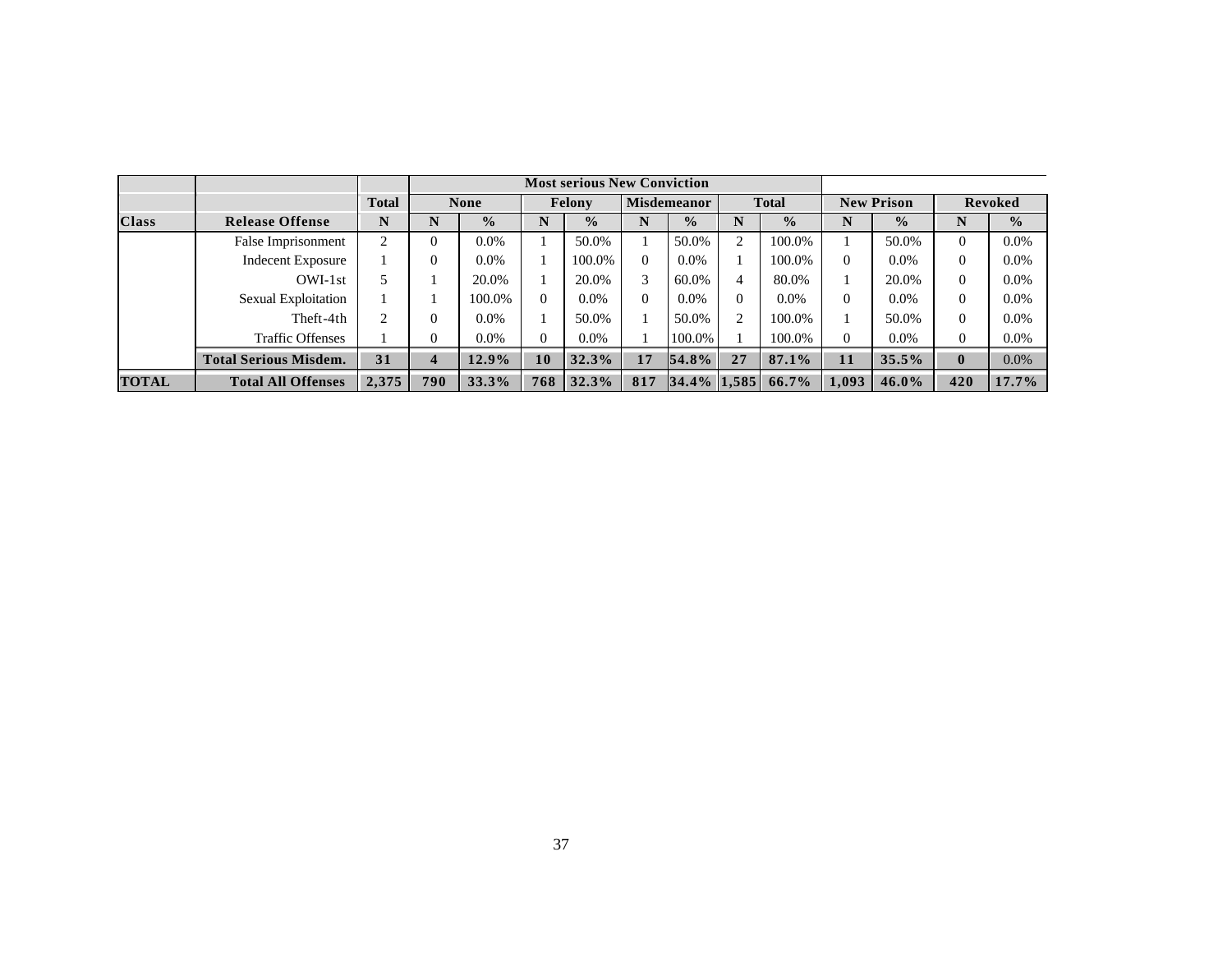|                                  |              |                | <b>New Conviction Offense Level</b> |                |               |                |                    |                |                         |
|----------------------------------|--------------|----------------|-------------------------------------|----------------|---------------|----------------|--------------------|----------------|-------------------------|
|                                  | <b>Total</b> |                | <b>None</b>                         |                | Felony        |                | <b>Misdemeanor</b> |                | <b>Total Recidivism</b> |
| <b>Release Offense Class</b>     | $\mathbf N$  | N              | $\frac{0}{0}$                       | N              | $\frac{0}{0}$ | $\mathbf N$    | $\frac{0}{0}$      | N              | $\frac{0}{0}$           |
| <b>B</b> Felony Non-persons      | 5            | 3              | 60.0%                               | $\Omega$       | 0.0%          | $\overline{2}$ | 40.0%              | $\overline{2}$ | 40.0%                   |
| <b>B</b> Felony Persons          | 63           | 36             | 57.1%                               | 14             | 22.2%         | 13             | 20.6%              | 27             | 42.9%                   |
| C Felony Non-persons             | 633          | 199            | 31.4%                               | 222            | 35.1%         | 212            | 33.5%              | 434            | 68.6%                   |
| C Felony Persons                 | 168          | 84             | 50.0%                               | 32             | 19.0%         | 52             | 31.0%              | 84             | 50.0%                   |
| D Felony Non-persons             | 903          | 276            | 30.6%                               | 320            | 35.4%         | 307            | 34.0%              | 627            | 69.4%                   |
| D Felony Persons                 | 133          | 55             | 41.4%                               | 37             | 27.8%         | 41             | 30.8%              | 78             | 58.6%                   |
| Other Felony Non-persons         | 34           | 12             | 35.3%                               | 11             | 32.4%         | 11             | 32.4%              | 22             | 64.7%                   |
| <b>Other Felony Persons</b>      | 11           | $\overline{4}$ | 36.4%                               | $\overline{4}$ | 36.4%         | 3              | 27.3%              | 7              | 63.6%                   |
| Compact                          |              | $\theta$       | 0.0%                                |                | 100.0%        | $\overline{0}$ | 0.0%               |                | 100.0%                  |
| <b>Total Felony Non-persons</b>  | 1,576        | 490            | 31.1%                               | 554            | 35.2%         | 532            | 33.8%              | 1,086          | 68.9%                   |
| <b>Total Felony Persons</b>      | 375          | 179            | 47.7%                               | 87             | 23.2%         | 109            | 29.1%              | 196            | 52.3%                   |
| <b>Total Felony</b>              | 1,951        | 669            | 34.3%                               | 641            | 32.9%         | 641            | 32.9%              | 1,282          | 65.7%                   |
| Aggravated Misd. Non-persons     | 275          | 82             | 29.8%                               | 82             | 29.8%         | 111            | 40.4%              | 193            | 70.2%                   |
| <b>Aggravated Misd. Persons</b>  | 118          | 35             | 29.7%                               | 35             | 29.7%         | 48             | 40.7%              | 83             | 70.3%                   |
| Ser. Misdemeanor Non-persons     | 15           | 2              | 13.3%                               | 5              | 33.3%         | $\,8\,$        | 53.3%              | 13             | 86.7%                   |
| Serious Misdemeanor Persons      | 16           | 2              | 12.5%                               | 5              | 31.3%         | 9              | 56.3%              | 14             | 87.5%                   |
| <b>Total Misd. Non-persons</b>   | 290          | 84             | 29.0%                               | 87             | 30.0%         | 119            | 41.0%              | 206            | 71.0%                   |
| <b>Total Misdemeanor Persons</b> | 134          | 37             | 27.6%                               | 40             | 29.9%         | 57             | 42.5%              | 97             | 72.4%                   |
| <b>Total Misdemeanor</b>         | 424          | 121            | 28.5%                               | 127            | 30.0%         | 176            | 41.5%              | 303            | 71.5%                   |
| <b>Total Non-persons Crimes</b>  | 1,866        | 574            | 30.8%                               | 641            | 34.4%         | 651            | 34.9%              | 1,292          | 69.2%                   |
| <b>Total Crimes vs. Persons</b>  | 509          | 216            | 42.4%                               | 127            | 25.0%         | 166            | 32.6%              | 293            | 57.6%                   |
| <b>Total</b>                     | 2,375        | 790            | 33.3%                               | 768            | 32.3%         | 817            | 34.4%              | 1,585          | 66.7%                   |

**Appendix III. Recidivism of FY96 Releases, by Release Offense Level**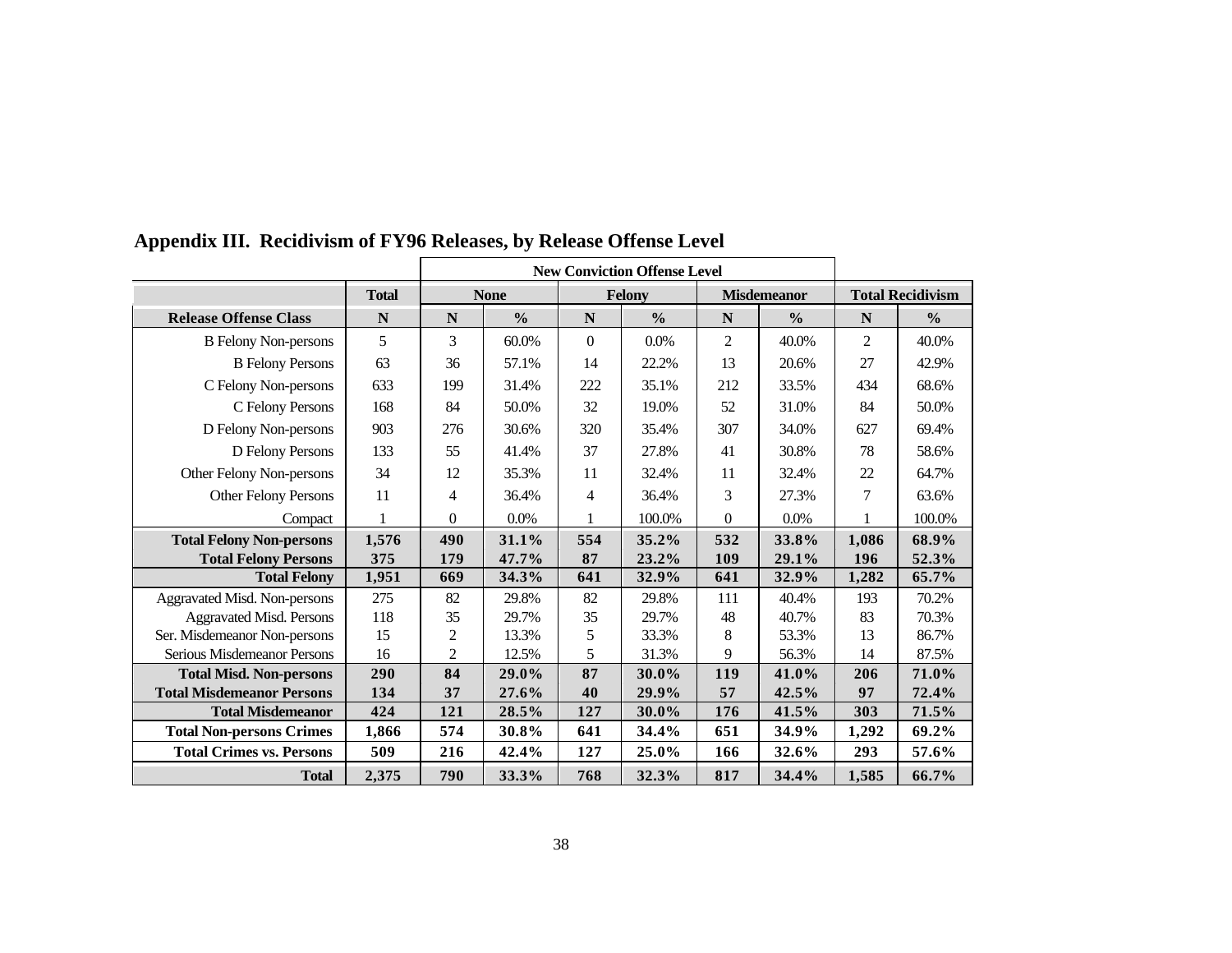|                                |                | <b>Level of New Conviction</b> |             |             |                |                |             |                |                |           |
|--------------------------------|----------------|--------------------------------|-------------|-------------|----------------|----------------|-------------|----------------|----------------|-----------|
| OFFENSE AND OFFENSE CLASS      | <b>Total N</b> | <b>None</b>                    | <b>AFEL</b> | <b>BFEL</b> | <b>CFEL</b>    | <b>DFEL</b>    | <b>OFEL</b> | AG             | <b>SE</b>      | <b>SM</b> |
| <b>BFEL ARSON 1ST</b>          | 1              |                                |             |             |                |                |             |                | $\mathbf{1}$   |           |
| <b>BFEL ATTEMPTED MURDER</b>   | 6              | $\overline{4}$                 |             |             |                | 1              |             |                |                |           |
| <b>BFEL BURGLARY 1ST</b>       | 6              | 3                              |             |             |                | $\overline{2}$ |             | 1              |                |           |
| <b>BFEL DRUG</b>               | 5              | 3                              |             |             |                |                |             |                | -1             |           |
| <b>BFEL MURDER 2ND</b>         | 5              | 5                              |             |             |                |                |             |                |                |           |
| <b>BFEL ROBBERY 1ST</b>        | 25             | 10                             |             |             | 6              | 3              |             | $\overline{2}$ | 3              |           |
| <b>BFEL SEX ABUSE 2ND</b>      | 20             | 14                             |             |             |                |                |             | 3              | $\overline{2}$ |           |
| <b>CFEL ABANDONMENT</b>        | $\mathbf{1}$   |                                |             |             |                | 1              |             |                |                |           |
| <b>CFEL ARSON 2ND</b>          | 19             | 9                              |             |             |                | 1              |             | 4              | $\overline{4}$ |           |
| <b>CFEL ASSAULT IN FELONY</b>  | $\overline{2}$ |                                |             |             |                |                |             |                | 1              |           |
| CFEL ASSAULT W/INT SEX ABUSE   | $\mathbf{1}$   | $\mathbf{1}$                   |             |             |                |                |             |                |                |           |
| CFEL ATT BURLARY 1ST           | $\mathbf{1}$   |                                |             |             |                |                |             | 1              |                |           |
| CFEL BURGLARY 2 <sup>ND</sup>  | 293            | 80                             | 3           | 9           | 26             | 63             | 10          | 44             | 48             | 10        |
| CFEL CHILD ENDANGERMENT        | $\overline{4}$ | 3                              |             |             | 1              |                |             |                |                |           |
| <b>CFEL CONSPIRACY</b>         | 1              |                                |             |             |                |                |             |                | 1              |           |
| <b>CFEL DRUG</b>               | 256            | 86                             | 1           | 7           | 30             | 38             | 9           | 36             | 43             | 6         |
| CFEL FRAUDULENT PRACTICES      | -1             |                                |             |             |                | 1              |             |                |                |           |
| <b>CFEL KIDNAPPING 3RD</b>     | $\mathbf{1}$   |                                |             |             |                |                |             | 1              |                |           |
| <b>CFEL MANSLAUGHTER</b>       | $\overline{2}$ |                                |             |             |                |                |             |                |                |           |
| CFEL POSS. BURGLAR'S TOOLS     | $\overline{2}$ | 1                              |             |             |                |                |             |                | 1              |           |
| <b>CFEL ROBBERY 2ND</b>        | 48             | 16                             |             |             | 6              | 9              |             | $\tau$         | 8              |           |
| <b>CFEL SEX ABUSE 3RD</b>      | 76             | 49                             | 1           | 1           | $\overline{2}$ | $\overline{c}$ |             | 13             | 5              | 3         |
| CFEL SEX. EXPLOIT. OF CHILDREN | 2              |                                |             |             |                |                |             |                |                |           |

**Appendix IV. Most Serious New Conviction by FY96 Releases, by Release Offense**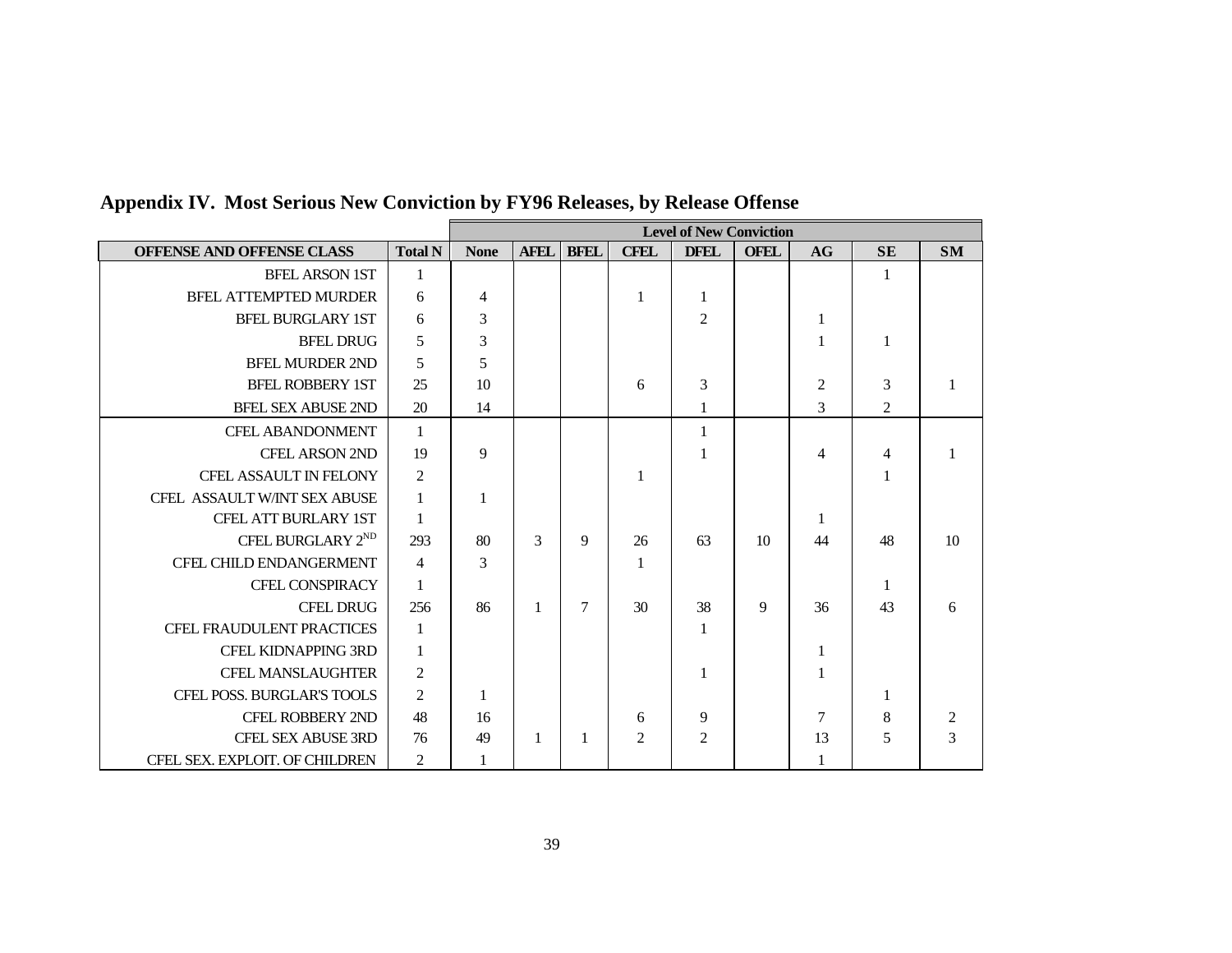|                               |                | <b>Level of New Conviction</b> |             |                             |                |                |                |                |                |           |  |
|-------------------------------|----------------|--------------------------------|-------------|-----------------------------|----------------|----------------|----------------|----------------|----------------|-----------|--|
| OFFENSE AND OFFENSE CLASS     | <b>Total N</b> | <b>None</b>                    | <b>AFEL</b> | <b>BFEL</b>                 | <b>CFEL</b>    | <b>DFEL</b>    | <b>OFEL</b>    | AG             | <b>SE</b>      | <b>SM</b> |  |
| <b>CFEL TERRORISM</b>         | $\mathbf{1}$   |                                |             |                             | $\mathbf 1$    |                |                |                |                |           |  |
| <b>CFEL THEFT 1ST</b>         | 62             | 23                             |             |                             | 8              | 16             |                | 9              | 5              | 1         |  |
| CFEL VEH. HOM./U-INF. OR RECK | 8              | 6                              |             |                             |                | $\mathbf{1}$   |                |                | 1              |           |  |
| CFEL VOLUNTARY MANSLAUGHTER   | 3              | $\overline{c}$                 |             |                             |                |                |                |                |                |           |  |
| CFEL WILLFUL INJURY           | 17             | 6                              |             |                             | $\overline{2}$ | 3              |                |                | $\overline{4}$ |           |  |
| <b>COMPACT PRISONER</b>       | $\mathbf{1}$   |                                |             |                             | $\mathbf{1}$   |                |                |                |                |           |  |
| DFEL ADMIN. HARMFUL SUBST.    | $\mathbf{1}$   | $\mathbf{1}$                   |             |                             |                |                |                |                |                |           |  |
| DFEL ASSAULT HATE CRIME       | $\overline{2}$ | 1                              |             |                             |                |                |                | 1              |                |           |  |
| DFEL ASSAULT IN FELONY        | 9              | 4                              |             | -1                          | $\mathbf{1}$   | 3              |                |                |                | 1         |  |
| DFEL ATT. BURGLARY 2ND        | 18             | 5                              |             |                             |                | $\overline{c}$ | 1              | 3              | 5              |           |  |
| DFEL AWICSA-INJURY            | 13             | 5                              |             |                             |                | 1              |                | 6              | 1              |           |  |
| DFEL BURGLARY 3RD             | 203            | 56                             |             | 4                           | 21             | 58             | 5              | 30             | 23             | 6         |  |
| DFEL CONSPIRACY/COMMIT FELONY | 12             | $\overline{4}$                 |             |                             |                | 3              |                | 3              | 2              |           |  |
| DFEL CRIMINAL GANG PARTICIPAT | 2              |                                |             |                             |                | 1              |                | 1              |                |           |  |
| DFEL CRIMINAL MISCHIEF 2ND    | 10             | 3                              |             |                             |                | $\overline{2}$ |                | 3              | $\overline{2}$ |           |  |
| DFEL DRUG                     | 69             | 21                             |             | $\mathcal{D}_{\mathcal{L}}$ | $\overline{7}$ | 12             | $\overline{2}$ | 11             | 13             |           |  |
| DFEL DRUG TAX STAMP           | 12             | $\overline{4}$                 |             |                             |                | 3              |                | $\overline{4}$ | 1              |           |  |
| DFEL ENTICING AWAY CHILD      | $\overline{1}$ | $\mathbf{1}$                   |             |                             |                |                |                |                |                |           |  |
| DFEL ESCAPE OF FELON          | $\mathcal{R}$  | 1                              |             |                             |                | 1              |                | 1              |                |           |  |
| <b>DFEL EXTORTION</b>         | 11             | 3                              |             |                             | $\mathbf{1}$   | 3              | $\mathbf{1}$   | $\mathcal{L}$  | $\mathbf{1}$   |           |  |
| DFEL FAIL TO APPEAR FELONY CH | 6              | $\overline{c}$                 |             |                             | $\mathbf{1}$   | $\mathcal{E}$  |                |                |                |           |  |
| <b>DFEL FALSE REPORTS</b>     | $\overline{1}$ | 1                              |             |                             |                |                |                |                |                |           |  |
| DFEL FORGE/ALTER/CNTRFT LOTTO | $\mathbf{1}$   |                                |             |                             |                |                |                |                | 1              |           |  |
| <b>DFEL FORGERY</b>           | 176            | 58                             |             | -1                          | 10             | 43             | 2              | 33             | 24             | 5         |  |
| DFEL FRAUD 2ND                | 6              | 6                              |             |                             |                |                |                |                |                |           |  |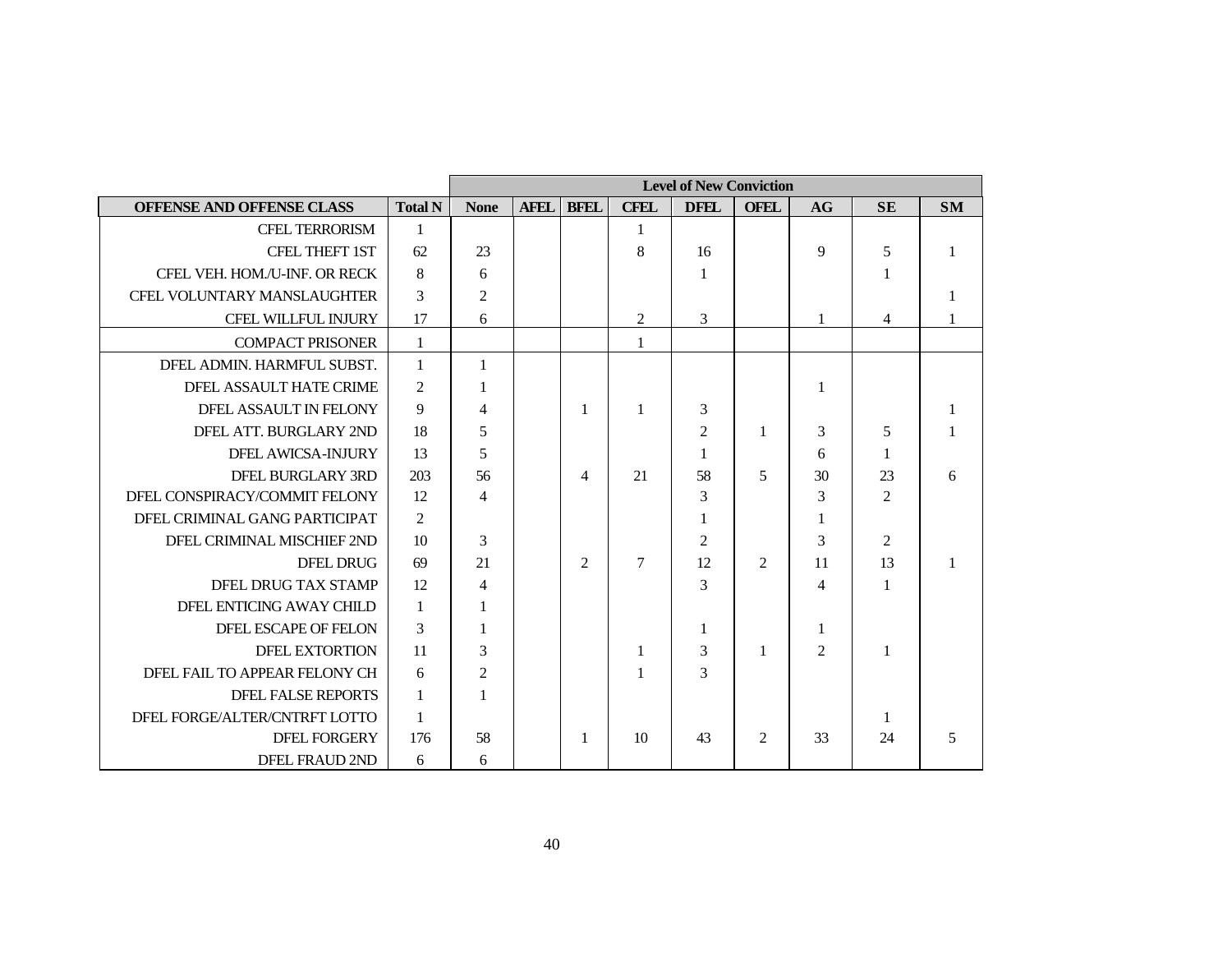|                               |                | <b>Level of New Conviction</b> |              |                |                |                |                |                |                |                |  |
|-------------------------------|----------------|--------------------------------|--------------|----------------|----------------|----------------|----------------|----------------|----------------|----------------|--|
| OFFENSE AND OFFENSE CLASS     | <b>Total N</b> | <b>None</b>                    | <b>AFEL</b>  | <b>BFEL</b>    | <b>CFEL</b>    | <b>DFEL</b>    | <b>OFEL</b>    | AG             | <b>SE</b>      | <b>SM</b>      |  |
| DFEL FURN. C.S. TO INMATES    | $\mathbf{1}$   |                                |              |                |                |                |                |                | -1             |                |  |
| DFEL GAWI                     | 29             | 8                              | $\mathbf{1}$ | 1              | 8              | $\overline{4}$ |                |                | 5              | $\overline{2}$ |  |
| <b>DFEL INCEST</b>            | $\overline{2}$ | 1                              |              |                | $\mathbf{1}$   |                |                |                |                |                |  |
| DFEL INVOL. MANSL./PUBLIC OFF | 6              | 3                              |              |                |                |                |                |                | 3              |                |  |
| DFEL LAWC                     | 38             | 20                             |              |                | $\mathbf{1}$   | 5              |                | 8              | $\mathfrak{2}$ | $\overline{c}$ |  |
| DFEL OWI 3RD                  | 188            | 60                             |              |                | $\overline{7}$ | 59             | $\overline{c}$ | 25             | 27             | 8              |  |
| <b>DFEL PERJURY</b>           | $\mathbf{1}$   |                                |              |                |                | $\mathbf{1}$   |                |                |                |                |  |
| <b>DFEL PIMPING</b>           | 1              |                                |              |                |                | 1              |                |                |                |                |  |
| DFEL REC., TRANSP., POSS. FIR | 45             | 10                             |              | 1              | $\overline{4}$ | 9              |                | 10             | 8              | 3              |  |
| DFEL SECURITIES FRAUD         | $\mathbf{1}$   |                                |              |                |                | 1              |                |                |                |                |  |
| DFEL SOLICIT. TO COMMIT FELON | 3              | 1                              |              |                |                |                |                | 1              | 1              |                |  |
| DFEL SUBORNING PERJURY        | $\overline{2}$ | 1                              |              |                | $\mathbf{1}$   |                |                |                |                |                |  |
| <b>DFEL TERRORISM</b>         | 14             | $\overline{4}$                 |              |                | $\overline{c}$ | 3              |                | 2              | 3              |                |  |
| DFEL THEFT 2ND                | 129            | 39                             |              | 3              | 8              | 28             | 5              | 25             | 17             |                |  |
| <b>DFEL THREATS</b>           | $\mathbf{1}$   | 1                              |              |                |                |                |                |                |                |                |  |
| DFEL UNAUTH, POSS, OFFENSIVE  | 11             | $\overline{4}$                 |              |                | $\overline{2}$ |                |                | $\overline{2}$ | 2              |                |  |
| DFEL UNAUTH. USE OF CREDIT CA | $\overline{4}$ | 1                              |              |                |                | 2              |                |                |                |                |  |
| DFEL VEH. HOM./U-INF.OR RECKL | $\overline{2}$ | $\overline{c}$                 |              |                |                |                |                |                |                |                |  |
| <b>OFOF DRUG</b>              | 19             | 9                              |              | 1              |                | $\mathbf{1}$   |                | 3              | 5              |                |  |
| OFOF HABITUAL OFFENDER (PERSO | 10             | 3                              |              | $\overline{2}$ | $\overline{c}$ |                |                | 1              | $\overline{c}$ |                |  |
| OFOF HABITUAL OFFENDER (PROPE | 15             | 3                              |              |                | 3              | 6              |                | $\overline{2}$ | $\mathbf{1}$   |                |  |
| OFOF MURDER 2ND               | -1             | $\mathbf{1}$                   |              |                |                |                |                |                |                |                |  |
| AGMS ACCESS. AFTER FACT, FELO | 3              | $\mathbf{1}$                   | $\mathbf{1}$ |                | $\mathbf{1}$   |                |                |                |                |                |  |
| AGMS ALCH. CHAP. 123 VIOL./HA | 5              | 2                              |              |                |                |                |                | 3              |                |                |  |
| <b>AGMS ARSON 3RD</b>         | $\mathbf{1}$   |                                |              |                | 1              |                |                |                |                |                |  |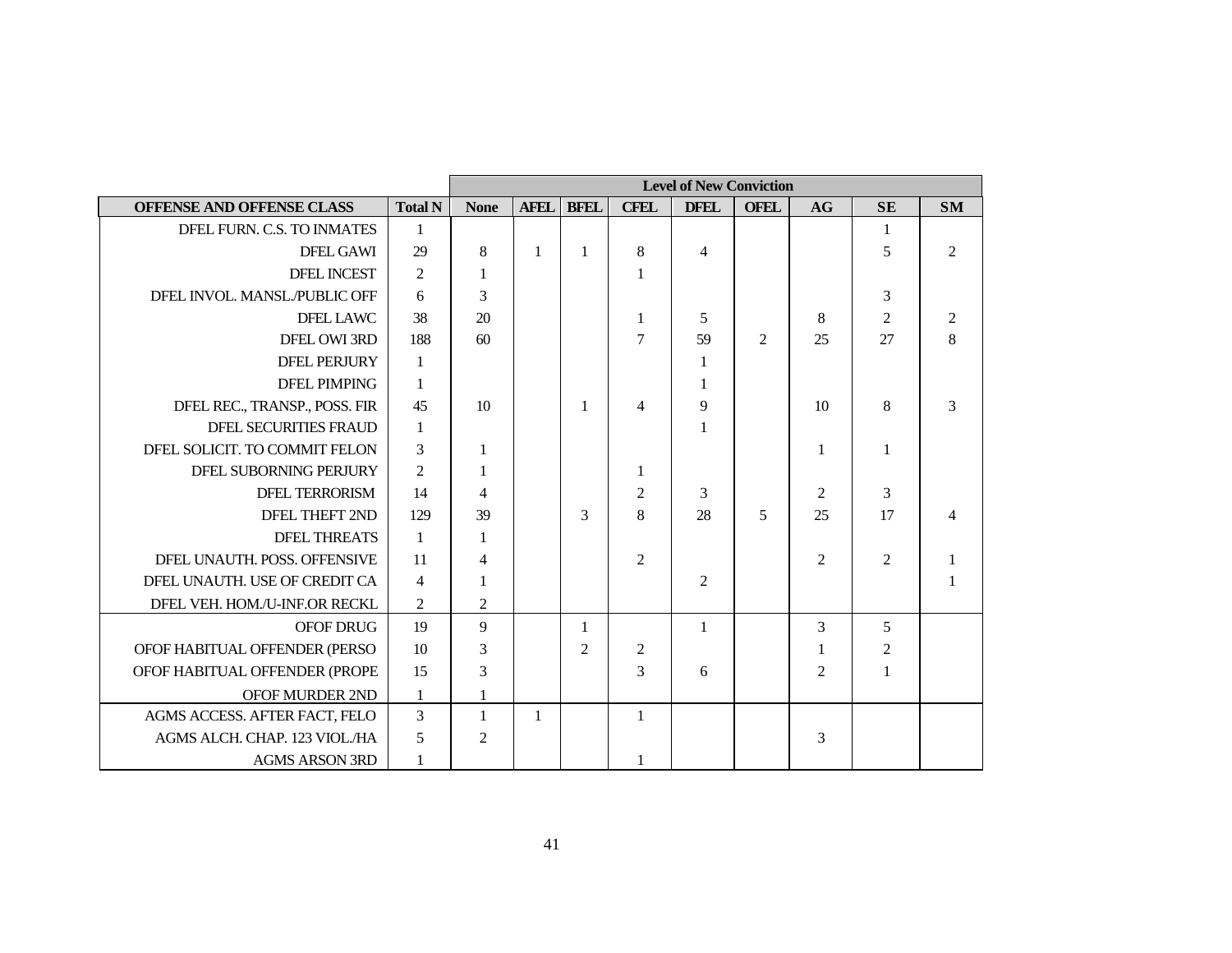|                               |                | <b>Level of New Conviction</b> |             |             |                |                |             |                |                |                |  |
|-------------------------------|----------------|--------------------------------|-------------|-------------|----------------|----------------|-------------|----------------|----------------|----------------|--|
| OFFENSE AND OFFENSE CLASS     | <b>Total N</b> | <b>None</b>                    | <b>AFEL</b> | <b>BFEL</b> | <b>CFEL</b>    | <b>DFEL</b>    | <b>OFEL</b> | AG             | <b>SE</b>      | <b>SM</b>      |  |
| AGMS ASSAULT WITH INTENT      | 16             | 5                              |             |             | $\mathbf{1}$   | $\tau$         |             |                | $\mathbf{1}$   | $\overline{c}$ |  |
| AGMS ASSAULT WITH WEAPON      | 14             |                                |             |             | $\overline{4}$ | $\mathfrak{2}$ |             | 4              | 3              |                |  |
| AGMS ATT. BURGLARY 3RD        | 11             | $\mathfrak{Z}$                 |             |             |                | 3              |             | 3              | 1              |                |  |
| <b>AGMS AWICSA-NO INJURY</b>  | -16            | 5                              |             |             | 2              | $\overline{4}$ |             | $\overline{4}$ |                |                |  |
| <b>AGMS CARRYING WEAPONS</b>  | 16             | $\,8\,$                        |             | -1          | $\mathbf{1}$   | 3              |             | 3              |                |                |  |
| AGMS CHILD ENDANGERMENT       | 12             | $\boldsymbol{7}$               |             |             | $\overline{2}$ |                |             | $\overline{2}$ |                |                |  |
| AGMS CRIMINAL MISCHIEF 3RD    | <b>11</b>      | $\mathfrak 3$                  |             |             |                | $\overline{c}$ |             | 1              | 5              |                |  |
| AGMS DOMESTIC ABUSE ASSAULT   | 33             | $\tau$                         |             | 2           | 3              | 1              |             | 9              | 10             |                |  |
| <b>AGMS DRUG</b>              | $\overline{1}$ | 1                              |             |             |                |                |             |                |                |                |  |
| <b>AGMS DWB</b>               | 33             | 7                              |             | 1           | 3              | 5              | 1           | 12             | 3              |                |  |
| <b>AGMS FORGERY</b>           | 8              | $\mathfrak{Z}$                 |             |             | $\mathbf{1}$   | 2              |             | $\mathbf{1}$   | 1              |                |  |
| <b>AGMS FRAUD 3RD</b>         | $\mathfrak{Z}$ | 1                              |             |             |                |                |             | $\overline{c}$ |                |                |  |
| <b>AGMS HARASSMENT 1ST</b>    | 7              | $\overline{c}$                 |             | -1          | $\mathbf{1}$   | 1              |             | 1              | $\mathbf{1}$   |                |  |
| AGMS IMPERSONATING PUBLIC OFF | $\mathbf{1}$   | 1                              |             |             |                |                |             |                |                |                |  |
| <b>AGMS INDECENT CONTACT</b>  | 13             | $\,8\,$                        |             |             |                | $\overline{2}$ |             | 1              | $\overline{2}$ |                |  |
| AGMS INTERF. W/ OFFICIAL ACTS | 2              |                                |             |             |                |                |             | 1              | 1              |                |  |
| AGMS INVOL. MANSL/ACT LIKELY  | $\mathbf{1}$   | 1                              |             |             |                |                |             |                |                |                |  |
| <b>AGMS OMVWOC</b>            | 30             | 5                              |             |             | $\mathbf{1}$   | 9              |             | 10             | 3              | $\sqrt{2}$     |  |
| <b>AGMS OWI 2ND</b>           | 34             | 12                             |             |             |                | 13             |             | $\overline{4}$ | 2              | 3              |  |
| AGMS POSS. BURGLARY TOOLS     | 1              |                                |             |             |                |                |             | 1              |                |                |  |
| <b>AGMS PROSTITUTION</b>      | 31             | 5                              |             |             | $\mathbf{1}$   | 6              |             | 14             | 4              |                |  |
| AGMS RECKL. USE FIREARM W/PRO | $\mathbf{1}$   |                                |             |             |                |                |             |                | 1              |                |  |
| <b>AGMS RIOT</b>              | $\mathbf{1}$   |                                |             |             |                | 1              |             |                |                |                |  |
| AGMS SER. INJ. BY VEH./U-INF  | $\overline{2}$ |                                |             |             |                |                |             | 1              |                |                |  |
| <b>AGMS SOLICITATION</b>      | 1              |                                |             |             |                |                |             |                |                |                |  |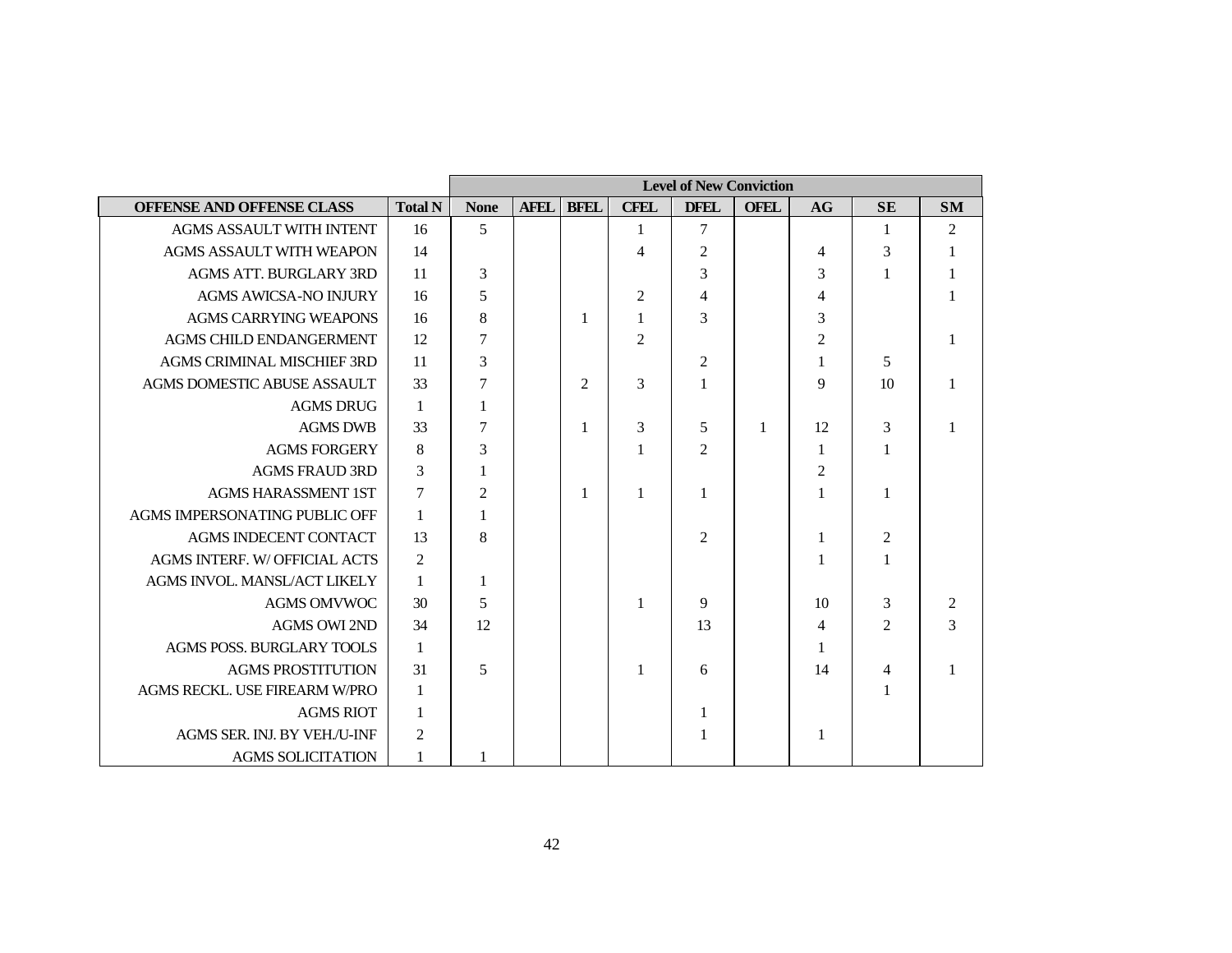|                                   |                | <b>Level of New Conviction</b> |                |                |                |                |             |     |                |           |  |  |
|-----------------------------------|----------------|--------------------------------|----------------|----------------|----------------|----------------|-------------|-----|----------------|-----------|--|--|
| OFFENSE AND OFFENSE CLASS         | <b>Total N</b> | <b>None</b>                    | <b>AFEL</b>    | <b>BFEL</b>    | <b>CFEL</b>    | <b>DFEL</b>    | <b>OFEL</b> | AG  | <b>SE</b>      | <b>SM</b> |  |  |
| <b>AGMS STALKING 1ST</b>          | 1              |                                |                |                |                |                |             |     | 1              |           |  |  |
| <b>AGMS TAMPERING W/ RECORDS</b>  | 2              | -1                             |                |                |                |                |             |     | Л              |           |  |  |
| <b>AGMS THEFT 3RD</b>             | 74             | 22                             |                | $\overline{c}$ | $\overline{7}$ | 14             | 2           | 21  | 5              |           |  |  |
| <b>AGMS TRAFFIC</b>               | 2              | $\overline{c}$                 |                |                |                |                |             |     |                |           |  |  |
| AGMS UNAUTH. USE OF CREDIT CA     | 8              | $\overline{4}$                 |                |                |                | 3              |             | 1   |                |           |  |  |
| SEMS ALCH. CHAP. 123 VIOL./2N     | 1              |                                |                |                |                |                |             |     |                |           |  |  |
| SEMS ASSAULT WITH INJURY          | 9              | 1                              |                |                |                | $\overline{2}$ |             | 4   | $\overline{2}$ |           |  |  |
| <b>SEMS CRIMINAL MISCHIEF 4TH</b> | 3              |                                |                |                |                |                |             | 1   |                |           |  |  |
| SEMS DISSEMINATE OBSCENE MATL     |                |                                |                |                |                |                |             |     |                |           |  |  |
| SEMS DOMESTIC ABUSE ASSAULT       | $\overline{2}$ |                                |                |                |                |                |             |     |                |           |  |  |
| <b>SEMS DRUG</b>                  | 3              |                                |                |                |                |                |             |     | 1              |           |  |  |
| <b>SEMS FALSE IMPRISONMENT</b>    | $\overline{c}$ |                                |                |                |                |                |             | 1   |                |           |  |  |
| SEMS INDECENT EXPOSURE            | 1              |                                |                |                |                |                |             |     |                |           |  |  |
| <b>SEMS OWI 1ST</b>               | 5              | 1                              |                |                |                |                |             | 3   |                |           |  |  |
| <b>SEMS SEXUAL EXPLOITATION</b>   |                |                                |                |                |                |                |             |     |                |           |  |  |
| <b>SEMS THEFT 4TH</b>             | 2              |                                |                |                |                |                |             |     | 1              |           |  |  |
| <b>SEMS TRAFFIC</b>               |                |                                |                |                |                |                |             |     |                |           |  |  |
| <b>TOTAL</b>                      | 2,375          | 790                            | $\overline{7}$ | 40             | 196            | 484            | 41          | 413 | 327            | 77        |  |  |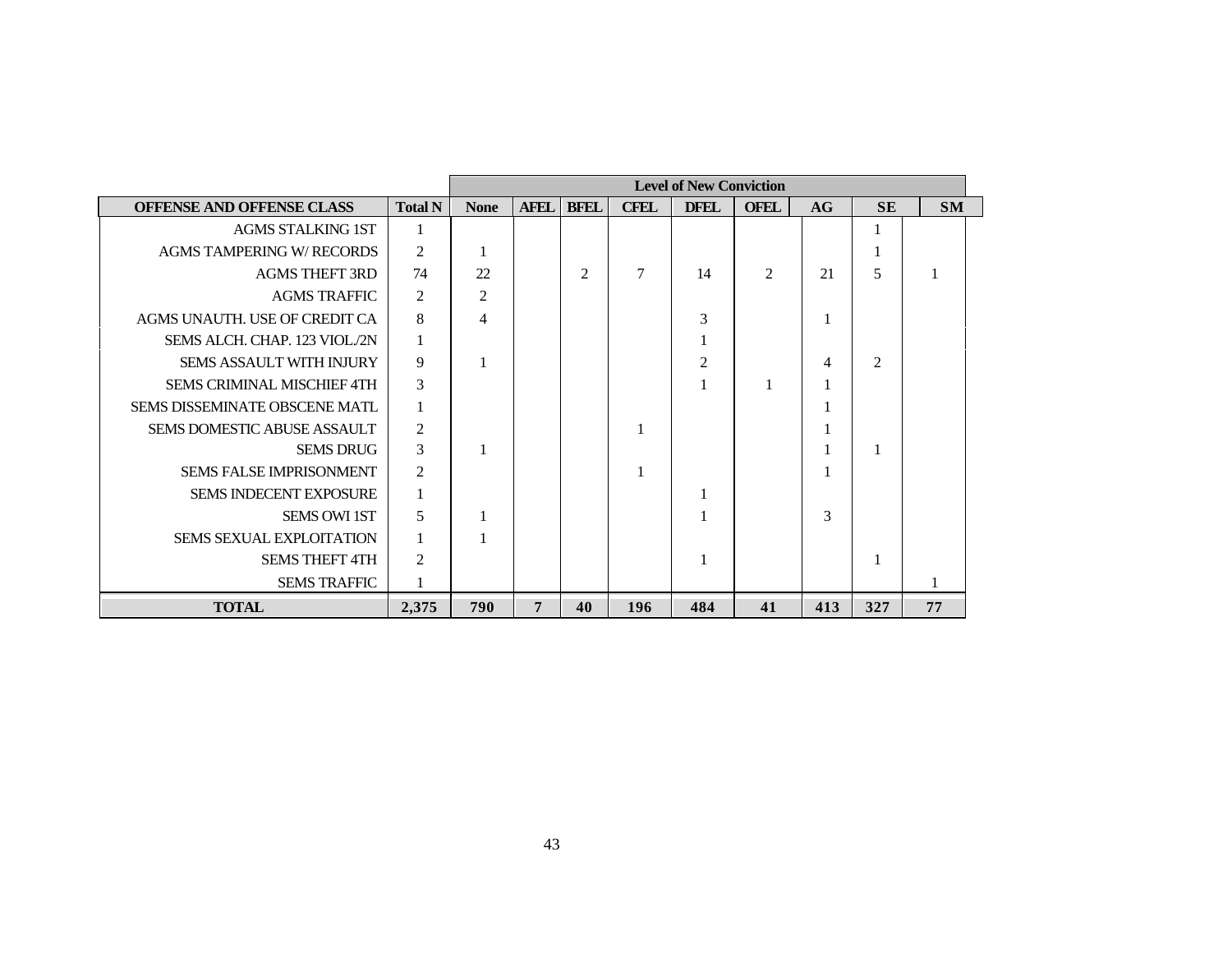|                                    |                | <b>Level of New Conviction</b> |                |                  |                |                |                  |                |                |                  |  |
|------------------------------------|----------------|--------------------------------|----------------|------------------|----------------|----------------|------------------|----------------|----------------|------------------|--|
| <b>Release Offense Level</b>       | <b>Total N</b> | <b>None</b>                    | <b>AFel</b>    | <b>BFel</b>      | <b>CFel</b>    | <b>DFel</b>    | <b>OFel</b>      | Agg.           | <b>Serious</b> | <b>Simple</b>    |  |
| <b>B Felony Non-persons</b>        | 5              | 3                              | $\Omega$       | $\overline{0}$   | $\Omega$       | $\overline{0}$ | $\theta$         | 1              | 1              | $\theta$         |  |
| <b>B Felony Persons</b>            | 63             | 36                             | $\overline{0}$ | $\overline{0}$   | 7              | 7              | $\boldsymbol{0}$ | 6              | 6              | 1                |  |
| <b>C Felony Non-persons</b>        | 633            | 199                            | $\overline{4}$ | 16               | 64             | 119            | 6                | 93             | 101            | 18               |  |
| <b>C Felony Persons</b>            | 168            | 84                             | 1              | 1                | 13             | 17             | 1                | 25             | 20             | 7                |  |
| <b>D Felony Non-persons</b>        | 903            | 276                            | $\Omega$       | 11               | 62             | 230            | $\overline{c}$   | 151            | 126            | 30               |  |
| <b>D Felony Persons</b>            | 133            | 55                             | $\mathbf{1}$   | $\overline{c}$   | 13             | 20             | $\boldsymbol{0}$ | 20             | 16             | 5                |  |
| <b>Other Felony Non-persons</b>    | 34             | 12                             | $\Omega$       | $\mathbf{1}$     | 3              | 7              | $\boldsymbol{0}$ | 5              | 6              | $\boldsymbol{0}$ |  |
| <b>Other Felony Persons</b>        | 11             | 4                              | $\Omega$       | $\overline{2}$   | $\overline{2}$ | $\overline{0}$ | $\theta$         | 1              | 2              | $\overline{0}$   |  |
| <b>Compact</b>                     | $\mathbf{1}$   | $\Omega$                       | $\overline{0}$ | $\boldsymbol{0}$ |                | $\overline{0}$ | $\boldsymbol{0}$ | $\overline{0}$ | $\overline{0}$ | $\boldsymbol{0}$ |  |
| <b>Total Felony Non-Persons</b>    | 1,576          | 490                            | 5              | 28               | 130            | 356            | 8                | 250            | 234            | 48               |  |
| <b>Total Felony Persons</b>        | 375            | 179                            | $\overline{2}$ | 5                | 35             | 44             | $\mathbf{1}$     | 52             | 44             | 13               |  |
| <b>Total Felony</b>                | 1,951          | 669                            | $\overline{7}$ | 33               | 165            | 400            | 9                | 302            | 278            | 61               |  |
| <b>Aggravated Misd Non-persons</b> | 275            | 82                             | 1              | 4                | 16             | 58             | $\boldsymbol{0}$ | 76             | 26             | 9                |  |
| Agg Misd Persons                   | 118            | 35                             | $\theta$       | 3                | 13             | 19             | 1                | 23             | 19             | 6                |  |
| Ser Misd Non-persons               | 15             | 2                              | $\theta$       | $\overline{0}$   | $\Omega$       | 4              | $\boldsymbol{0}$ | 5              | $\overline{2}$ | 1                |  |
| <b>Ser Misd Persons</b>            | 16             | 2                              | $\overline{0}$ | $\boldsymbol{0}$ | 2              | 3              | $\boldsymbol{0}$ | 7              | $\overline{2}$ | $\boldsymbol{0}$ |  |
| <b>Total Misd. Non-persons</b>     | 290            | 84                             | $\mathbf{1}$   | 4                | 16             | 62             | $\bf{0}$         | 81             | 28             | 10               |  |
| <b>Total Misd. Persons</b>         | 134            | 37                             | $\bf{0}$       | $\mathbf{3}$     | 15             | 22             | $\mathbf{1}$     | 30             | 21             | 6                |  |
| <b>Total Misdemeanor</b>           | 424            | 121                            | $\mathbf{1}$   | 7                | 31             | 84             | 1                | 111            | 49             | 16               |  |
| <b>Total Non-persons</b>           | 1,866          | 574                            | 5              | 32               | 146            | 418            | $\bf{8}$         | 331            | 262            | 58               |  |
| <b>Total vs. Persons</b>           | 509            | 216                            | $\overline{2}$ | 8                | 50             | 66             | $\overline{2}$   | 82             | 65             | 19               |  |
| <b>Total</b>                       | 2,375          | 790                            | 7              | 40               | 196            | 484            | 10               | 413            | 327            | 77               |  |
| Percent                            |                | 33.3%                          | 0.3%           | 1.7%             | 8.3%           | 20.4%          | 0.4%             | 17.4%          | 13.8%          | 3.2%             |  |